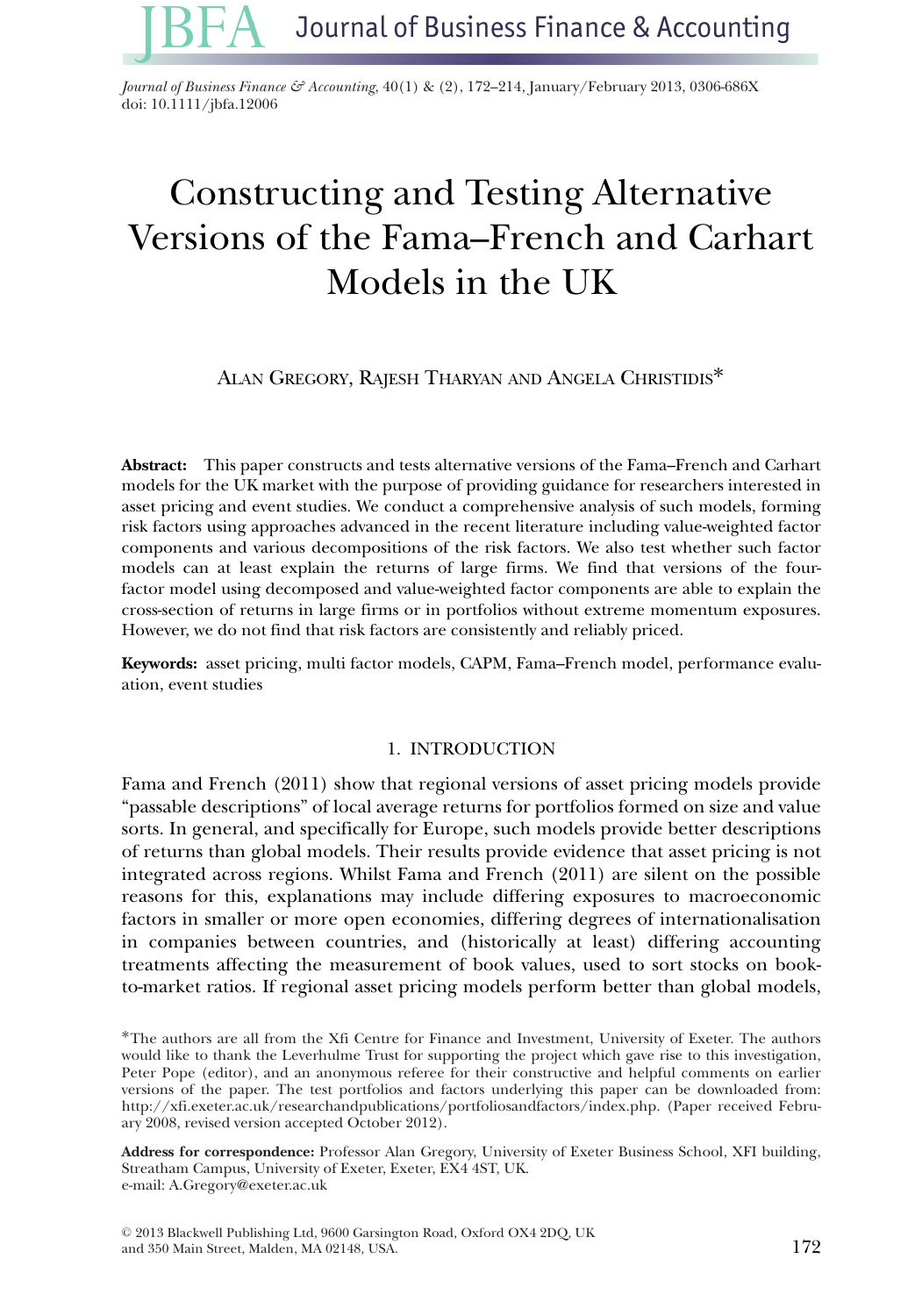then by extension we might expect country-level models to out-perform regionallevel models. Griffin (2002) notes that country-specific three-factor models explain the average stock returns better than either world models or international versions of the model and suggests that "cost-of-capital calculations, performance measurement and risk analysis using Fama and French-style models are best done on a withincountry basis". Yet to date, there is little evidence to suggest that at a national level the Fama–French (FF) three-factor model adequately describes the cross-section of stock returns in the UK (Fletcher and Kihanda, 2005; Fletcher, 2010; and Michou, Mouselli and Stark, 2012 [hereafter MMS]).

From a practical point of view, firm managers require guidance on project-specific costs of capital for discounting purposes, and also need information on the cost of equity for financing decisions. In the context of UK utility pricing and competition policy, regulators need some model of "fair" rates of return. In addition, researchers interested in event studies, portfolio performance evaluation and market based accounting research are interested in models that adequately describe "normal" returns. Recent examples of such UK investigations that use either a three or four factor model include Gregory and Whittaker (2007), Dedman et al. (2009), Gregory et al. (2010), Dissanaike and Lim (2010), and Agarwal et al. (2011). The absence of evidence that there exists a reliable and robust model for the UK therefore leaves researchers and managers in a difficult position.

Given the above, we extend the search for an improved model that adequately describes the cross-section of returns in the UK in the following ways. We construct and test models using alternative specifications of the factors examined by MMS together with a momentum factor. The momentum factor we construct is the UK equivalent of the UMD factor for the US.1 Noting the Cremers, Petajisto and Zitzewitz (2010, hereafter CPZ) critique, we construct the FF factors, by value-weighting (rather than equally weighting) the individual component portfolios. We construct models using decomposed factors, along the lines of Zhang (2008), Fama and French (2011) and CPZ. We examine the APT factors identified in Clare et al. (1997). Finally, we construct and test these alternative models from the sample of the largest 350 firms by market capitalisation, in an attempt to see if we can find a model that works at least for larger and more liquid firms.

We test these alternative factor models against portfolios formed by intersecting sorts on size and book-to-market (BTM), as in Fama and French (2011), and on portfolios formed using sequential sorts on size, BTM and momentum. However, both Lo and MacKinlay (1990) and Lewellen et al. (2010) warn against relying on tests of a model on portfolios whose characteristics have been used to form the factors in the first place. Lewellen et al. (2010, p.182) suggest, *inter alia*, tests based on portfolios formed on either industries or volatility. MMS follow this advice by testing on industry portfolios, showing that only the *HML* factor appears to be priced when tested against this more demanding set of portfolios. In this paper, we follow the Lewellen et al. (2010) suggestion of testing on volatility. We do this partly to extend the range of test portfolios used in the UK, given that MMS test against industry portfolios, and partly

<sup>1</sup> Available on Ken French data library available online at: http://mba.tuck.dartmouth.edu/pages/faculty/ ken.french/data library.html.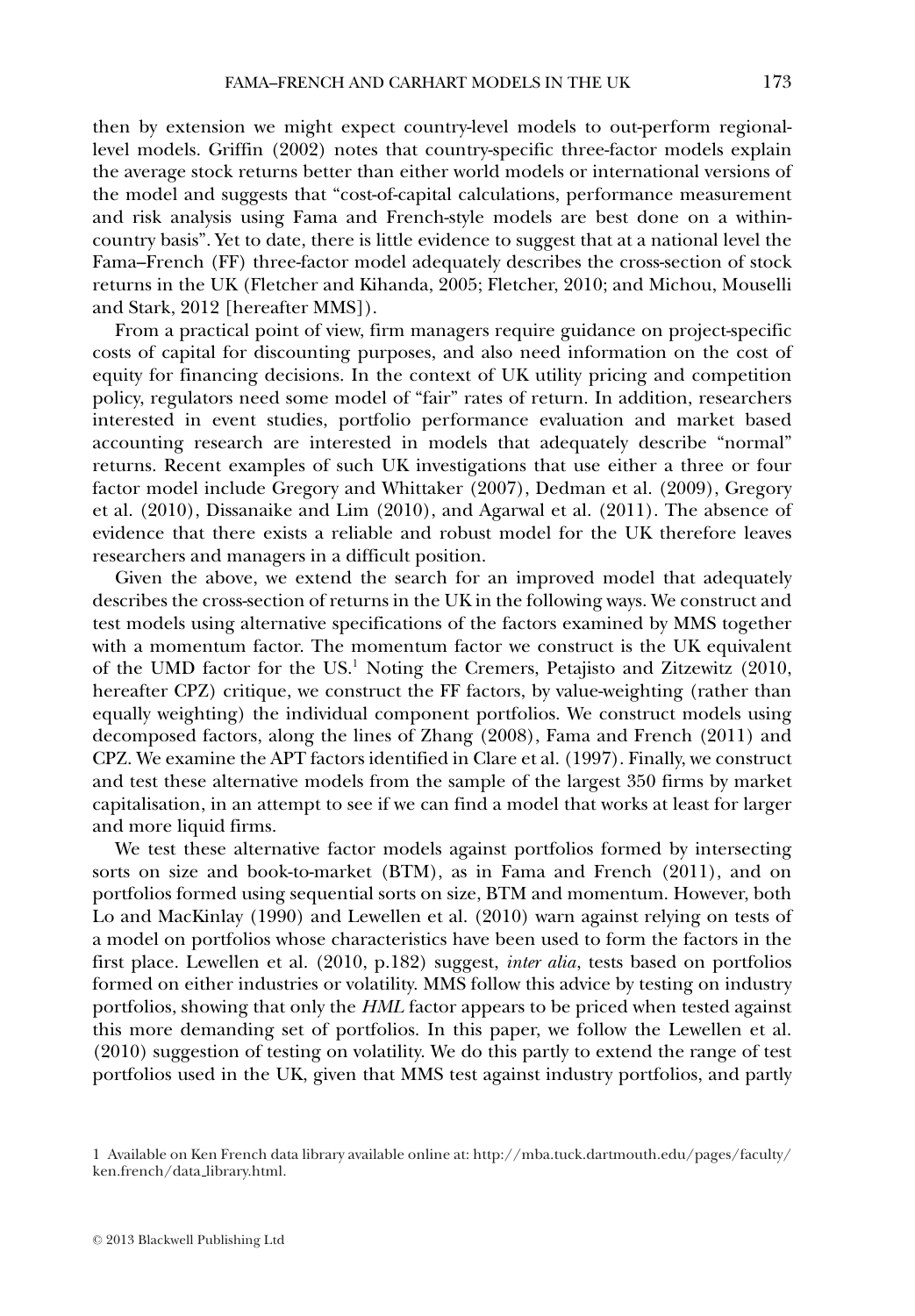to avoid difficulties caused by certain industry changes in the  $UK<sup>2</sup>$  In addition, recent work by Brooks et al. (2011) raise the intriguing possibility that idiosyncratic risk may be priced in the US, which makes testing against portfolios formed on the basis of past volatility interesting.

We conduct tests of our models in two stages. In the first stage we use the F-test of Gibbons, Ross, and Shanken (1989, hereafter GRS). In common with Fama and French (2011), in our first stage tests we find that UK models perform reasonably well when describing returns on test portfolios formed using size and book-to-market, but perform very poorly when tested on portfolios formed on the basis of momentum. This is probably not surprising, given the recent results in MMS and Fletcher (2010). However, we find that two versions of the four-factor model (the Simple 4F model and a CPZ version of the model) do a reasonable job of describing the cross section of returns from test portfolios formed on the basis of volatility.

In the second stage, we go further than Fama and French (2011) in that we run Fama–MacBeth (1973) type tests to examine whether factors are priced. Consistent with the findings of MMS and Fletcher (2010), we find that the factors are not consistently and reliably priced.

One explanation for this poor performance is that there are limits to arbitrage, especially in smaller stocks. These might come about because of liquidity constraints and limits to stock availability in smaller firms, or because short selling constraints might limit the ability of investors to short over-priced "loser" stocks or over-priced "glamour" stocks (Ali and Trombley, 2006; Ali, Huang and Trombley, 2003). Yet as Thomas (2006) points out, it is not difficult to short-sell most large capitalisation stocks. Given that we would expect such limits to arbitrage to be considerably less in larger stocks, we repeat all of our tests on a sub-sample of the 350 largest UK firms, forming both factors and test portfolios from this restricted universe of large stocks. Consistent with this expectation, tests on the large firms sample show that all our models provide reasonable explanations of the cross-section of returns even when portfolios are formed on the basis of momentum. However, the priced factors vary with the test portfolios employed. Based on our findings, our pragmatic advice for fellow researchers using UK data is that, in event study applications either a four factor model, or a decomposed value-weighted four factor model, as proposed by CPZ, might be appropriate, unless the event being studied is likely to feature a large number of smaller stocks. If, however, the objective is to establish a meaningful measure of the expected cost of equity then it is difficult to recommend any one model over the others, given that the factors are not reliably priced.

### 2. THE EMPIRICAL MODELS

We classify the various models that we test into basic models, value-weighted factor components models and decomposed factor models. A detailed description of the construction of the factors used in these models is in a separate section below.

<sup>2</sup> In particular, privatisations of utilities and the rail industry during our observation period have led to the emergence of significant new sectors. These changes are essentially the result of political choices and so differ from structural changes brought about by technological innovation.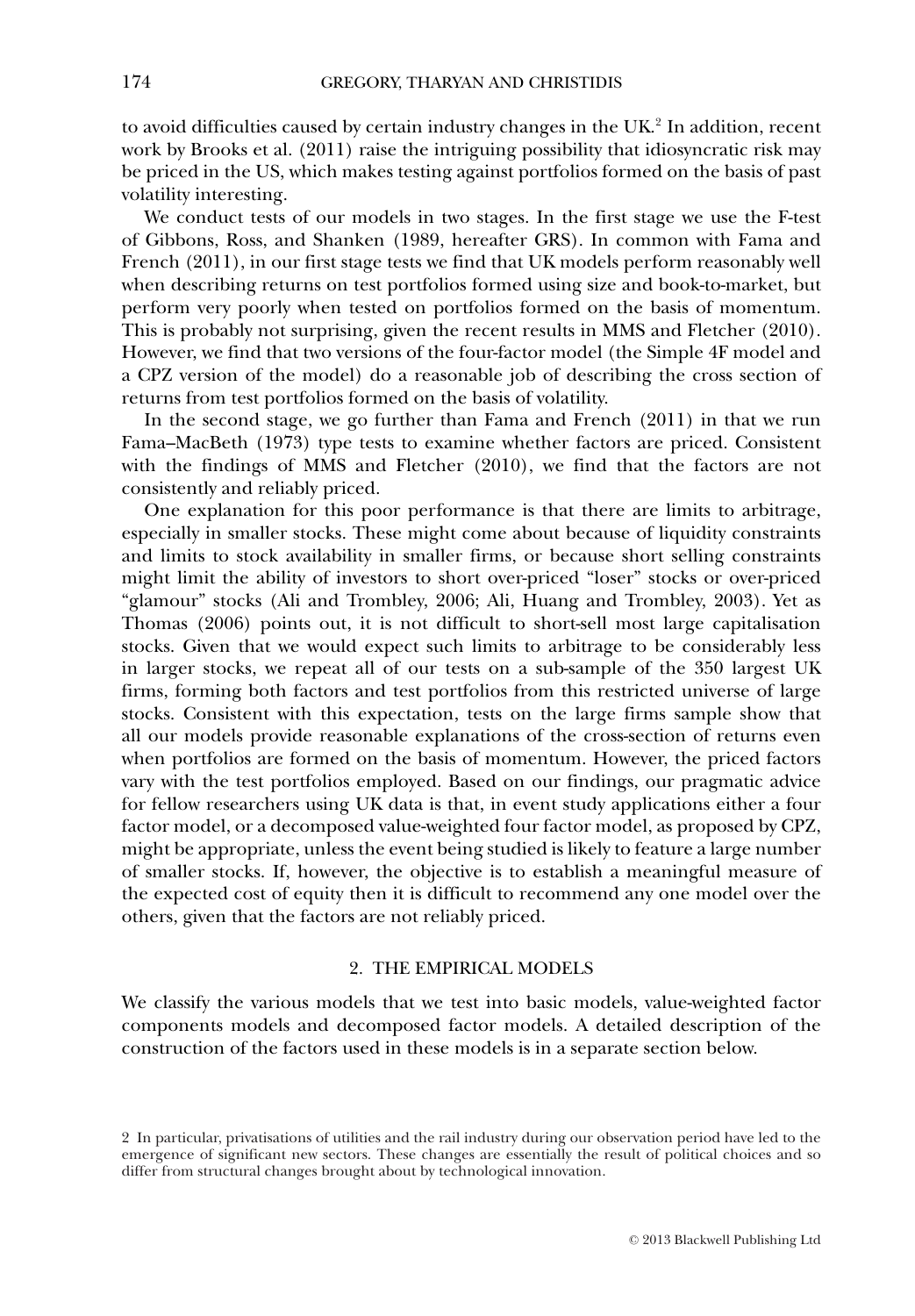### *(i) Basic Models*

### (a) Simple FF

Our first model is the Fama–French (1993) three factor model, which is:

$$
R_{it} = R_{ft} + \beta_i (R_{mt} - R_{ft}) + s_i \text{SMB}_t + h_i \text{HML}_t + \varepsilon_{it}, \tag{1}
$$

where  $R_i$  is the return on an asset  $i$ , the first term in parentheses is the usual CAPM market risk premium, where  $Rm$  is the return of a broad market index;  $R_f$  is the risk free rate of return; and *SMB* and *HML* are respectively size and "value" factors formed from six portfolios formed from two size and three book-to-market (BTM) portfolios.

### (b) Simple 4F

The second model we investigate is a four-factor model similar to the Carhart (1997) model, which in addition to using the three factors of Fama–French (1993) also uses a "winner minus loser" factor to capture the momentum effect. The model is:

$$
R_{ii} = R_{ji} + \beta_i (R_{mi} - R_{ji}) + s_i \text{SMB}_i + h_i \text{HML}_i + w_i \text{UMD}_i + \varepsilon_{it}, \tag{2}
$$

where *UMD* is a momentum factor and the other terms are as in (1) above.

### *(ii) Value-Weighted Factor Components Models*

CPZ argue that the FF method of equally weighting the six constituent portfolios (from which the *SMB* and *HML* factors are formed) gives a disproportionate weight to small value stocks. So we construct factors using a CPZ-style market capitalisation weighting of the *SMB*, *HML* and *UMD* component portfolios, which we label *SMB CPZ*, *HML CPZ* and *UMD CPZ*.

(a) *CPZ FF*

$$
R_{ii} = R_{fi} + \beta_i (R_{mt} - R_{fi}) + s_i SMB\_CPZ_t + h_i HML\_CPZ_t + \varepsilon_{it},
$$
\n(3)

(b) *CPZ 4F*

$$
R_{ii} = R_{fi} + \beta_i (R_{mt} - R_{fi}) + s_i SMB\_CPZ_t + h_i HML\_CPZ_t + w_i UMD\_CPZ_t + \varepsilon_{it} \quad (4)
$$

### *(iii) Decomposed Factor Models*

Zhang (2008), Fama and French (2011) and CPZ argue that a decomposition of the FF factors may be helpful. The intuition is that value effects may differ between large and small firms.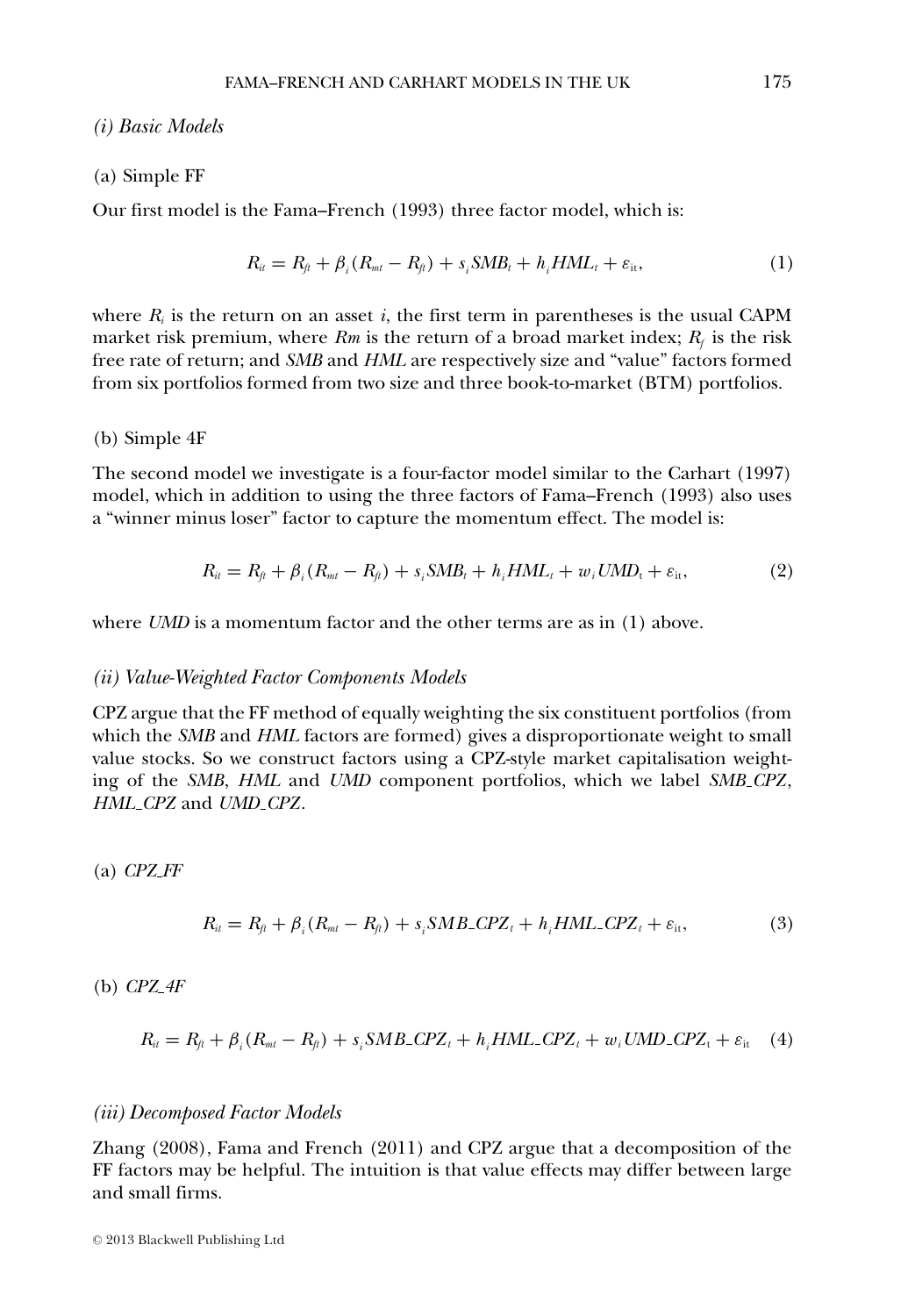### (a) FF 4F decomposed

In our fifth model, we decompose the value factors based on both large and small firms as in Fama–French (2011) and construct our fifth model. This is referred to as the FF decomposition:

$$
R_{ii} = R_{fi} + \beta_i (R_{mt} - R_{fi}) + s_i SMB_t + h_i^s HML\_S_t + h_i^b HML\_B_t + w_i UMD_t + \varepsilon_{it} \quad (5)
$$

where *HML S* and *HML B* denote the value premium in small firms and large firms respectively.

### (b) CPZ 4F decomposed

In our sixth model, we further decompose the *HML* factor into large and small firms (*BHML CPZ* and *SHML CPZ),* and also decompose the *SMB* factor into a mid-cap minus large cap factor (*MMB CPZ*) and a small cap minus mid-cap factor (*SMM CPZ*) in the spirit of CPZ. This is referred to as the CPZ decomposition:

$$
R_{it} = R_{ft} + \beta_i (R_{mt} - R_{ft}) + s_i^m \text{MMB\_CPZ}_t + s_i^s \text{SMM\_CPZ}_t + h_i^b \text{BHML\_CPZ}_t + h_i^s \text{SHML\_CPZ}_t + w_i \text{UMD\_CPZ}_t + \varepsilon_{it}.
$$
\n
$$
(6)
$$

Note that when testing (6) on the largest 350 firms only, *SMM CPZ* as a factor is not calculated.

### 3. DATA AND METHOD

Our data come from various sources and cover the period from October 1980 to December 2010. The monthly stock returns and market capitalisations are from the London Business School Share Price Database (LSPD), The book-values are primarily from Datastream, with missing values filled in with data from: Thomson One Banker; tailored Hemscott data (from the Gregory, Tharyan and Tonks, 2011 study of directors' trading) obtained by subscription; and hand collected data on bankrupt firms from Christidis and Gregory (2010). By combining several data sources we are able to fill in any data gaps in the data available from Datastream.

In the construction of the factors and test portfolios, we only include Main Market stocks and exclude financials, foreign companies and AIM stocks following Nagel (2001) and Dimson, Nagel and Quigley (2003, hereafter DNQ). We also exclude companies with negative or missing book values. The number of UK listed companies in our sample with valid BTM and market capitalisations is 896 in 1980 with the number peaking to 1,323 companies in 1997. This number then falls away progressively to 1,100 in 2000, ending up with 513 valid companies by the time financials have been excluded in 2010, plus 36 companies with negative BTM ratios.<sup>3</sup> We now turn to the construction of the portfolios and factors.

<sup>3</sup> To cross check this reduction in the number of firms, we compare our data with the market statistics on the London Stock Exchange website, and find that from December 1998 (the earliest month for which data are available on the LSE website) to December 2010, the number of UK listed firms on the Main Market has reduced from 2,087 to 1,004, a decline of nearly 52%.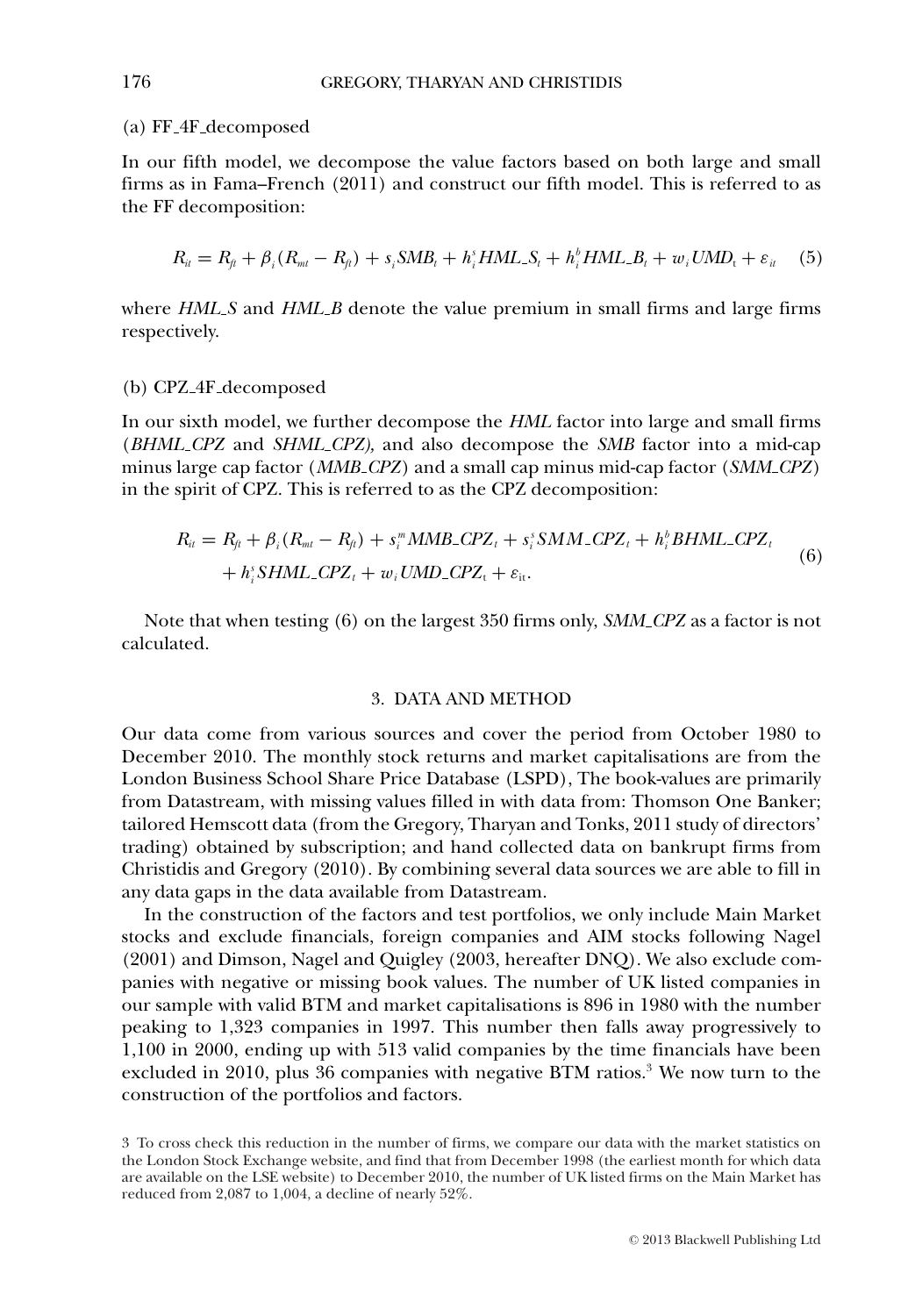### *(i) Break Points for Portfolio Construction*

Our central problem in forming the factors and portfolios is to find a UK equivalent for the NYSE break points used to form the portfolios and factors in Ken French's data library. In the particular context of this paper, the London Stock Exchange exhibits a large "tail" of small and illiquid stocks, which are almost certainly not part of the tradable universe of the major institutional investors that make up a large part of the UK market. Use of inappropriate breakpoints will result in factors and test portfolios being heavily weighted by illiquid smaller stocks and lead to incorrect inferences in asset pricing tests, event studies or performance evaluation studies. One way of dealing with this is by altering the break points. The alternative is to employ value weighting in factor construction. CPZ is an example of the latter approach, motivated by concerns about performance evaluation, whereas MMS is an example of the former. As break points and weighting schemes can be viewed as complimentary approaches to the problem of the over-representation of small and illiquid stocks, in this paper we look at the impact of both changing the break points and employing the CPZ style valueweighting scheme.

Fama and French (2011) clearly recognise the importance of using the appropriate break points in forming their regional portfolios, and the issue has received a good deal of attention in the UK research discussed below. GHM and DNQ deal with this by using the median of the largest (by market capitalisation) 350 firms and the  $70<sup>th</sup>$  percentile of firms, respectively, in forming the size breakpoints for market value, in both cases excluding financial stocks. Gregory et al. (2001) base their BTM breakpoints on the  $30<sup>th</sup>$  and  $70<sup>th</sup>$  percentiles of the largest 350 firms, whereas DNQ use the  $40<sup>th</sup>$  and  $60<sup>th</sup>$  percentiles. However, more typically, other UK studies (Al-Horani et al., 2003; Fletcher, 2001; Fletcher and Forbes, 2002; Hussain et al., 2002; Liu et al., 1999; and Miles and Timmerman, 1996) use the median of all firms. For the reasons outlined in the introduction, we believe it is important to consider the likely investable universe for large investors, and in this paper we use the largest 350 firms as in Gregory et al. (2001, 2003) and Gregory and Michou (2009, hereafter GM).4

### *(ii) Factor Construction*

In the models (1)–(6) above, *Rm–Rf* is the market factor *(*market risk premium)**.** *Rm* is the total return on the FT All Share Index, and *Rf* (risk free rate) is the monthly return on three month Treasury Bills.

### (a) Factors for the Basic Models

In addition to a market factor, the Simple FF model (1) above uses a *SMB* (size) and a *HML* (value) factor which are constructed from six portfolios formed on size (market capitalisation) and BTM. Our portfolios are formed at the beginning of October in year *t*. Following Agarwal and Taffler (2008), who note that 22% of UK firms have

<sup>4</sup> We also construct and test our models using the alternative Dimson et al. (2003)  $70<sup>th</sup>$  percentile breakpoints, the Al-Horani et al.  $50<sup>th</sup>$  percentile breakpoints together with the Fletcher (2001) and Fletcher and Kihanda (2005) factor construction methods. An excellent and detailed review of the methods used in UK portfolio construction can be found in MMS. Given that our evidence on these alternative factor specifications is similar to that in MMS, we do not report these tests in the paper, although full test results are available from the authors on request.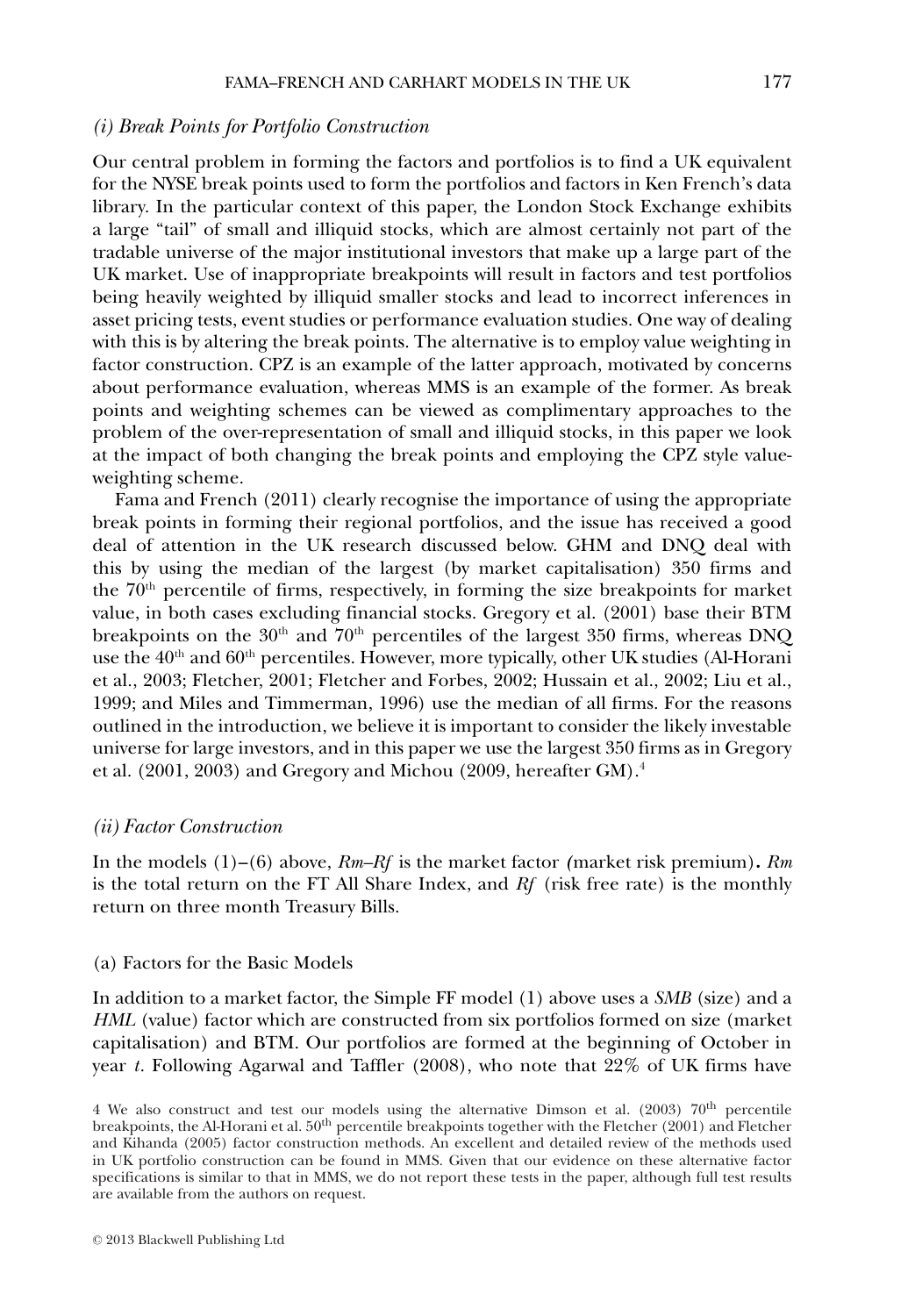March year ends, with 37% of firms having December year ends, we match March year *t* book value with end of September year *t* market capitalisation to get the appropriate size and BTM to form the portfolios.

In detail, to form the portfolios, we independently sort our sample firms on market capitalisation and BTM. Sorting on market capitalisation first, we form two size groups "S"-small and "B"-big using the median market capitalisation of the largest 350 companies (our proxy for the Fama–French NYSE break point) in year *t* as the size break point. Then, sorting on the BTM, we form the three BTM groups, "H"-High, "M"-medium and "L"-Low, using the 30<sup>th</sup> and 70<sup>th</sup> percentiles of BTM of the largest 350 firms as break points for the BTM. Using these size and BTM portfolios, we form the following six intersecting portfolios SH, SM, SL, BH, BM, and BL where "SH" is the small size, high BTM portfolio, "SL" is the small size, low BTM portfolio, "BL" is the big size, low BTM portfolio, and so on.

These portfolios are then used to form the *SMB* and *HML* factors. The SMB factor is  $(SL + SM + SH)/3 - (BL + BM + BH)/3$  and the HML factor is  $(SH + BH)/2 -$ (SL + BL)/2. Note that in this model, all the components from which *SMB* and *HML* are formed receive equal weighting.

The Simple 4F model, model (2) above, uses an *UMD* (momentum) factor, which we construct using the methodology described on Ken French's website as follows. Using size and prior  $(2-12)$  returns<sup>5</sup> we first create six portfolios, namely SU, SM, SD, BU, BM and BD where SU is a small size and high momentum portfolio, SM is the small size and medium momentum portfolio, SD is the small size and low momentum portfolio, BU is the big size and high momentum portfolio and so on. These portfolios, which are formed monthly, are therefore intersections of two portfolios formed on size and three portfolios formed on prior  $(2-12)$  return. The monthly size breakpoint (our proxy for the Fama–French NYSE break point) is the market capitalisation of the median firm in the largest  $350$  companies. The monthly prior  $(2-12)$  return breakpoints are the  $30<sup>th</sup>$  and  $70<sup>th</sup>$  of prior (2-12) performance of the largest 350 companies each month. The *UMD* factor is then calculated as  $0.5$  (SU + BU) –  $0.5$  $(SD + BD)$ , where U denotes the high momentum portfolio and D the low momentum portfolio. As in the case of the *SMB* and *HML* factors, the components used to form the *UMD* factor are equally weighted.

(b) Factors for the Value-Weighted Components and Decomposed Factor Models

The *SMB CPZ, HML CPZ and UMD CPZ* factors employed in CPZ FF and CPZ 4F, model (3) and model (4) above, are calculated by replacing the equal weighting of the components of the *SMB, HML* and *UMD* factors (used in (1) and (2) above) with a value weighting based on the market capitalisation of the SH, SM, SL, BH, BM BL, SU, BU, SD and BD components.

The decomposition of *HML* used in FF 4F decomposed model (5), uses *HML S* which is constructed as (SH-SL) and *HML B* which is constructed as (BH-BL). In order to separate the *SMB* factor into mid-cap (*MMB CPZ*) and small-cap (*SMM CPZ*) elements for the CPZ 4F decomposed model (6), the value-weighted return on the upper quartile firms in the largest 350 firms is used as a proxy for the returns on the

<sup>5</sup> We also form an alternative, *UMD car* factor, by following the approach in Carhart (1997) where the portfolios are constructed from past year returns without interacting with size.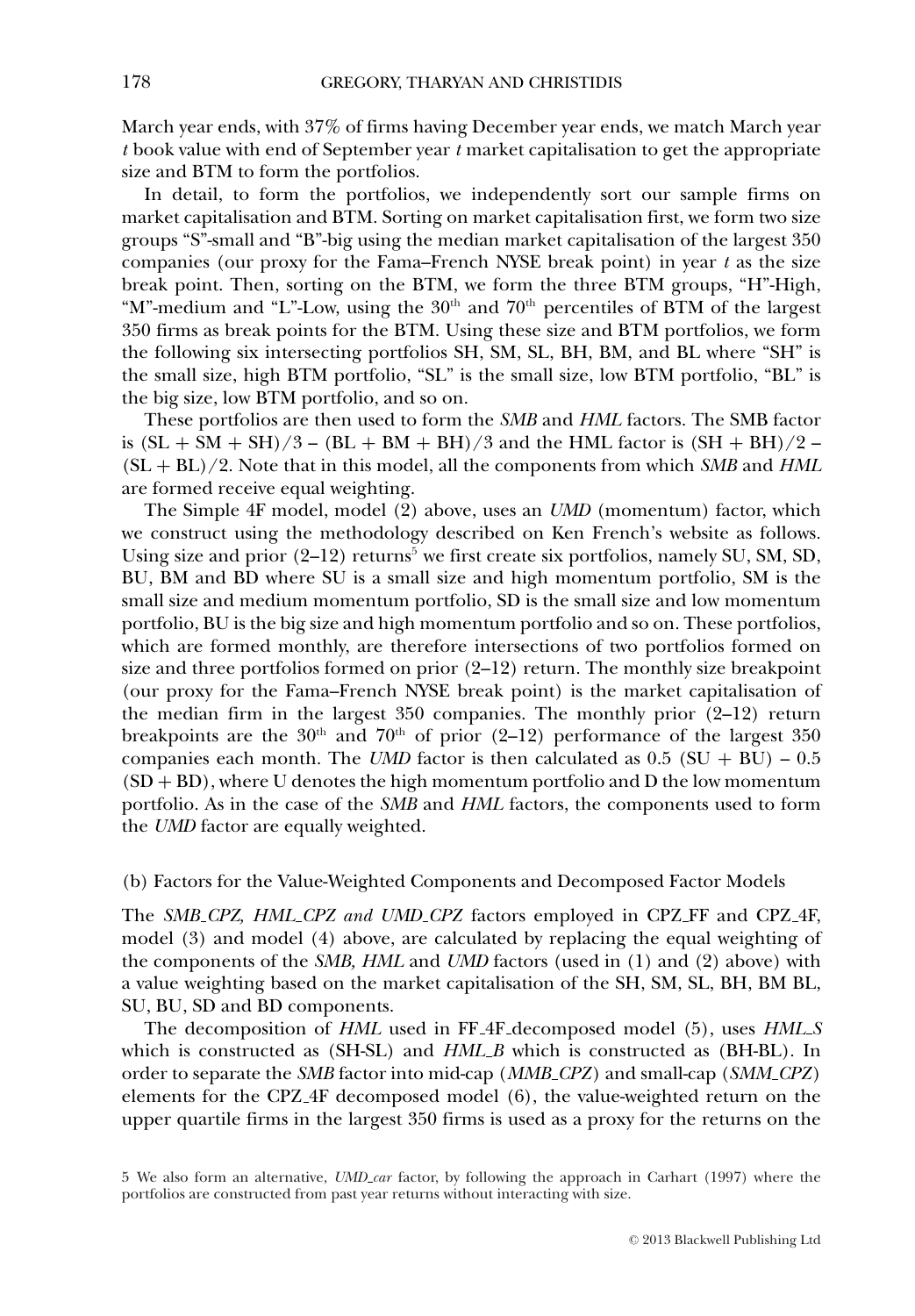### **Figure 1**

### Construction of SMB, HML, UMD, HML S and HML B, SMB CPZ, UMD CPZ, BHML CPZ, SHML CPZ Risk Factors



*Notes:*

The shading represents the largest 350 firms, the dotted line represents the median of the largest 350 firms.

*Construction of the factors:*  $SMB = (SL + SM + SH)/3 - (BL + BM + BH)/3$  $HML = (SH + BH)/2 - (SL + BL)/2$  $UMD = 0.5$   $(SU + BU) - 0.5$   $(SD + BD)$  $HML S = SH-SL$  $HMI$ ,  $B = BH-BL$  $SMB_CPZ = ([SL*V_{SL}] + [SM*V_{SM}] + [SH*V_{SH}])/(V_{SL} + V_{SM} + V_{SH}) - ([BL*V_{BL}] + [BM*V_{BM}] +$  $(BH*V_{BH}]/(V_{BL} + V_{BM} + V_{BH})$  $HML$  CPZ =  $([SH*V<sub>SH</sub>] + [BH*V<sub>BH</sub>])/(V<sub>SH</sub> + V<sub>BH</sub>) - ([SL*V<sub>SL</sub>] + [BL*V<sub>BL</sub>])/(V<sub>SL</sub> + V<sub>BL</sub>)$ UMD CPZ =  $([SU*V_{SU}] + [BU*V_{BU}])/(V_{SU} + V_{BU}) - ([SD*V_{SD}] + [BD*V_{BD}])/(V_{SD} + V_{BD})$  $BHML$  CPZ =  $[BH*V_{BH}]/(V_{BL} + V_{BM} + V_{BH}) - [BL*V_{BL}]/(V_{BL} + V_{BM} + V_{BH})$ SHML\_CPZ =  $[SH*V_{SH}]$ ) /(V<sub>SL</sub> + V<sub>SM</sub> + V<sub>SH</sub>) –  $[SL*V_{SL}]$ /(V<sub>SL</sub> + V<sub>SM</sub> + V<sub>SH</sub>)

Size portfolios are formed annually or monthly (for constructing momentum portfolios only); BTM portfolios formed annually; momentum portfolios formed monthly; *Pasret* is the prior 2–12 month prior returns; *BTM* is the book-to-market ratio; and *Size* is the market capitalisation. Vxx represents the market capitalisation of a particular portfolio (used for value weighting). So, for example, V<sub>SL</sub> represents the market capitalisation of a Small Size–Low BTM portfolio,  $\bar{V}_{MH}$  represents the market capitalisation of a Mid-Cap–High BTM portfolio etc.

big firms, and the value-weighted return on the remaining 350 firms is used as a proxy for the mid-cap return. Small firm returns are then the value-weighted return on all other firms in the sample.

A diagrammatic representation of the factor construction methods is shown in Figures 1 and 2. Figure 1 shows the construction of *SMB*, *HML*, *UMD*, *HML S* and *HML B*, *SMB CPZ, UMD CPZ, BHML CPZ* and *SHML CPZ* factors and Figure 2 shows the construction of *MMB CPZ* and *SMM CPZ* factors.

### *(iii) Test Portfolio Construction*

As with the portfolios used to form the factors, the test portfolios are formed at the beginning of October of each year *t*. In detail, we construct the following valueweighted portfolios for use in our tests of asset pricing models:<sup>6</sup>

<sup>6</sup> We actually employed a wider range of test portfolios but in the interests of brevity we do not detail all of the portfolios we used here. The whole range of test portfolios based on size, book-to-market, momentum and varying combinations of these are available on our website at the following address: http://xfi.exeter.ac.uk/researchandpublications/portfoliosandfactors/index.php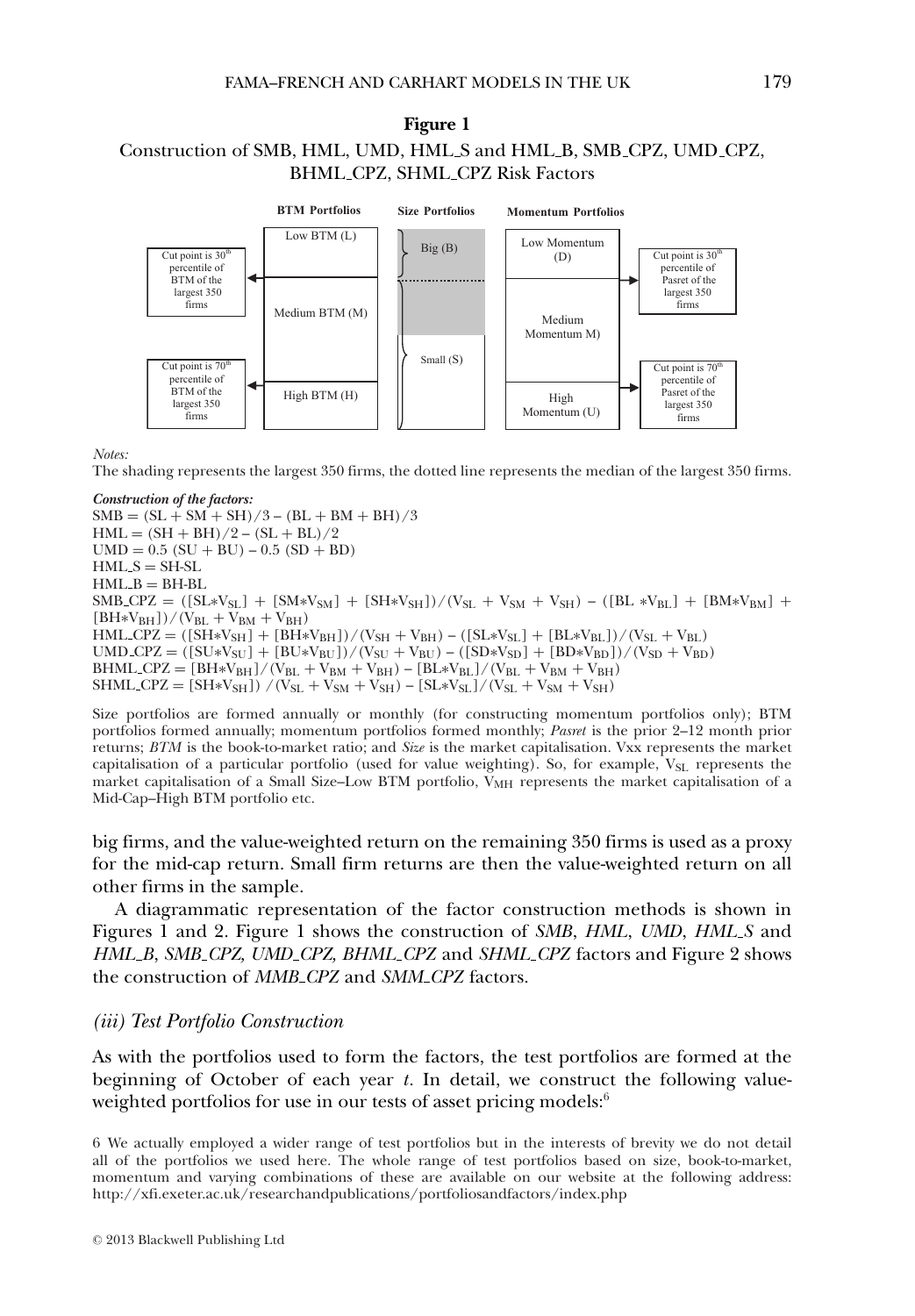### **Figure 2** Construction of MMB CPZ, and SMM CPZ Risk Factors



*Notes:*

Shading represents the largest 350 firms. The dotted line represents the upper quartile of the largest 350 firms.

#### *Construction of the factors:*

 $MMB_CPZ = ((M\dot{L} * V_{ML} + MM * V_{MM} + MH * V_{MH}))/(V_{ML+} V_{MM+} V_{MH}) - [(BL*V_{BL} + BM*V_{BM} + BH*V_{HM} + V_{MH} V_{MH} + V_{MH} V_{MH} + V_{MH} V_{MH} + V_{MH} V_{MH} + V_{MH} V_{MH} + V_{HH} V_{MH} + V_{HH} V_{HH} + V_{HH} V_{HH} + V_{HH} V_{HH} + V_{HH} V_{HH} + V_{HH} V_{HH} + V_{HH} V_{HH} + V_{HH} V_{HH} + V_{HH} V_{HH} + V_{HH} V_{HH} + V_{HH} V_{HH} + V_{HH} V_{$  $V_{BH})$ ]/( $V_{BH} + V_{BM} + V_{BL}$ )  $\overline{SMM\_CPZ} = ([SL*V_{SL}] + [SM*V_{SM}] + [SH*V_{SH}])/(V_{SL} + V_{SM} + V_{SH}) - [(MH*V_{MH} + MM*V_{MM} + W_{MH} + MW*V_{MM} + V_{MH} + MW*V_{MM} + W_{MH} + MW*V_{MM} + W_{MH} + MW*V_{MM} + W_{MH} + MW*V_{MM} + W_{HH} + MW*V_{MM} + W_{HH} + MW*V_{MM} + W_{HH} + MW*V_{MM} + W_{HH} + MW*V_{MM} + W_{HH} + MW*V_{MM} + W_{HH} + MW*V_{MM} + W_{HH} + MW*V_{MM} + W_{HH} + MW*V_{$  $ML* V_{ML})$ ]/( $V_{MH+} V_{MM+} V_{ML}$ )

Size portfolios are formed annually or monthly (for constructing momentum portfolios only); BTM portfolios formed annually; momentum portfolios formed monthly; Pasret is the prior 2–12 month prior returns; BTM is the book-to-market ratio; and Size is the market capitalisation.

VXX represents the market capitalisation of a particular portfolio (used for value weighting). So, for example,  $V_{\text{SL}}$  represents the market capitalisation of a Small Size–Low BTM portfolio,  $V_{\text{MH}}$  represents the market capitalisation of a Mid-Cap–High BTM portfolio etc.

- 1. 25 ( $5\times5$ ) intersecting size and BTM portfolios: We use the whole sample of firms to form these portfolios. The five size portfolios are formed from quartiles of the largest 350 firms plus one portfolio formed from the rest of the sample. For the BTM portfolios we use the BTM quintiles of the largest 350 firms as break points for the BTM to create five BTM groups.
- 2. 27  $(3\times3\times3)$  sequentially sorted size BTM and momentum portfolios: The three size portfolios are formed as two portfolios formed from only the largest 350 firms, using the median market capitalisation of the largest 350 firms as the break point plus one portfolio from the rest of the sample. Then within each size group we create tertiles of BTM to create the three BTM groups. Finally, within each of these nine portfolios we create tertiles of prior 12-month returns to form three momentum groups.
- 3. 25 portfolios ranked on standard deviation of prior 12-month returns.
- 4. For our large firm only tests, we form the 25 intersecting size and BTM portfolios using five size and five BTM groups using the largest 350 firms, limit the sequentially sorted size, value and momentum portfolios to a  $2\times2\times3$  sequential sort and finally we limit the volatility portfolios to twelve groups.<sup>7</sup>

We emphasise that our choice of partitioning the size portfolios on the basis of the largest 350 stocks is designed to capture the investable universe for UK institutional

<sup>7</sup> We also tested our results using fifteen portfolios, with very similar results.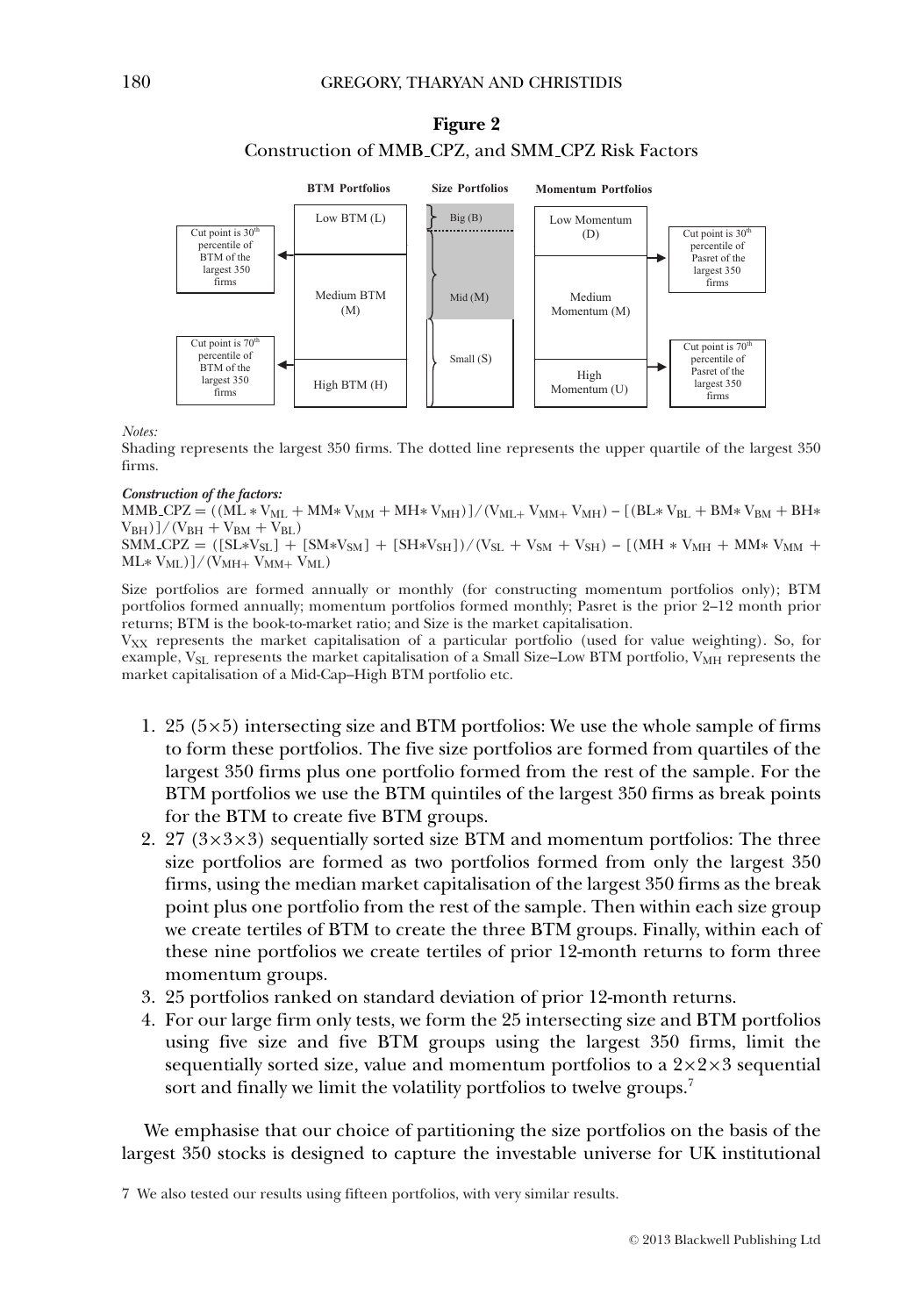investors. Our conversations with practicing fund managers and analysts suggest that large *international* investors may view the opportunity set of UK firms as comprising the FTSE100 set of firms at best. To take account of these investment criteria we define "large" firms as those with a market capitalisation larger than the median firm of the largest 350 firms by market capitalisation. "Small" becomes any firm that is not in the group of the largest 350 firms.8

### *(iv) Tests of Factor Models*

The central theme of this paper is the asset pricing tests of our models. These testing procedures are described in detail in Cochrane (2001, Ch.12). Essentially, our test is in two stages. In the first stage test, we regress the individual test portfolios on models (1) to (6) and test if the alphas are jointly zero using the Gibbons, Ross and Shanken (1989) or GRS test. More formally, we run time-series regressions as follows:

$$
R_{it}-R_{ft}=\alpha_i+\beta_iF_t+\varepsilon_{it}.
$$

 $R_{it}$  is the return on a test portfolio *i* in month *t*,  $R_{it}$  is the risk-free rate in month *t*,  $F_t$  is the vector of factors corresponding to the model that is being tested. A regression on each of the test portfolio *i* yields an intercept  $\hat{\alpha}_i$ . The GRS test is used to then test if these are jointly indistinguishable from zero.

In the second-stage we test whether the factors are reliably priced using the Fama–MacBeth (1973) two-pass regression using either an assumption of constant parameter estimates or rolling 60-monthly estimates of the parameters, which allows for time variation. To adjust for the error-in-variables problem we also compute Shaken (1992) corrected *t*-statistics. More formally, the two-pass Fama–MacBeth test first estimates a vector of estimated factor loadings by regressing the time-series of excess returns on each test portfolio on the vector of risk factors which depend on the particular model being tested. The test then proceeds by running the following cross-sectional regression for each month in the second pass:

$$
R_i - R_f = \gamma_0 + \gamma \hat{\beta}_i + \varepsilon_i,
$$

where  $R_i$  is the return of test portfolio *i*,  $R_f$  denotes the risk free return,  $\gamma_0$  is the constant,  $\gamma$  is the vector of cross-sectional regression coefficients and  $\hat{\beta}$  is the vector of estimated factor loadings from the first pass regression. From the second pass crosssectional regressions we obtain time series of  $\gamma_{0,t}$  and  $\gamma_t$ . The average premium is calculated as the mean of the time series of  $\gamma$ <sub>*t*</sub>s. A cross-sectional R<sup>2</sup> tests for goodness of fit and a  $\chi^2$  test is used to check if the pricing errors are jointly zero. The first pass regressions are run either as rolling regressions or as a single regression over the entire time-series.

<sup>8</sup> However, note that we also form 25 "Alternative 350" groups (three portfolios from the largest 350 plus 2 portfolios from the rest and quintiles based on BTM), 25 "DNQ" groups using DNQ cut-points, simple decile and quintile portfolios for both size and BTM, for those who believe that alternative definitions of size and book-to-market are more appropriate. Inferences on factors and test portfolios formed on these groupings do not change.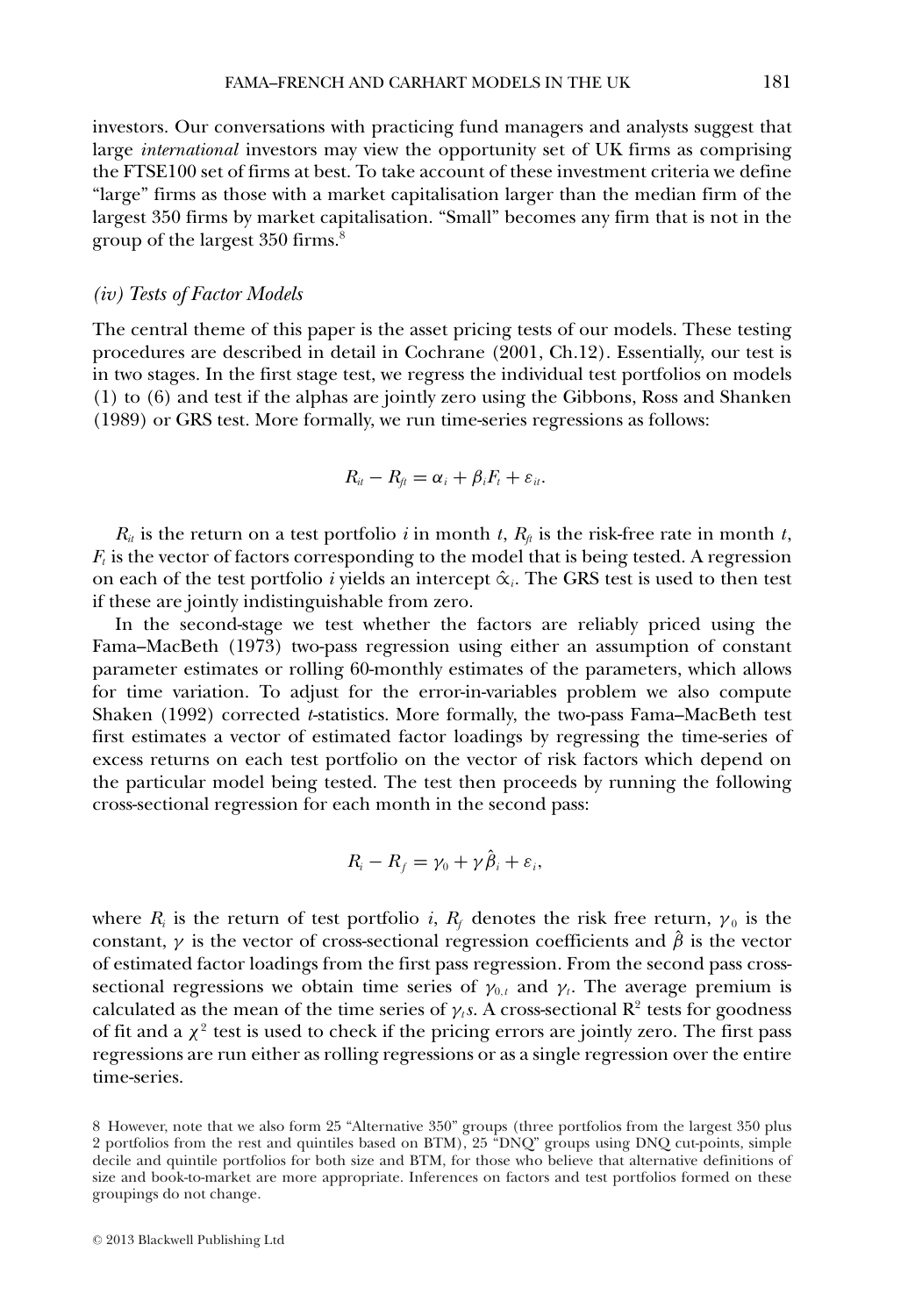### 4. RESULTS

### *(i) Factor and Portfolio Summary Statistics*

In Table 1, we report the summary statistics for our factors. We note that none of the size factors, nor any of the decomposed elements of the size factors, are significantly different from zero. No matter how they are defined, the *HML* factors are significantly different from zero at the 10% level or less, but breaking down *HML* into small and large elements, as in the FF 4F decomposed model, raises the standard deviation of the elements so that neither element is reliably different from zero at the 10% level in two-tailed tests. However, when using the CPZ-decomposition, *SHML CPZ* is significantly different from zero, although *BHML CPZ* fails to be. In the Simple FF and Simple 4F models, *UMD* has the highest mean of any of the factors (0.77% per month), but also exhibits the greatest negative skewness and the largest kurtosis. Switching to the factors used in the CPZ FF and CPZ 4F models causes an increase in the mean, median and the standard deviation of the *SMB* and *HML* factors, with a marked decrease in kurtosis for the latter. For *UMD,* the mean and median are reduced, whilst the standard deviation is increased. For the decompositions of the *HML* factor, conclusions on whether the effect is larger or smaller in large or small stocks depend upon the method of decomposition.

The correlations in Table 2 reveal that despite the difference in weightings between FF  $[$ models  $(1)$  and  $(2)$  $]$  and  $CPZ$   $[$ models  $(3)$  and  $(4)$  $]$  factors, the correlations are strongly positive: 0.92 in the case of *SMB*, 0.88 in the case of *HML* and 0.97 in the case of *UMD*. Decomposing the factors reveals that the large and small firm components of *HML; HML\_S and HML\_B* have a significant positive correlation of 0.43, and *BHML CPZ and SHML CPZ* have a correlation of 0.33. The correlation between the decomposed elements using these alternative factor constructions is strong: 0.98 for the large firm element of *HML*, and 0.62 for the small firm element. The CPZ decomposition of the size effect reveals that *MMB CPZ* and *SMM CPZ* have a correlation of only 0.05. One striking feature of the correlation table is the negative correlation between *HML* and momentum.<sup>9</sup> This is -0.5 in the case of the FF factors, and –0.4 in the case of the CPZ factors.<sup>10</sup>

In Tables 3–5, we report the mean, standard deviation, skewness, maximum, minimum, median and kurtosis of the returns for our value-weighted test portfolios.<sup>11</sup> Table 3 reports results for 25 intersecting Size and BTM portfolios formed as described above. The tendency within size categories is for returns to increase as BTM ratio increases, although the effect is not completely monotonic in all of the size categories. The general pattern appears to be for skewness to be more negative and kurtosis to be greater in the "glamour" category than the "value" category within any size group, with the exceptions being kurtosis in the second smallest (S2) and medium size groupings.4

11 Note that equally weighted versions are also available for download from our website.

<sup>9</sup> Clifford (1997) notes a similar effect in the US.

<sup>10</sup> This led us to investigate several alternatives in our subsequent tests, which we do not report for space reasons. First, we examined a "pure" Carhart (1997) factor, constructed without intersecting with size effects. Second, we examined whether such a factor performed better in association with factors formed using the Al-Horani et al. (2003), Fletcher (2001), Fletcher and Kihanda (2005), and DNQ (2003) approaches to factor construction. Third, we investigated constructing the factor by interacting momentum and value (instead of size) portfolios. As none of these alternatives changed our reported results in any way, we do not report them here, but results are available from the authors on request.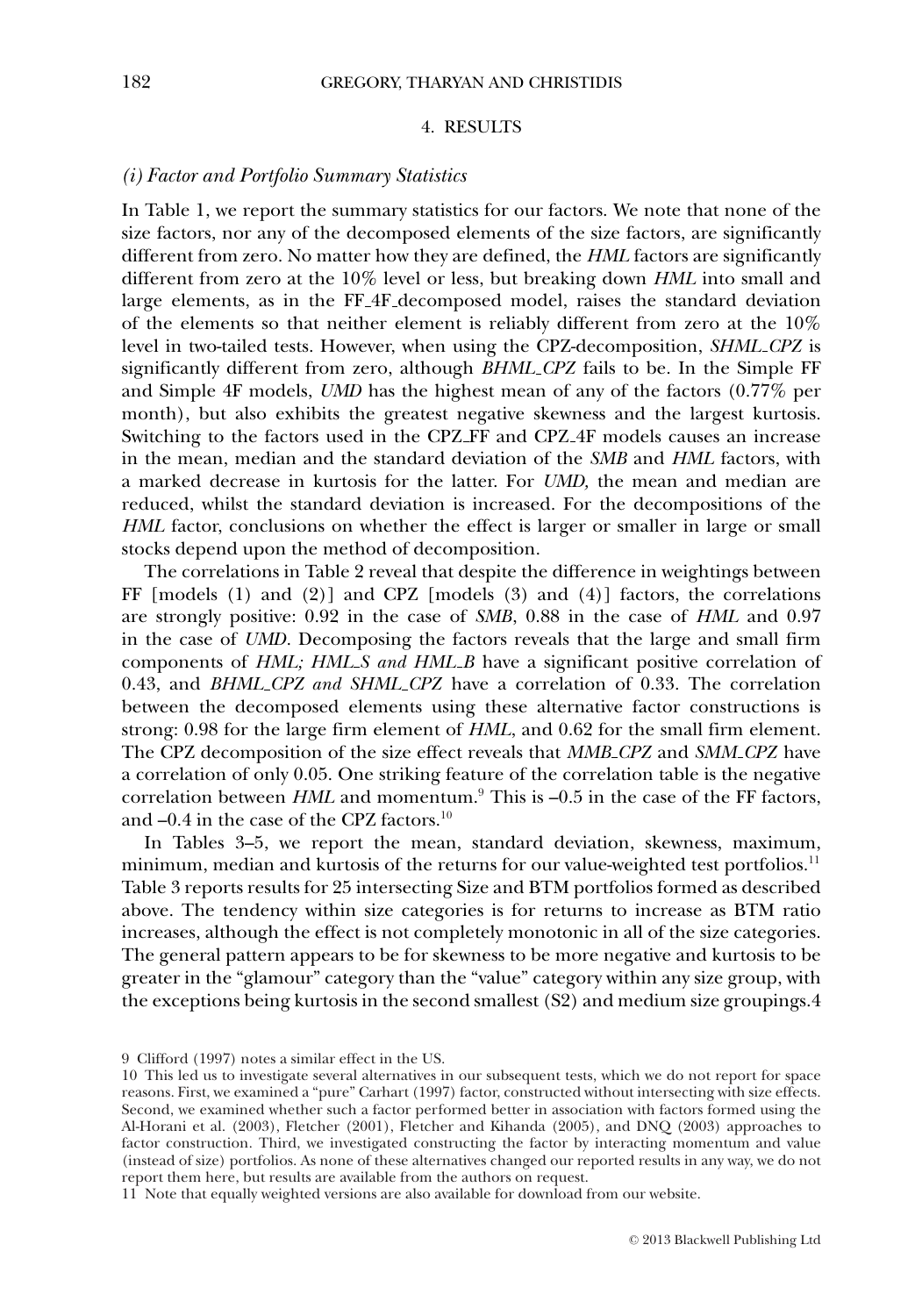| Table |  |
|-------|--|
|       |  |

Summary Statistics for the Alternative Fama–French and Carhart (Momentum) Factors, October 1980 to December 2010

| $CPZ$ -4F<br>decomp<br>$0.38$<br>$0.39$<br>$0.59$<br>$0.59$<br>$0.59$<br>$0.59$<br>$0.59$<br>$0.59$<br>$0.59$<br>$0.59$<br>$0.59$<br>SHML.<br>CPZ<br>$\begin{array}{c} \text{CPZ-4F}\\ \text{decomp.} \end{array}$<br>$\begin{array}{r} 0.33 \\ + 0.25 \\ - 0.25 \\ 14.81 \\ - 16.17 \\ 4.80 \\ \end{array}$<br>$\frac{B H M L}{C P Z}$<br>$\frac{CPZ-4F}{\text{decomp}}$ .<br>$\frac{GML}{GPL}$<br>decomp.<br>$\mbox{C}\mbox{P}\mbox{Z}_-\mbox{4}\mbox{F}$<br>$\begin{array}{r} 0.11 \\ 3.15 \\ 0.17 \\ 19.05 \\ -14.62 \\ 0.38 \\ \end{array}$<br>$\frac{MMB}{CPZ}$<br>$\begin{array}{c} 0.34^{*} \\ 3.94 \\ -0.39 \\ -12.03 \\ -17.06 \\ 6.34 \\ \text{F} \cdot 12 \\ \text{F} \cdot 12 \\ \text{F} \cdot 12 \\ \text{F} \cdot 14 \\ \text{F} \cdot 14 \\ \text{F} \cdot 14 \\ \text{decomp.} \end{array}$<br>HMLB<br>$\mbox{FF-4F}$ decomp.<br><b>HMLS</b><br>$\begin{array}{c} 0.31 \\ 4.94 \\ 1.26 \\ 34.50 \\ -22.74 \\ 0.14 \\ 15.72 \end{array}$<br>$\begin{array}{r} 0.68**\\ + .76\\ + .79\\ - 9.38\\ - 0.32\\ 0.56\\ - 0.53\\ 0.53\\ 0.33\\ 0.33\\ 0.33\\ 0.33\\ 0.33\\ 0.33\\ 0.33\\ 0.33\\ 0.33\\ 0.33\\ 0.33\\ 0.33\\ 0.33\\ 0.33\\ 0.33\\ 0.33\\ 0.33\\ 0.33\\ 0.33\\ 0.33\\ 0.33\\ 0.33\\ 0.33\\ 0.33\\ 0.33\\ 0.33\\ 0.33\\ $<br>CPZ.4F<br>UMD.<br>CPZ<br>$\begin{array}{c} 0.37^{**} \\ -3.72 \\ -0.53 \\ -18.9 \\ -18.32 \\ 0.49 \\ -18.32 \\ \hline \end{array}$<br>HML.<br>GPZ<br>$\frac{1}{C}$ PZ_FF &<br>$\begin{array}{c} 0.26 \\ 0.41 \\ 0.91 \\ 1.42 \\ 0.07 \\ -1.43 \\ 0.07 \\ 0.57 \\ \end{array}$<br>$\frac{\text{SMB}}{\text{GPE}}$<br>$\begin{array}{l} 0.77^{***} \\ 4.16 \\ \bf{-1.26} \\ -1.26 \\ \bf{-27.37} \\ 0.80 \\ \bf{10.87} \\ \bf{5} \\ \rm{simple} \\ \end{array}$<br><b>UMD</b><br>$\begin{array}{c} \mbox{Simple FF} \; \& \\ \mbox{Simple} \; \rm{4F} \end{array}$<br>$\begin{array}{c} 0.31^* \\ 0.40 \\ -0.67 \\ -0.08 \\ -1.08 \\ -0.03 \\ 0.04 \\ 10.04 \end{array}$<br>HML<br>Simple 4F<br>Simple FF.<br>$\begin{array}{r} 17.73 \\ -11.83 \\ -0.03 \\ \hline 6.36 \end{array}$<br>0.41<br><b>SMB</b><br>$0.51***$<br>models<br>$0.38$<br>$6.50$<br>$4.67$<br>13.28<br>27.06<br>$-1.00$<br>$\begin{array}{l} \text{nean } (\%) \\ \text{sd } (\%) \end{array}$<br>kewness<br>$\begin{array}{l} \mathsf{max}\ (\%) \\ \mathsf{min}\ (\%) \\ \mathsf{p50}\ (\%) \\ \mathsf{kurtosis} \end{array}$<br>Model<br>Jsed in<br><i><b>Statistic</b></i> |  | iummary Statistics for the Alternative Fama-French and Carhart (Momentum) Factors, October 1980 to December 2010 |  |  |  |  |  |
|------------------------------------------------------------------------------------------------------------------------------------------------------------------------------------------------------------------------------------------------------------------------------------------------------------------------------------------------------------------------------------------------------------------------------------------------------------------------------------------------------------------------------------------------------------------------------------------------------------------------------------------------------------------------------------------------------------------------------------------------------------------------------------------------------------------------------------------------------------------------------------------------------------------------------------------------------------------------------------------------------------------------------------------------------------------------------------------------------------------------------------------------------------------------------------------------------------------------------------------------------------------------------------------------------------------------------------------------------------------------------------------------------------------------------------------------------------------------------------------------------------------------------------------------------------------------------------------------------------------------------------------------------------------------------------------------------------------------------------------------------------------------------------------------------------------------------------------------------------------------------------------------------------------------------------------------------------------------------------------------------------------------------------------------------------------------------------------------------------------------------------------------------------------------------------------------------------------------------------------------------------------------------------------------------------------------------------------------------------------------------------------------------|--|------------------------------------------------------------------------------------------------------------------|--|--|--|--|--|
|                                                                                                                                                                                                                                                                                                                                                                                                                                                                                                                                                                                                                                                                                                                                                                                                                                                                                                                                                                                                                                                                                                                                                                                                                                                                                                                                                                                                                                                                                                                                                                                                                                                                                                                                                                                                                                                                                                                                                                                                                                                                                                                                                                                                                                                                                                                                                                                                      |  |                                                                                                                  |  |  |  |  |  |
|                                                                                                                                                                                                                                                                                                                                                                                                                                                                                                                                                                                                                                                                                                                                                                                                                                                                                                                                                                                                                                                                                                                                                                                                                                                                                                                                                                                                                                                                                                                                                                                                                                                                                                                                                                                                                                                                                                                                                                                                                                                                                                                                                                                                                                                                                                                                                                                                      |  |                                                                                                                  |  |  |  |  |  |
|                                                                                                                                                                                                                                                                                                                                                                                                                                                                                                                                                                                                                                                                                                                                                                                                                                                                                                                                                                                                                                                                                                                                                                                                                                                                                                                                                                                                                                                                                                                                                                                                                                                                                                                                                                                                                                                                                                                                                                                                                                                                                                                                                                                                                                                                                                                                                                                                      |  |                                                                                                                  |  |  |  |  |  |
|                                                                                                                                                                                                                                                                                                                                                                                                                                                                                                                                                                                                                                                                                                                                                                                                                                                                                                                                                                                                                                                                                                                                                                                                                                                                                                                                                                                                                                                                                                                                                                                                                                                                                                                                                                                                                                                                                                                                                                                                                                                                                                                                                                                                                                                                                                                                                                                                      |  |                                                                                                                  |  |  |  |  |  |
|                                                                                                                                                                                                                                                                                                                                                                                                                                                                                                                                                                                                                                                                                                                                                                                                                                                                                                                                                                                                                                                                                                                                                                                                                                                                                                                                                                                                                                                                                                                                                                                                                                                                                                                                                                                                                                                                                                                                                                                                                                                                                                                                                                                                                                                                                                                                                                                                      |  |                                                                                                                  |  |  |  |  |  |
|                                                                                                                                                                                                                                                                                                                                                                                                                                                                                                                                                                                                                                                                                                                                                                                                                                                                                                                                                                                                                                                                                                                                                                                                                                                                                                                                                                                                                                                                                                                                                                                                                                                                                                                                                                                                                                                                                                                                                                                                                                                                                                                                                                                                                                                                                                                                                                                                      |  |                                                                                                                  |  |  |  |  |  |
|                                                                                                                                                                                                                                                                                                                                                                                                                                                                                                                                                                                                                                                                                                                                                                                                                                                                                                                                                                                                                                                                                                                                                                                                                                                                                                                                                                                                                                                                                                                                                                                                                                                                                                                                                                                                                                                                                                                                                                                                                                                                                                                                                                                                                                                                                                                                                                                                      |  |                                                                                                                  |  |  |  |  |  |
|                                                                                                                                                                                                                                                                                                                                                                                                                                                                                                                                                                                                                                                                                                                                                                                                                                                                                                                                                                                                                                                                                                                                                                                                                                                                                                                                                                                                                                                                                                                                                                                                                                                                                                                                                                                                                                                                                                                                                                                                                                                                                                                                                                                                                                                                                                                                                                                                      |  |                                                                                                                  |  |  |  |  |  |
|                                                                                                                                                                                                                                                                                                                                                                                                                                                                                                                                                                                                                                                                                                                                                                                                                                                                                                                                                                                                                                                                                                                                                                                                                                                                                                                                                                                                                                                                                                                                                                                                                                                                                                                                                                                                                                                                                                                                                                                                                                                                                                                                                                                                                                                                                                                                                                                                      |  |                                                                                                                  |  |  |  |  |  |
|                                                                                                                                                                                                                                                                                                                                                                                                                                                                                                                                                                                                                                                                                                                                                                                                                                                                                                                                                                                                                                                                                                                                                                                                                                                                                                                                                                                                                                                                                                                                                                                                                                                                                                                                                                                                                                                                                                                                                                                                                                                                                                                                                                                                                                                                                                                                                                                                      |  |                                                                                                                  |  |  |  |  |  |
|                                                                                                                                                                                                                                                                                                                                                                                                                                                                                                                                                                                                                                                                                                                                                                                                                                                                                                                                                                                                                                                                                                                                                                                                                                                                                                                                                                                                                                                                                                                                                                                                                                                                                                                                                                                                                                                                                                                                                                                                                                                                                                                                                                                                                                                                                                                                                                                                      |  |                                                                                                                  |  |  |  |  |  |

HML and UMD are formed from six intersecting portfolios formed yearly using market capitalisation and the book-to-market ratio and from intersecting portfolios formed monthly using size and 12 month past returns, respectively, as described in the text and on Ken French's website. SMB.CPZ, HML.CPZ and UMD.CPZ are formed using the market capitalisations of the intersecting size and book-to-market (BTM), and size and momentum portfolios as described in the text. HML-S and The Table reports the summary statistics for alternative definitions of the Fama–French and Carhart (momentum) factors.  $Rm - M$  is the market risk premium, SMB, SMM\_CPZ is the small cap minus mid-cap factor, and BHML\_CPZ and SHML\_CPZ are the decompositions of the HML\_CPZ portfolio, as described in the text and Cremers et al. (2010). Statistics reported are the mean, standard deviation (sd), skewness, maximum (max), minimum (min), median (p50), and kurtosis. The last Cremers et al. (2010). Statistics reported are the mean, standard deviation (sd), skewness, maximum (max), minimum (min), median (p50), and kurtosis. The last The Table reports the summary statistics for alternative definitions of the Fama–French and Carhart (momentum) factors. *Rm* – *Rf* is the market risk premium, *SMB*, *HML* and *UMD* are formed from six intersecting portfolios formed yearly using market capitalisation and the book-to-market ratio and from intersecting portfolios formed monthly using size and 12 month past returns, respectively, as described in the text and on Ken French's website. *SMB CPZ*, *HML CPZ* and *UMD CPZ* are formed using the market capitalisations of the intersecting size and book-to-market (BTM), and size and momentum portfolios as described in the text. *HML S* and are decompositions of the HML factor as described in the text and in Fama and French (2011), whilst *MMB CPZ* is the mid-cap minus large cap factor, *SMM CPZ* is the small cap minus mid-cap factor, and *BHML CPZ* and *SHML CPZ* are the decompositions of the *HML CPZ* portfolio, as described in the text and cow shows the corresponding models in which these factors are used. \*\*\*, \*\* and \* represents the significance at 1%, 5% and 10% significance levels, respectively. row shows the corresponding models in which these factors are used. ∗∗∗, ∗∗ and ∗ represents the significance at 1%, 5% and 10% significance levels, respectively. *HML B*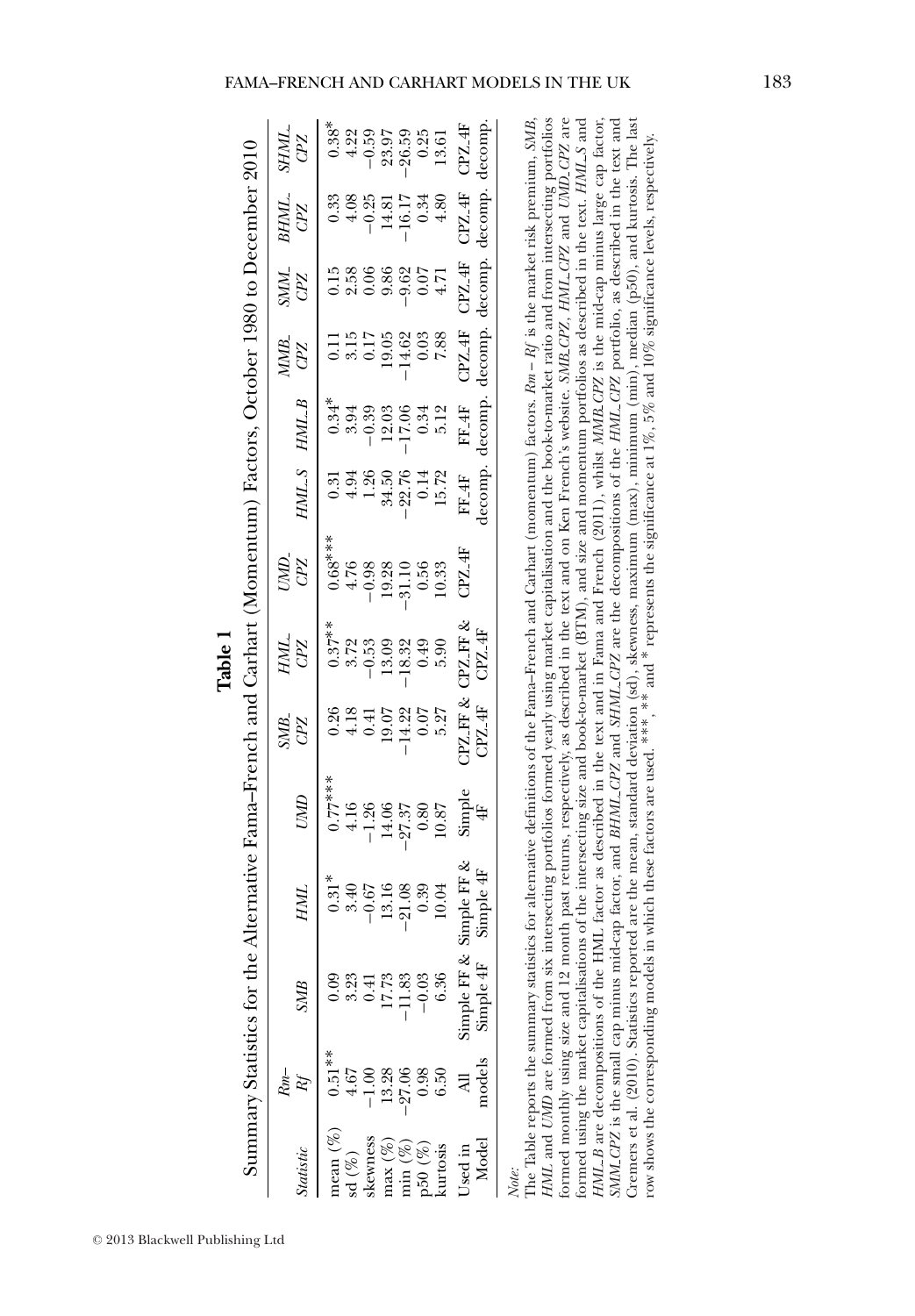|                                                                              |                                          |                            |                                                                                                                                                                                                                                                                                                                                                                                                                                                                                                                                                                                                                                                                                                                                                                |                    |                               | Table 2              |                     |                   |                 |                           |                          |                                                             |                    |
|------------------------------------------------------------------------------|------------------------------------------|----------------------------|----------------------------------------------------------------------------------------------------------------------------------------------------------------------------------------------------------------------------------------------------------------------------------------------------------------------------------------------------------------------------------------------------------------------------------------------------------------------------------------------------------------------------------------------------------------------------------------------------------------------------------------------------------------------------------------------------------------------------------------------------------------|--------------------|-------------------------------|----------------------|---------------------|-------------------|-----------------|---------------------------|--------------------------|-------------------------------------------------------------|--------------------|
|                                                                              |                                          |                            | Correlations Between Alternative Fama-French and Carhart (Momentum) Factors, October 1980 to December 2010                                                                                                                                                                                                                                                                                                                                                                                                                                                                                                                                                                                                                                                     |                    |                               |                      |                     |                   |                 |                           |                          |                                                             |                    |
|                                                                              | $Rm-Rf$                                  | SMB                        | HML                                                                                                                                                                                                                                                                                                                                                                                                                                                                                                                                                                                                                                                                                                                                                            | UMD                | SM <sub>B</sub><br><b>GPZ</b> | HML.<br>CPZ          | CPZ<br>UMD.         |                   | HML_S HML_B     | MMB.<br><b>GPZ</b>        | <b>NNN</b><br><b>CPZ</b> | BHML.<br>CPZ                                                | <b>SHML</b><br>CPZ |
| $Rm-Rl$<br><b>UND</b><br>HML<br><b>SMB</b>                                   | $-0.15$<br>$\frac{8}{1}$<br>0.05<br>0.01 | $-0.08$<br>0.01<br>$-0.07$ | $-0.50$                                                                                                                                                                                                                                                                                                                                                                                                                                                                                                                                                                                                                                                                                                                                                        | 1.00               |                               |                      |                     |                   |                 |                           |                          |                                                             |                    |
| HML_CPZ<br>SMB <sub>-CPZ</sub>                                               | $-0.08$<br>0.11                          | 0.92<br>0.04               | 0.88<br>0.01                                                                                                                                                                                                                                                                                                                                                                                                                                                                                                                                                                                                                                                                                                                                                   | $-0.43$<br>$-0.09$ | 00.1<br>$\Xi$                 | $\frac{0}{1.00}$     |                     |                   |                 |                           |                          |                                                             |                    |
| UMD <sub>-</sub> CPZ<br>HML_S                                                | $-0.05$<br>$-0.12$                       | $-0.12$<br>0.00            | $-0.46$<br>0.75                                                                                                                                                                                                                                                                                                                                                                                                                                                                                                                                                                                                                                                                                                                                                | 0.97<br>$-0.44$    | 0.08<br>$-0.13$               | 0.56<br>$-0.40$      | 1.00<br>$-0.41$     |                   |                 |                           |                          |                                                             |                    |
| HML_B                                                                        | $\overline{0}$                           | $-0.02$                    | 0.83                                                                                                                                                                                                                                                                                                                                                                                                                                                                                                                                                                                                                                                                                                                                                           | $-0.39$            | 0.04                          | 0.97                 | $-0.36$             | 0.43              | 1.00            |                           |                          |                                                             |                    |
| MMB_CPZ<br>SMM_CPZ                                                           | $-0.33$<br>0.17                          | 0.85<br>0.45               | 0.13<br>$-0.14$                                                                                                                                                                                                                                                                                                                                                                                                                                                                                                                                                                                                                                                                                                                                                | $-0.26$<br>0.18    | 0.79<br>0.66                  | $\frac{0.25}{-0.12}$ | $-0.27$<br>$0.13\,$ | 0.22<br>$-0.14$   | 0.15<br>$-0.12$ | 0.05<br>$\frac{0}{1}$     | 1.00                     |                                                             |                    |
| BHML_CPZ<br>SHML_CPZ                                                         | $-0.08$<br>0.09                          | $-0.16$<br>$-0.04$         | 0.79<br>0.67                                                                                                                                                                                                                                                                                                                                                                                                                                                                                                                                                                                                                                                                                                                                                   | $-0.34$<br>$-0.38$ | $-0.09$<br>0.03               | 0.95<br>0.44         | $-0.32$<br>$-0.32$  | 0.40<br>0.62      | 0.98<br>0.35    | $-0.02$<br>$\overline{0}$ | $-0.09$<br>$-0.12$       | 0.33<br>1.00                                                | 1.00               |
| Model<br>Used in                                                             | models<br>₹                              | Simple 4F<br>Simple FI     | F & Simple FF & Simple CPZ FF & CPZ FF & CPZ.<br>Simple 4F                                                                                                                                                                                                                                                                                                                                                                                                                                                                                                                                                                                                                                                                                                     | $\ddot{\ddagger}$  | CPZ-4F                        | CPZ_4F               | $\ddot{\ddagger}$   | FF <sub>-4F</sub> | FF_4F           | CPZ <sub>-4F</sub>        | $CPZ_4F$                 | decomp. decomp. decomp. decomp. decomp. decomp.<br>$CPZ-4F$ | $CPZ_4F$           |
| HML_B are decompositions of the<br>formed monthly using size and 12<br>Note: |                                          |                            | month past returns, respectively, as described in the text and on Ken French's website. SMB_CPZ, HML_CPZ and UMD_CPZ are<br>HML factor as described in the text and in Fama and French (2011), whilst MMB_CPZ is the mid-cap minus large cap factor,<br>HML and UMD are formed from six intersecting portfolios formed yearly using market capitalisation and the book-to-market ratio and from intersecting portfolios<br>formed using the market capitalisations of the intersecting size and book-to-market (BTM), and size and momentum portfolios as described in the text. HML.S and<br>The table reports the correlations between alternative definitions of the Fama-French and Carbart (momentum) factors. $Rm - Rf$ is the market risk premium, SMB, |                    |                               |                      |                     |                   |                 |                           |                          |                                                             |                    |
|                                                                              |                                          |                            |                                                                                                                                                                                                                                                                                                                                                                                                                                                                                                                                                                                                                                                                                                                                                                |                    |                               |                      |                     |                   |                 |                           |                          |                                                             |                    |

### GREGORY, THARYAN AND CHRISTIDIS

*SMM CPZ* is the small cap minus mid-cap factor, and *BHML CPZ* and *SHML CPZ* are the decompositions of the HML CPZ portfolio, as described in the text and

Cremers et al. (2010). The last row shows the corresponding models in which the factors are used.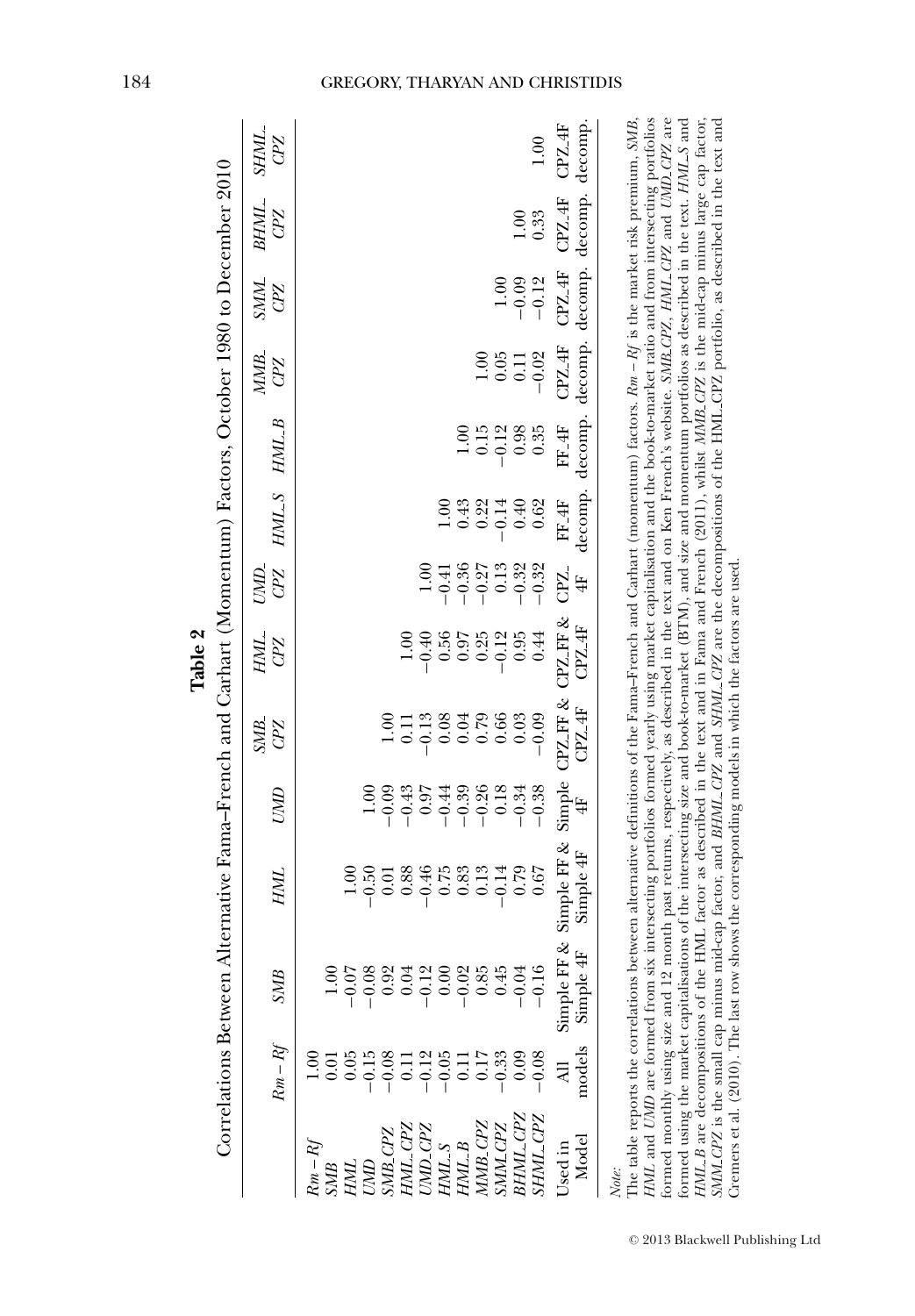| $\mathbf \zeta$<br>l<br>b<br>Į<br>$\sqrt{2}$<br>$\frac{1}{2}$<br>l<br>֧֧֧֧֧֚֚֚֚֚֚֚֚֚֚֚֚֚֚֚֚֚֚֚֚֚֚֚֚֚֚֚֚֚֝֝֝֓֝֓֝֓֝<br>$\frac{1}{2}$<br>֚֚<br>$\frac{1}{2}$<br>ī<br>-<br>3<br>3<br>.<br>7<br>J<br>֚֡<br>l<br>こうさつごう こうこう<br>$-1 - 1$<br>I |
|-----------------------------------------------------------------------------------------------------------------------------------------------------------------------------------------------------------------------------------------|
|                                                                                                                                                                                                                                         |

|                  |                                                                                      |                  | 1.20                                                                                                                                                                                                                                                                                                                                                                                                                                                                                                                                                                                                                                                                                                                                                                                                                                                                                                                                                                                                                                                                                                         |
|------------------|--------------------------------------------------------------------------------------|------------------|--------------------------------------------------------------------------------------------------------------------------------------------------------------------------------------------------------------------------------------------------------------------------------------------------------------------------------------------------------------------------------------------------------------------------------------------------------------------------------------------------------------------------------------------------------------------------------------------------------------------------------------------------------------------------------------------------------------------------------------------------------------------------------------------------------------------------------------------------------------------------------------------------------------------------------------------------------------------------------------------------------------------------------------------------------------------------------------------------------------|
| M33              | $-1.15$<br>5.89<br>13.75<br>$-32.08$<br>1.77<br>7.41<br>$\frac{1}{2}$                | BН               | $-0.39$<br>20.73<br>5.70<br>$-20.00$<br>4.57<br>1.74                                                                                                                                                                                                                                                                                                                                                                                                                                                                                                                                                                                                                                                                                                                                                                                                                                                                                                                                                                                                                                                         |
| M32              | 1.46<br>28.35<br>6.03<br>14.99<br>0.93<br>$-0.91$<br>5.31                            | B4               | 1.35<br>5.52<br>$-0.95$<br>7.38<br>.30.99<br>1.57<br>17.49                                                                                                                                                                                                                                                                                                                                                                                                                                                                                                                                                                                                                                                                                                                                                                                                                                                                                                                                                                                                                                                   |
| <b>ZEN</b>       | $7.12$<br>7.76<br>33.38<br>34.23<br>1.44<br>$-0.90$<br>0.94                          | B <sub>3</sub>   | 5.48<br>$-0.59$<br>5.02<br>1.25<br>$-23.84$<br>16.41                                                                                                                                                                                                                                                                                                                                                                                                                                                                                                                                                                                                                                                                                                                                                                                                                                                                                                                                                                                                                                                         |
| S2Н              | 6.26<br>0.33<br>39.35<br>$-22.45$<br>1.30<br>1.64<br>8.64                            | <b>B2</b>        | 5.13<br>$-0.89$<br>16.55<br>6.45<br>0.90<br>1.27<br>$-28.91$                                                                                                                                                                                                                                                                                                                                                                                                                                                                                                                                                                                                                                                                                                                                                                                                                                                                                                                                                                                                                                                 |
| S24              | 26.43<br>5.17<br>1.28<br>$-0.37$<br>21.95<br>6.14<br>1.61                            | ВL               | 0.95<br>4.98<br>34.35<br>1.12<br>13.56<br>9.67<br>$\frac{111}{1}$                                                                                                                                                                                                                                                                                                                                                                                                                                                                                                                                                                                                                                                                                                                                                                                                                                                                                                                                                                                                                                            |
| S23              | 5.68<br>26.86<br>5.36<br>1.22<br>$-0.30$<br>22.30                                    | B4H              | $-0.55$<br>26.15<br>6.05<br>1.49<br>6.60<br>$-32.60$<br>$\frac{1}{2}$                                                                                                                                                                                                                                                                                                                                                                                                                                                                                                                                                                                                                                                                                                                                                                                                                                                                                                                                                                                                                                        |
| S22              | 5.95<br>$-0.98$<br>26.83<br>1.27<br>5.93<br>16.92                                    |                  | 28.32<br>$-0.35$<br>28.85<br>6.53<br>5.24<br>$\frac{0.80}{1}$                                                                                                                                                                                                                                                                                                                                                                                                                                                                                                                                                                                                                                                                                                                                                                                                                                                                                                                                                                                                                                                |
| <b>S2L</b>       | 5.42<br>0.88<br>6.92<br>$-0.49$<br>29.44<br>28.07<br>1.51                            | B44              |                                                                                                                                                                                                                                                                                                                                                                                                                                                                                                                                                                                                                                                                                                                                                                                                                                                                                                                                                                                                                                                                                                              |
| SН               | 5.28<br>$-0.27$<br>$-22.53$<br>1.57<br>25.85                                         | B43              | 5.88<br>5.73<br>$-0.70$<br>19.39<br>.27.84<br>1.30<br>1.29                                                                                                                                                                                                                                                                                                                                                                                                                                                                                                                                                                                                                                                                                                                                                                                                                                                                                                                                                                                                                                                   |
| S <sub>4</sub>   | 1.76<br>$-0.44$<br>22.19<br>$\pm$<br>6.24<br>5.31<br>25.71                           | <b>B42</b>       | 5.82<br>$-0.85$<br>1.18<br>22.16<br>$-31.94$<br><b>50.7</b><br>1.09                                                                                                                                                                                                                                                                                                                                                                                                                                                                                                                                                                                                                                                                                                                                                                                                                                                                                                                                                                                                                                          |
| S <sub>3</sub>   | 23.08<br>20.73<br>5.87<br>1.25<br>5.18<br>$-0.43$<br>1.49                            | B4L              | M34 denotes the middle (third) size portfolio and the fourth largest book-to-market portfolio. Statistics reported are the mean,<br>1.08<br>6.39<br>33.45<br>$-32.85$<br>8.19<br>$-0.44$<br>1.70                                                                                                                                                                                                                                                                                                                                                                                                                                                                                                                                                                                                                                                                                                                                                                                                                                                                                                             |
| S2               | 5.82<br>28.42<br>$-24.33$<br>6.03<br>$-0.20$<br>$\frac{40}{1}$                       | МЗН              | 6.86<br>43.16<br>1.64<br>0.23<br>$-27.64$<br>1.81                                                                                                                                                                                                                                                                                                                                                                                                                                                                                                                                                                                                                                                                                                                                                                                                                                                                                                                                                                                                                                                            |
| S1               | $-32.75$<br>1.73<br>6.69<br>$-0.63$<br>26.44<br>5.7                                  | M34              | $-0.48$<br>$-26.06$<br>20.15<br>1.67<br>6.10<br>4.73                                                                                                                                                                                                                                                                                                                                                                                                                                                                                                                                                                                                                                                                                                                                                                                                                                                                                                                                                                                                                                                         |
| <b>Statistic</b> | mean $(\%)$<br>skewness<br>$\max(\%$<br>$\min (\%$<br>50(%)<br>curtosis<br>sd $(\%)$ | <b>Statistic</b> | The table reports the summary statistics for the 25 (5×5) intersecting (independently sorted) size and book-to-market (BTM) portfolios. We use the whole sample of<br>The five BTM portfolios are formed using the whole sample of firms but we use the BTM quintiles of only the largest 350 firms as break points for the BTM to create<br>category, whilst B4 denotes big and fourth highest BTM category, and BH denotes big and high BTM. However, outside the smallest and largest categories, we use<br>firms to form these portfolios. The five size portfolios are formed from quartiles of only the largest 350 firms plus one portfolio formed from the rest of the sample.<br>five BTM groups. The first character denotes size, the second the BTM category, so for example SL denotes small – low BTM, S2 denotes size and second lowest BTM<br>standard deviation (sd), skewness, maximum (max), minimum (min), median (p50), and kurtosis<br>three characters, so that, for example,<br>mean $(\%)$<br>skewness<br>$max(\%)$<br>$min(\%$<br>50(%<br>curtosis<br>$\mathrm{sd}\ (\%)$<br>Note: |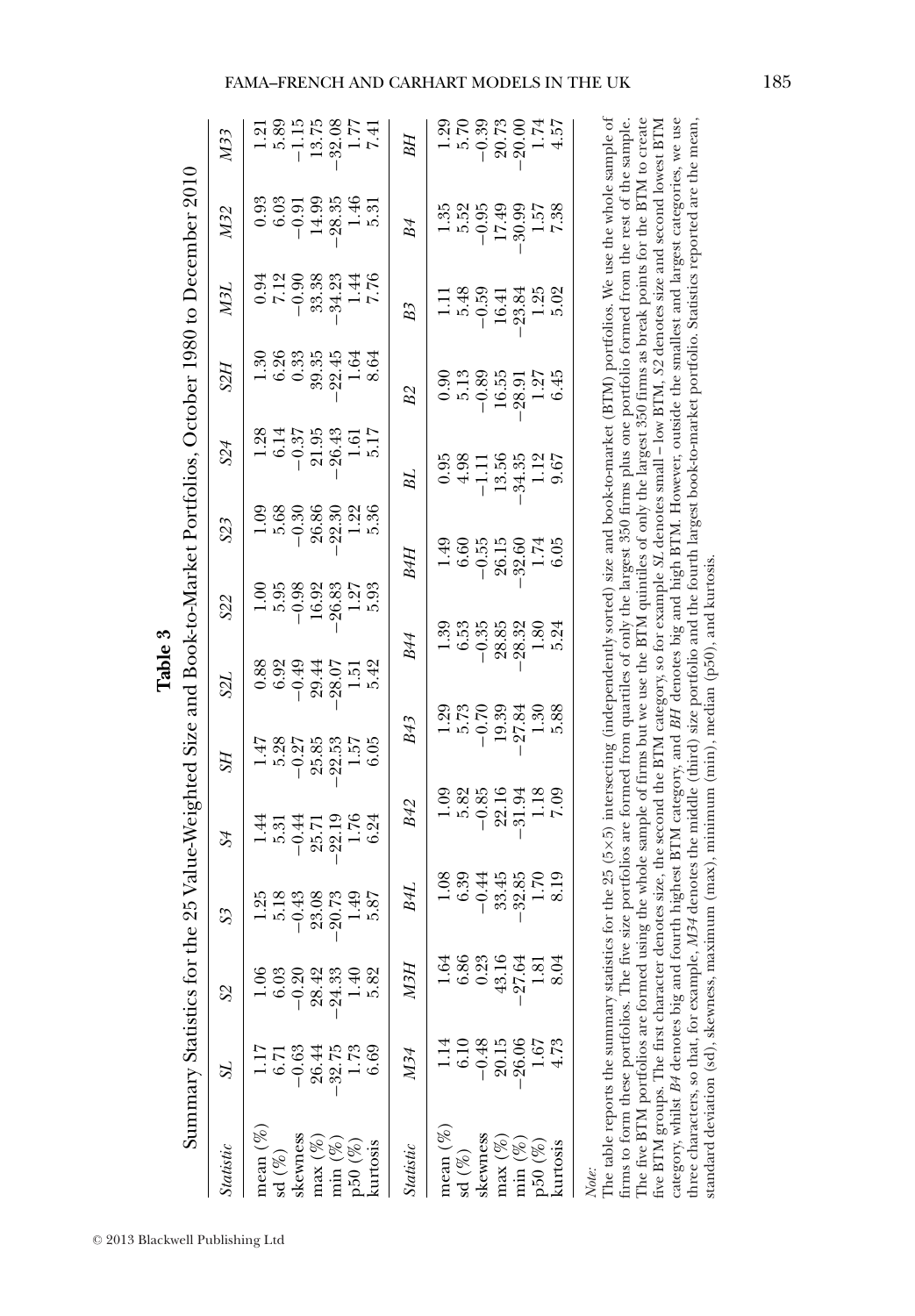| Summary Statistics for the 2                                                                                                                                                                                                                                                                                                                                                                                                                                                                                                                            |                   |          |                     | 7 Value-Weighted Size, Book-to-Market and Momentum Portfolios, October 1980–December 2010                                     |             |                   |                     |          |                 |                  |                       |                     |            |                        |
|---------------------------------------------------------------------------------------------------------------------------------------------------------------------------------------------------------------------------------------------------------------------------------------------------------------------------------------------------------------------------------------------------------------------------------------------------------------------------------------------------------------------------------------------------------|-------------------|----------|---------------------|-------------------------------------------------------------------------------------------------------------------------------|-------------|-------------------|---------------------|----------|-----------------|------------------|-----------------------|---------------------|------------|------------------------|
| <b>Statistic</b>                                                                                                                                                                                                                                                                                                                                                                                                                                                                                                                                        | ТЭS               | SGM      | SGН                 | <b>TNU</b>                                                                                                                    | <b>NINS</b> | <b>SMH</b>        | ZК                  | ZУМ      | SVН             | <b>MGL</b>       | MGM                   | <b>MGH</b>          | <b>NNI</b> | NWW                    |
| mean $(\%)$                                                                                                                                                                                                                                                                                                                                                                                                                                                                                                                                             | $0.\overline{8}0$ | 0.98     |                     | 1.29                                                                                                                          | 1.33        | 1.55              |                     | 1.43     | 1.72            | 6.07             | 67.0                  | 0.99                | 1.04       | 1.24                   |
| $\mathrm{sd}\ (\%)$                                                                                                                                                                                                                                                                                                                                                                                                                                                                                                                                     | 6.78              | 5.31     | $\frac{1.27}{6.16}$ | 6.77                                                                                                                          | 5.45        | 5.96              | 8.98                | 6.10     | 5.21            | 6.53             | 6.02                  | 7.14                | 6.06       | 5.52                   |
| skewness                                                                                                                                                                                                                                                                                                                                                                                                                                                                                                                                                | 1.09              | $-0.60$  | $-0.71$             | $-0.35$                                                                                                                       | $-0.17$     | 1.82              | 1.76                | 0.24     | $-0.34$         | $-0.12$          |                       |                     | $-0.49$    | $-0.52$                |
| $max(\%)$                                                                                                                                                                                                                                                                                                                                                                                                                                                                                                                                               | 54.69             | 19.77    |                     | 31.50                                                                                                                         | 33.79       | 58.37             |                     | 40.18    |                 | 29.94            | $\frac{-1.05}{17.36}$ | $\frac{-33}{29.03}$ |            |                        |
| $min(\%)$                                                                                                                                                                                                                                                                                                                                                                                                                                                                                                                                               | $-24.65$          | $-24.65$ | 29.44<br>31.42      | 36.50                                                                                                                         | $-24.74$    | 21.71             | $62.59$<br>$-23.51$ | 21.81    | 22.29<br>-21.45 | $-25.43$         |                       |                     | 21.88      | 21.19                  |
| p50(%)                                                                                                                                                                                                                                                                                                                                                                                                                                                                                                                                                  | 0.87              | 1.22     | $1.78$<br>7.16      | $1.10\%$                                                                                                                      | 1.76        | 1.87              | 1.64                | 1.63%    | 1.86            | 1.12             | $\frac{1.10}{6.57}$   | 1.79                | 1.42       | 1.31                   |
| kurtosis                                                                                                                                                                                                                                                                                                                                                                                                                                                                                                                                                | 14.46             |          |                     | 7.03                                                                                                                          | 8.97        | 26.22             | 13.95               | 8.33     |                 | 5.29             |                       | 7.88                | 5.22       | 5.44                   |
| <b>Statistic</b>                                                                                                                                                                                                                                                                                                                                                                                                                                                                                                                                        | NWH               | MИ       | NИM                 | NИ                                                                                                                            | <b>BGL</b>  | BGM               |                     | BGH      | BML             | <b>BMM</b>       | BMH                   | BИ                  | BVM        | BVН                    |
| mean $(\%)$                                                                                                                                                                                                                                                                                                                                                                                                                                                                                                                                             |                   | .<br>39  | 1.23                | 1.42                                                                                                                          | 0.84        | $\overline{6}\,0$ |                     | 1.05     | 1.04            | 0.98             | 1.14                  | 1.27                | 1.32       | 1.43                   |
| $\mathrm{sd}\ (\%)$                                                                                                                                                                                                                                                                                                                                                                                                                                                                                                                                     | $6.50\,$          | 9.12     | 6.33                | 6.26                                                                                                                          | 5.25        | 5.06              |                     | 5.98     | 6.17            | 5.10             | 6.38                  | 6.43                | 5.82       | 5.62                   |
| skewness                                                                                                                                                                                                                                                                                                                                                                                                                                                                                                                                                | $-0.98$           | 3.25     | $-0.13$             | $-0.68$                                                                                                                       | $-0.68$     | $-0.59$           |                     | $-1.45$  | $-0.37$         | $-0.80$          | $-1.09$               | $-0.40$             | $-0.26$    | $-0.85$                |
| $\max(\%$                                                                                                                                                                                                                                                                                                                                                                                                                                                                                                                                               | 31.29             | 97.21    | 33.13               | 24.10                                                                                                                         | 16.67       | 16.63             |                     | 13.67    | 22.69           | 16.29            | 18.70                 | 23.33               | 24.35      |                        |
| $\min(\%$                                                                                                                                                                                                                                                                                                                                                                                                                                                                                                                                               | $-35.56$          | $-27.40$ |                     | 27.62                                                                                                                         | .29.00      | 26.16<br>1.14     |                     | $-37.32$ | 23.08           |                  | 29.36                 | $-21.08$            | $-23.58$   | 21.59<br>28.42<br>1.57 |
| p50(%)                                                                                                                                                                                                                                                                                                                                                                                                                                                                                                                                                  | 1.72              |          | $-24.27$<br>1.53    | 2.02                                                                                                                          | 6.07        |                   |                     | 1.46     | 1.69            | $-29.52$<br>1.30 | 1.50                  | 1.69                | 1.55       |                        |
| kurtosis                                                                                                                                                                                                                                                                                                                                                                                                                                                                                                                                                | $\frac{4}{3}$     | 36.85    | 5.66                | 5.82                                                                                                                          | 56.         | 5.66              |                     | 8.90     | 4.32            |                  | 6.59                  | 4.49                |            | 6.85                   |
| The table reports the summary statistics for the 27 (3×3×3) portfolios, sequentially sorted on size, book-to-market (BTM) and momentum. The three size portfolios<br>portfolio from the rest of the sample. Then within each size group we create tertiles of BTM to create three BTM groups. Finally, within each of these nine<br>are formed as two portfolios formed from only the largest 350 firms, using the median market capitalisation of the largest 350 firms as the break point plus one<br>portfolios we create tertiles of prior<br>Note: |                   |          |                     | 12-month returns to form three momentum groups. The first letter denotes size (Small, S; Medium, M; Large, L), the second the |             |                   |                     |          |                 |                  |                       |                     |            |                        |
| BTM category (Low or "Glamour", (                                                                                                                                                                                                                                                                                                                                                                                                                                                                                                                       |                   |          |                     | 3; Medium, M; High, or "value", V), and the third momentum (Low, L; Medium, M; High, H). Statistics reported are the mean     |             |                   |                     |          |                 |                  |                       |                     |            |                        |

| ω       |   |
|---------|---|
| J.<br>د |   |
| ÷,      |   |
| Б<br>۳  | l |
|         |   |

### GREGORY, THARYAN AND CHRISTIDIS

standard deviation (sd), skewness, maximum (max), minimum (min), median (p50), and kurtosis.

standard deviation (sd), skewness, maximum (max), minimum (min), median (p50), and kurtosis.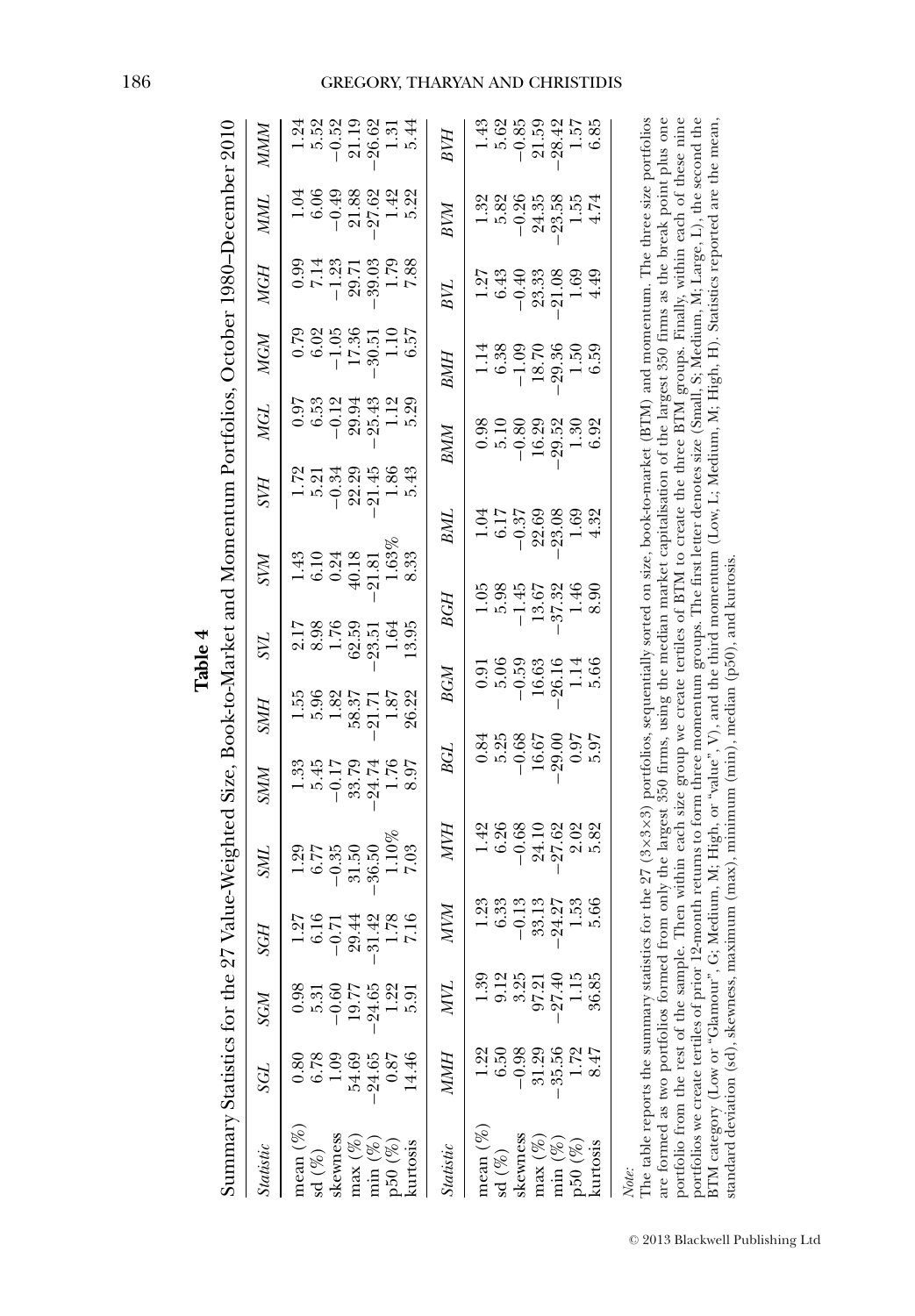Summary Statistics for the 25 Value-Weighted prior 12-month Standard Deviation Portfolios, October 1980 to December 2010 Summary Statistics for the Value-Weighted prior 12-month Standard Deviation Portfolios, October 1980 to December 2010 **Table 5**

| <b>Statistic</b>     | SDI                                                                                                                                                                                                                                                                                                                                                                           | SD2            | SD3                                                                        | $\mathfrak{D}4$                                                                   | SD5                                                                                                          | $\mathfrak{D}6$                                                                          | SU                                                                     | $\mathbb{S}^{0}$                                                                        | $\mathfrak{D}9$                                                                                          | 9IGS                                                                             | <i>SDI1</i>                                                                                                              | <b>SD12</b>                                                                                                                                                                                                                                                                                                                                    | SD13                                                                                                                                                                                                                                                                                                                             |
|----------------------|-------------------------------------------------------------------------------------------------------------------------------------------------------------------------------------------------------------------------------------------------------------------------------------------------------------------------------------------------------------------------------|----------------|----------------------------------------------------------------------------|-----------------------------------------------------------------------------------|--------------------------------------------------------------------------------------------------------------|------------------------------------------------------------------------------------------|------------------------------------------------------------------------|-----------------------------------------------------------------------------------------|----------------------------------------------------------------------------------------------------------|----------------------------------------------------------------------------------|--------------------------------------------------------------------------------------------------------------------------|------------------------------------------------------------------------------------------------------------------------------------------------------------------------------------------------------------------------------------------------------------------------------------------------------------------------------------------------|----------------------------------------------------------------------------------------------------------------------------------------------------------------------------------------------------------------------------------------------------------------------------------------------------------------------------------|
| mean $(\%)$          |                                                                                                                                                                                                                                                                                                                                                                               | $\frac{40}{1}$ |                                                                            |                                                                                   |                                                                                                              |                                                                                          |                                                                        |                                                                                         |                                                                                                          |                                                                                  |                                                                                                                          |                                                                                                                                                                                                                                                                                                                                                |                                                                                                                                                                                                                                                                                                                                  |
| $\mathrm{sd} \ (\%)$ | 4.78                                                                                                                                                                                                                                                                                                                                                                          | 4.60           | $\begin{array}{r} 1.20 \\ 4.91 \\ -0.91 \\ 15.63 \\ -30.36 \\ \end{array}$ | $0.388$<br>$-0.503$<br>$-0.503$<br>$-0.503$                                       | $\begin{array}{r} 1.32 \\ 1.39 \\ 5.099 \\ -0.59 \\ -24.49 \\ -4.67 \\ -1.67 \\ 5.21 \\ 5.21 \\ \end{array}$ | $\begin{array}{r} 1.08 \\ 5.40 \\ -0.72 \\ -0.53 \\ -22.51 \\ -2.54 \\ 4.98 \end{array}$ | $1.21$<br>$+ 0.47$<br>$- 0.47$<br>$1.59$<br>$1.34$<br>$1.34$<br>$1.34$ | $\begin{array}{c} 0.94 \\ 6.10 \\ -0.86 \\ 17.82 \\ -32.66 \\ 1.31 \\ 0.39 \end{array}$ | $\begin{array}{r} 0.02 \\ -0.87 \\ -0.04 \\ -0.05 \\ -0.08 \\ 0.08 \end{array}$                          | $\begin{array}{r} 1.61 \\ 5.88 \\ -0.81 \\ 26.44 \\ 1.78 \\ 1.78 \\ \end{array}$ | $\begin{array}{r} 1.29 \\ 5.77 \\ -0.34 \\ -2.78 \\ 1.66 \\ -2.78 \\ 6.8 \\ 1.60 \\ -2.7 \\ 1.60 \\ 5.20 \\ \end{array}$ | $\begin{array}{r} 1.03 \\ 6.04 \\ -0.49 \\ -25.74 \\ 1.49 \\ 1.49 \\ \end{array}$                                                                                                                                                                                                                                                              | $\begin{array}{r} 1.26 \\ 6.06 \\ -0.134 \\ -0.043 \\ -0.043 \\ -0.043 \\ -0.043 \\ -0.043 \\ -0.043 \\ -0.043 \\ -0.043 \\ -0.043 \\ -0.043 \\ -0.043 \\ -0.043 \\ -0.043 \\ -0.043 \\ -0.043 \\ -0.043 \\ -0.043 \\ -0.043 \\ -0.043 \\ -0.043 \\ -0.043 \\ -0.043 \\ -0.043 \\ -0.043 \\ -0.043 \\ -0.043 \\ -0.043 \\ -0.04$ |
| skewness             | $-0.19$                                                                                                                                                                                                                                                                                                                                                                       | $-0.49$        |                                                                            |                                                                                   |                                                                                                              |                                                                                          |                                                                        |                                                                                         |                                                                                                          |                                                                                  |                                                                                                                          |                                                                                                                                                                                                                                                                                                                                                |                                                                                                                                                                                                                                                                                                                                  |
| $max(\%$             | 19.52                                                                                                                                                                                                                                                                                                                                                                         | 18.08          |                                                                            |                                                                                   |                                                                                                              |                                                                                          |                                                                        |                                                                                         |                                                                                                          |                                                                                  |                                                                                                                          |                                                                                                                                                                                                                                                                                                                                                |                                                                                                                                                                                                                                                                                                                                  |
| $\min(\%$            | $-19.93$                                                                                                                                                                                                                                                                                                                                                                      | $-23.24$       |                                                                            |                                                                                   |                                                                                                              |                                                                                          |                                                                        |                                                                                         |                                                                                                          |                                                                                  |                                                                                                                          |                                                                                                                                                                                                                                                                                                                                                |                                                                                                                                                                                                                                                                                                                                  |
| 50(%                 | 1.68                                                                                                                                                                                                                                                                                                                                                                          | 145            |                                                                            | 1.24                                                                              |                                                                                                              |                                                                                          |                                                                        |                                                                                         | $\frac{1.56}{7.22}$                                                                                      |                                                                                  |                                                                                                                          |                                                                                                                                                                                                                                                                                                                                                |                                                                                                                                                                                                                                                                                                                                  |
| kurtosis             | 4.92                                                                                                                                                                                                                                                                                                                                                                          | 6.50           |                                                                            | 6.56                                                                              |                                                                                                              |                                                                                          |                                                                        |                                                                                         |                                                                                                          |                                                                                  |                                                                                                                          |                                                                                                                                                                                                                                                                                                                                                |                                                                                                                                                                                                                                                                                                                                  |
| <b>Statistic</b>     | SDI4                                                                                                                                                                                                                                                                                                                                                                          | SD15           | 016                                                                        | SD17                                                                              | SD <sub>18</sub>                                                                                             | 9IQ                                                                                      |                                                                        | 0508                                                                                    | SD <sub>21</sub>                                                                                         | SD22                                                                             | SD23                                                                                                                     | SD24                                                                                                                                                                                                                                                                                                                                           | SD25                                                                                                                                                                                                                                                                                                                             |
| mean $(\%)$          |                                                                                                                                                                                                                                                                                                                                                                               |                |                                                                            |                                                                                   |                                                                                                              |                                                                                          |                                                                        |                                                                                         |                                                                                                          |                                                                                  |                                                                                                                          |                                                                                                                                                                                                                                                                                                                                                |                                                                                                                                                                                                                                                                                                                                  |
| $\mathrm{sd}\ (\%)$  |                                                                                                                                                                                                                                                                                                                                                                               | 6.47           | $\frac{1.05}{6.30}$                                                        |                                                                                   |                                                                                                              |                                                                                          |                                                                        |                                                                                         |                                                                                                          |                                                                                  |                                                                                                                          |                                                                                                                                                                                                                                                                                                                                                |                                                                                                                                                                                                                                                                                                                                  |
| skewness             | $-1.09$                                                                                                                                                                                                                                                                                                                                                                       | $-0.34$        |                                                                            |                                                                                   |                                                                                                              |                                                                                          |                                                                        |                                                                                         |                                                                                                          |                                                                                  |                                                                                                                          |                                                                                                                                                                                                                                                                                                                                                |                                                                                                                                                                                                                                                                                                                                  |
| $max(\%)$            | 17.51                                                                                                                                                                                                                                                                                                                                                                         | 25.79          | $-0.60$<br>20.67<br>33.48                                                  |                                                                                   |                                                                                                              |                                                                                          |                                                                        |                                                                                         |                                                                                                          |                                                                                  |                                                                                                                          |                                                                                                                                                                                                                                                                                                                                                |                                                                                                                                                                                                                                                                                                                                  |
| $min(\%$             | $-37.40$                                                                                                                                                                                                                                                                                                                                                                      | $-32.27$       |                                                                            |                                                                                   |                                                                                                              |                                                                                          |                                                                        |                                                                                         |                                                                                                          |                                                                                  |                                                                                                                          |                                                                                                                                                                                                                                                                                                                                                |                                                                                                                                                                                                                                                                                                                                  |
| p50(%)               | 1.74                                                                                                                                                                                                                                                                                                                                                                          | $\frac{39}{2}$ | $1.52$<br>$5.68$                                                           | $\begin{array}{r} 0.94 \\ 7.01 \\ -0.45 \\ -2.67 \\ 8.78 \\ -4.32 \\ \end{array}$ | $1.14$<br>$-6.98$<br>$-9.84$<br>$-1.12$<br>$-1.12$<br>$-1.12$<br>$-1.12$<br>$-1.12$                          | $1.23$<br>$7.29$<br>$-0.51$<br>$-0.51$<br>$-0.52$<br>$-0.52$<br>$-0.52$<br>$-0.52$       |                                                                        | $1.60$<br>$7.73$<br>$-0.03$<br>$-8.63$<br>$1.67$<br>$1.67$<br>$5.42$                    | $\begin{array}{r} 1.37 \\ 7.29 \\ -0.44 \\ -2.5 \\ -2.5 \\ -2.5 \\ -2.5 \\ -3.9 \\ -4.39 \\ \end{array}$ | $1.07$<br>$7.89$<br>$6.89$<br>$4.39$<br>$1.18$<br>$1.89$<br>$1.18$<br>$5.83$     | $-3.388377568$<br>$-9.588377568$<br>$-9.577568$                                                                          | $\begin{array}{r} 1.40 \\ 8.32 \\ 8.51 \\ -8.748 \\ -1.59 \\ -1.54 \\ -1.54 \\ -1.54 \\ -1.54 \\ -1.54 \\ -1.54 \\ -1.54 \\ -1.54 \\ -1.54 \\ -1.54 \\ -1.54 \\ -1.54 \\ -1.54 \\ -1.55 \\ -1.55 \\ -1.55 \\ -1.55 \\ -1.55 \\ -1.55 \\ -1.55 \\ -1.55 \\ -1.55 \\ -1.55 \\ -1.55 \\ -1.55 \\ -1.55 \\ -1.55 \\ -1.55 \\ -1.55 \\ -1.55 \\ -1$ | $0.78$<br>11.30<br>10.56<br>64.56<br>40.09<br>9.16                                                                                                                                                                                                                                                                               |
| kurtosis             |                                                                                                                                                                                                                                                                                                                                                                               |                |                                                                            |                                                                                   |                                                                                                              |                                                                                          |                                                                        |                                                                                         |                                                                                                          |                                                                                  |                                                                                                                          |                                                                                                                                                                                                                                                                                                                                                |                                                                                                                                                                                                                                                                                                                                  |
| Note:                | The table reports the summary statistics for the 25 portfolios of firms ranked on their prior 12-month standard deviation of returns. SD1 is the portfolio with the lowest<br>prior standard deviation, SD25 the portfolio with the highest. Statistics reported are the mean, standard deviation (sd), skewness, maximum (max), minimum (min)<br>median (p50), and kurtosis. |                |                                                                            |                                                                                   |                                                                                                              |                                                                                          |                                                                        |                                                                                         |                                                                                                          |                                                                                  |                                                                                                                          |                                                                                                                                                                                                                                                                                                                                                |                                                                                                                                                                                                                                                                                                                                  |
|                      |                                                                                                                                                                                                                                                                                                                                                                               |                |                                                                            |                                                                                   |                                                                                                              |                                                                                          |                                                                        |                                                                                         |                                                                                                          |                                                                                  |                                                                                                                          |                                                                                                                                                                                                                                                                                                                                                |                                                                                                                                                                                                                                                                                                                                  |

### FAMA–FRENCH AND CARHART MODELS IN THE UK 187 l,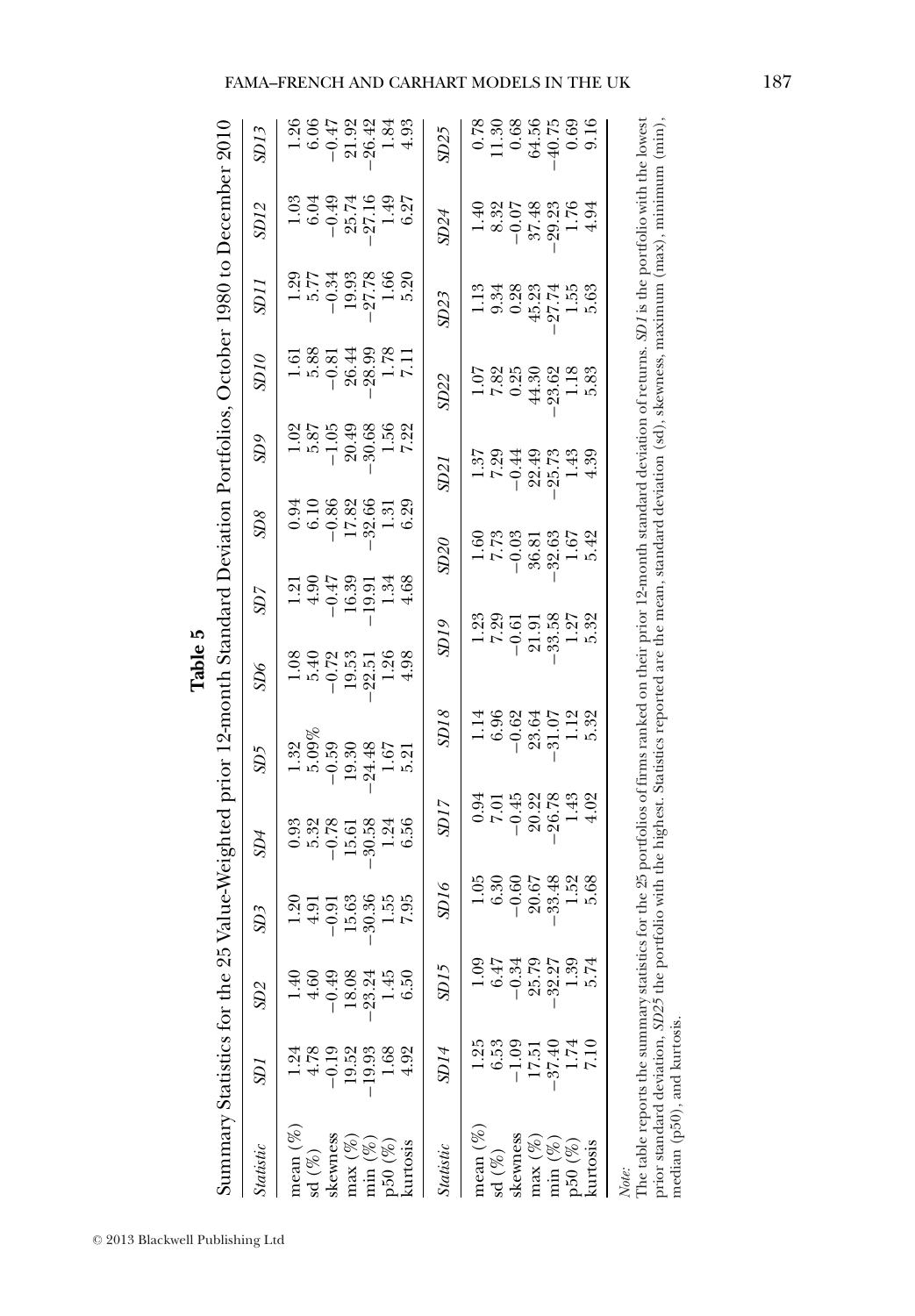Our next set of portfolios reported in Table 4 are the value-weighted 27 portfolios *sequentially* sorted on size, BTM and momentum. In the table, the first letter denotes size (Small, S; Medium, M; Large, L), the second letter denotes the BTM category (Low or "Glamour", G; Medium, M; High or "Value", V), and the third momentum (Low, L; Medium, M; High, H). Compared to (unreported) sorts based upon size and momentum, and to the summary factors reported in Table 1, the return patterns here are intriguing as they suggest a much lower momentum effect when BTM is also controlled for. Indeed, within the "small value" set of firms, momentum effects are actually reversed. However, what is striking is that *sequentially* sorting, as opposed to forming intersecting portfolios, seems to substantially dampen down any momentum effect. Sequential sorting (within any size category<sup>12</sup>) has the effect of ensuring each sub-group has equal numbers of firms within it, whereas intersecting portfolios can have quite different numbers of firms within each portfolio. In practice, it emerges that different numbers of firms within sub-categories is only an issue within the smallest market capitalisation quintile, where there is a concentration of firms in the low momentum category. We note that 39% of all the smallest quintile stocks fall into this "low momentum" group.13

Finally, we report the characteristics of the 25 portfolios formed on the basis of prior 12-month standard deviations in Table 5. These portfolios are interesting in several respects. First, past volatility seems to predict future volatility. As we progress from the low standard deviation (SD1) to high standard deviation (SD25) portfolios, standard deviations of the portfolio returns tend to increase. Whilst the effect is not monotonic, the SD25 portfolio has a standard deviation of over twice that of the SD1 portfolio. However, returns do not obviously increase with standard deviation – indeed the lowest mean return portfolio is SD25. Of course, this is not inconsistent with conventional portfolio theory provided that higher risk portfolios have an offsetting effect from lower correlations with other assets. There are no obvious patterns that emerge in either skewness or kurtosis across these portfolios.

### *(ii) Tests of Factor Models*

### (a) Full Sample Results – First Stage Tests

Tables 6–8 report the results from the first stage tests on the three sets of test portfolios described above. To save space, we do not report the coefficients on the factors for each model.<sup>14</sup> Each table has six pairs of columns, each pair representing the result from each of our six models. The first column of each pair reports the α (the intercept) and the second column reports its associated *t*-statistic.

In Table 6, we report the results when our models are tested using the 25 size and BTM portfolios. The Simple FF model passes the GRS test, and only two of the 25 intercept terms are significant at the 5% level, with both of these failures in the small firm value end categories. Whilst the Simple 4F model passes the GRS test, there are now three significant intercepts, two of them in the portfolios that exhibited the same result in the Simple FF model. The additional portfolio that fails the intercept test is

<sup>12</sup> Recall that by design we form the size portfolios so that the largest two size groupings by market capitalisation have fewer firms than the smallest size groups.

<sup>13</sup> Results for size and momentum portfolios are available on our website as detailed in footnote 6.

<sup>14</sup> The individual factor loadings are available from the authors upon request.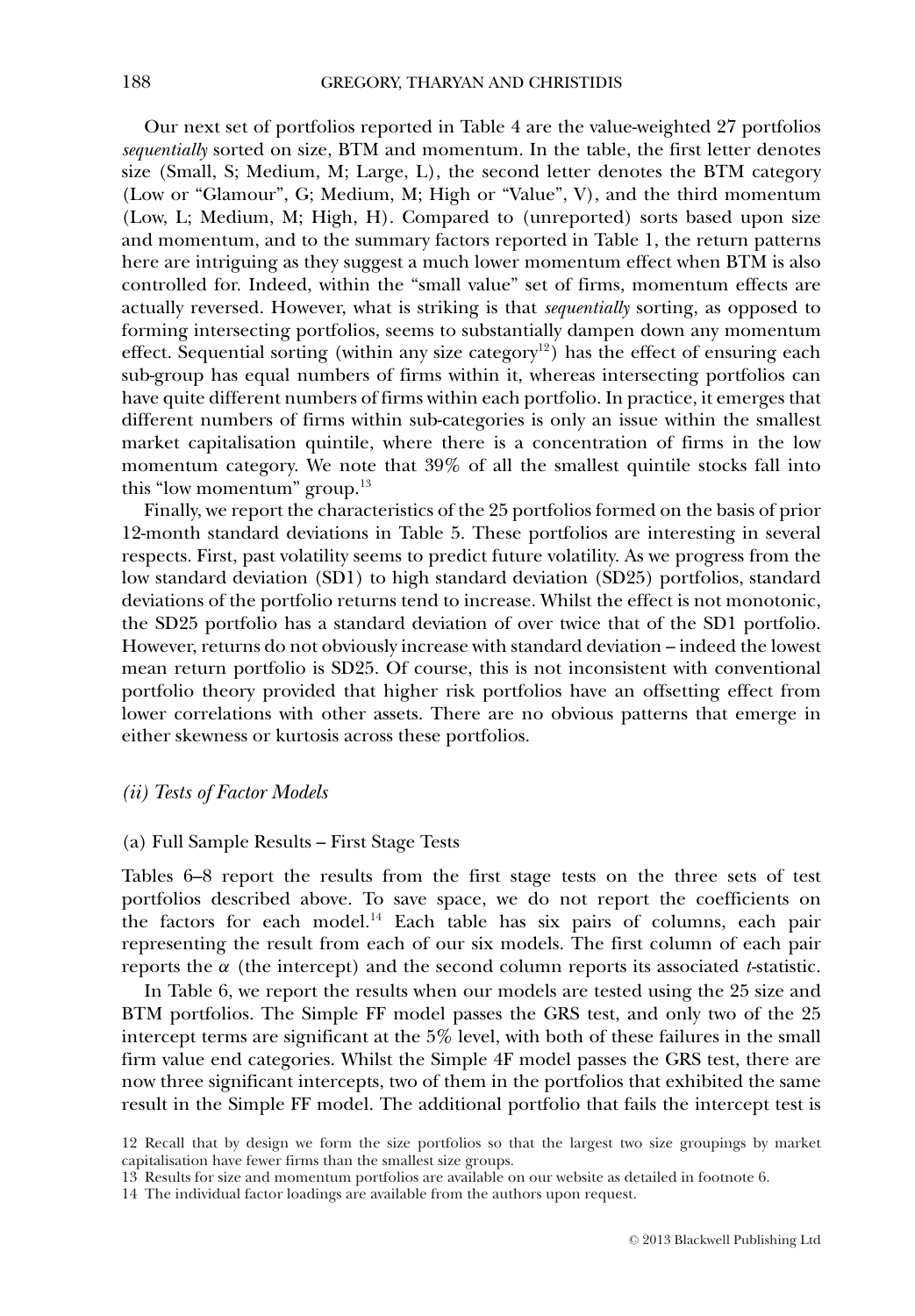|                          | Simple FF | Simple 4F |                                                                                                                                                                                                                                                                                                                                                                                                                              |          | CPZAF    |                                     | CPZAF    |  |
|--------------------------|-----------|-----------|------------------------------------------------------------------------------------------------------------------------------------------------------------------------------------------------------------------------------------------------------------------------------------------------------------------------------------------------------------------------------------------------------------------------------|----------|----------|-------------------------------------|----------|--|
|                          | $\alpha$  | $\alpha$  | $\begin{array}{r} \begin{array}{r} \n \cdot \\ \n \cdot \\ \n \cdot \\ \n \end{array} & \begin{array}{r} \n 0.75 & \text{if} \quad 0.75 & \text{if} \quad 0.75 & \text{if} \quad 0.75 & \text{if} \quad 0.75 & \text{if} \quad 0.75 & \text{if} \quad 0.75 & \text{if} \quad 0.75 & \text{if} \quad 0.75 & \text{if} \quad 0.75 & \text{if} \quad 0.75 & \text{if} \quad 0.75 & \text{if} \quad 0.75 & \text{if} \quad 0.75$ | $\alpha$ | $\alpha$ | $\frac{FF\_4F\cdot Decomp}{\alpha}$ | $\alpha$ |  |
|                          |           |           |                                                                                                                                                                                                                                                                                                                                                                                                                              |          |          |                                     |          |  |
|                          |           |           |                                                                                                                                                                                                                                                                                                                                                                                                                              |          |          |                                     |          |  |
|                          |           |           |                                                                                                                                                                                                                                                                                                                                                                                                                              |          |          |                                     |          |  |
|                          |           |           |                                                                                                                                                                                                                                                                                                                                                                                                                              |          |          |                                     |          |  |
|                          |           |           |                                                                                                                                                                                                                                                                                                                                                                                                                              |          |          |                                     |          |  |
| 533333333322324242444448 |           |           |                                                                                                                                                                                                                                                                                                                                                                                                                              |          |          |                                     |          |  |
|                          |           |           |                                                                                                                                                                                                                                                                                                                                                                                                                              |          |          |                                     |          |  |
|                          |           |           |                                                                                                                                                                                                                                                                                                                                                                                                                              |          |          |                                     |          |  |
|                          |           |           |                                                                                                                                                                                                                                                                                                                                                                                                                              |          |          |                                     |          |  |
|                          |           |           |                                                                                                                                                                                                                                                                                                                                                                                                                              |          |          |                                     |          |  |
|                          |           |           |                                                                                                                                                                                                                                                                                                                                                                                                                              |          |          |                                     |          |  |
|                          |           |           |                                                                                                                                                                                                                                                                                                                                                                                                                              |          |          |                                     |          |  |
|                          |           |           |                                                                                                                                                                                                                                                                                                                                                                                                                              |          |          |                                     |          |  |
|                          |           |           |                                                                                                                                                                                                                                                                                                                                                                                                                              |          |          |                                     |          |  |
|                          |           |           |                                                                                                                                                                                                                                                                                                                                                                                                                              |          |          |                                     |          |  |
|                          |           |           |                                                                                                                                                                                                                                                                                                                                                                                                                              |          |          |                                     |          |  |
|                          |           |           |                                                                                                                                                                                                                                                                                                                                                                                                                              |          |          |                                     |          |  |
|                          |           |           |                                                                                                                                                                                                                                                                                                                                                                                                                              |          |          |                                     |          |  |
|                          |           |           |                                                                                                                                                                                                                                                                                                                                                                                                                              |          |          |                                     |          |  |
|                          |           |           |                                                                                                                                                                                                                                                                                                                                                                                                                              |          |          |                                     |          |  |
|                          |           |           |                                                                                                                                                                                                                                                                                                                                                                                                                              |          |          |                                     |          |  |
|                          |           |           |                                                                                                                                                                                                                                                                                                                                                                                                                              |          |          |                                     |          |  |
|                          |           |           |                                                                                                                                                                                                                                                                                                                                                                                                                              |          |          |                                     |          |  |
|                          |           |           |                                                                                                                                                                                                                                                                                                                                                                                                                              |          |          |                                     |          |  |
|                          |           |           |                                                                                                                                                                                                                                                                                                                                                                                                                              |          |          |                                     |          |  |

<sup>C</sup> 2013 Blackwell Publishing Ltd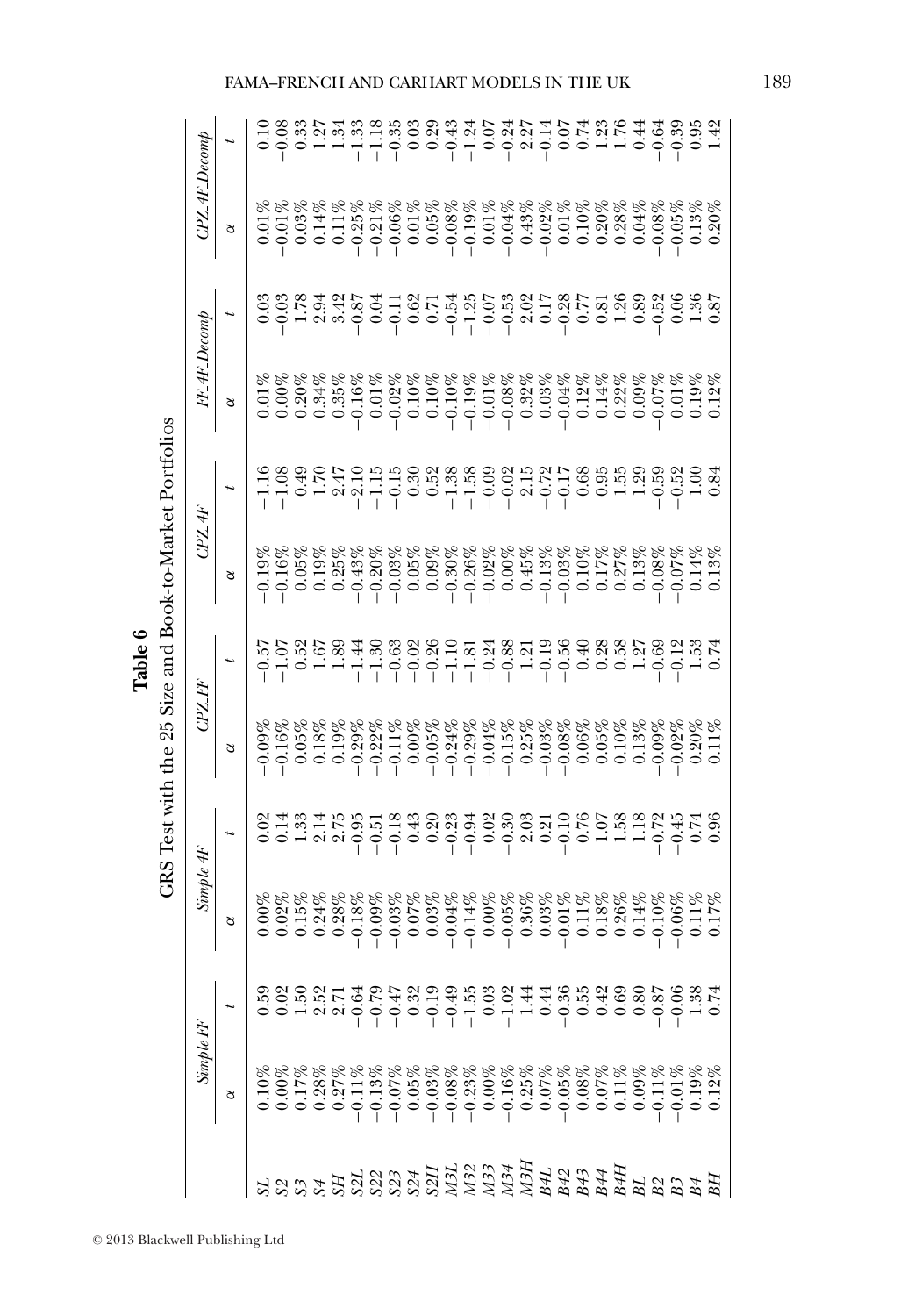|                                                                                        |                                                 |           | Tanne A (Committee)                                                                                                                                                                                                                                                                                                                                                                                                                                                                                                                                                                                                                                                                                                                                                                                                                                                                                                                                                  |               |              |                  |
|----------------------------------------------------------------------------------------|-------------------------------------------------|-----------|----------------------------------------------------------------------------------------------------------------------------------------------------------------------------------------------------------------------------------------------------------------------------------------------------------------------------------------------------------------------------------------------------------------------------------------------------------------------------------------------------------------------------------------------------------------------------------------------------------------------------------------------------------------------------------------------------------------------------------------------------------------------------------------------------------------------------------------------------------------------------------------------------------------------------------------------------------------------|---------------|--------------|------------------|
|                                                                                        | Simple FF                                       | Simple 4F | CPZFF                                                                                                                                                                                                                                                                                                                                                                                                                                                                                                                                                                                                                                                                                                                                                                                                                                                                                                                                                                | CPL4F         | FF_4F_Decomp | $CPZ$ -4F_Decomp |
|                                                                                        |                                                 |           | S                                                                                                                                                                                                                                                                                                                                                                                                                                                                                                                                                                                                                                                                                                                                                                                                                                                                                                                                                                    |               |              | ಠ                |
| GRS                                                                                    | 1.27                                            | 1.22      | $\Xi$                                                                                                                                                                                                                                                                                                                                                                                                                                                                                                                                                                                                                                                                                                                                                                                                                                                                                                                                                                | $\frac{6}{2}$ |              | 10.07            |
| $p$ -val                                                                               | 0.18                                            | 0.22      | 0.45                                                                                                                                                                                                                                                                                                                                                                                                                                                                                                                                                                                                                                                                                                                                                                                                                                                                                                                                                                 | 0.35          | 0.30         | 151              |
| Mean $\mathbf{R}^2$                                                                    | 0.78                                            | 0.78      | 0.75                                                                                                                                                                                                                                                                                                                                                                                                                                                                                                                                                                                                                                                                                                                                                                                                                                                                                                                                                                 | 0.76          | 62.0         | 0.80             |
| Mean $ \alpha $                                                                        |                                                 | $0.11\%$  | 0.13%                                                                                                                                                                                                                                                                                                                                                                                                                                                                                                                                                                                                                                                                                                                                                                                                                                                                                                                                                                | $0.16\%$      | $0.12\%$     | $0.11\%$         |
| Mean SE                                                                                | $\begin{array}{c} 0.11\% \\ 0.15\% \end{array}$ | $0.15\%$  | $0.16\%$                                                                                                                                                                                                                                                                                                                                                                                                                                                                                                                                                                                                                                                                                                                                                                                                                                                                                                                                                             | $0.16\%$      | $0.15\%$     | $0.15\%$         |
| No $(p < 0.05)$                                                                        |                                                 |           |                                                                                                                                                                                                                                                                                                                                                                                                                                                                                                                                                                                                                                                                                                                                                                                                                                                                                                                                                                      |               |              |                  |
| from quartiles of only the largest 350<br>category, so for example SL denotes<br>Note: |                                                 |           | The table reports the results of the first-stage regression tests of the value-weighted returns of 25 (5×5) intersecting (independently sorted) size and book-to-market<br>firms plus one portfolio formed from the rest of the sample. The five BTM portfolios are formed using the whole sample of firms<br>BTM) portfolios on the six asset pricing models as specified in the text. We use the whole sample of firms to form these portfolios. The five size portfolios are formed<br>but we use the BTM quintiles of only the largest 350 firms as break points for the BTM to create five BTM groups. The first character denotes size, the second the BTM<br>small – low BTM, \$2 denotes size and second lowest BTM category, whilst B4 denotes big and fourth highest BTM category, and<br>BH denotes big and high BTM. However, outside the smallest and largest categories, we use three characters, so that, for example, M34 denotes the middle (third) |               |              |                  |

Table 6 (Continued) **Table 6 (Continued)** size portfolio and the fourth largest book-to-market portfolio. Specifically for the GRS test of Gibbons, Ross and Shanken (1989), we run time series regression of the intercept terms are jointly zero using the GRS test. For each of models, the table reports the « (the intercept) and its associated Astatistic for the individual portfolios. GRS is the GRS test statistic, p-val. is its p-value, Mean R<sup>2</sup> is the mean adjusted R-squared from the regressions, Mean |a| is the mean absolute a, Mean SE is the mean size portfolio and the fourth largest book-to-market portfolio. Specifically for the GRS test of Gibbons, Ross and Shanken (1989), we run time series regression of the  $R_{it}$  is the return on a test portfolio in month *t*,  $R_{ft}$  is the risk-free rate in month *t*,  $F_t$  is the vector of factors corresponding to the model that is being tested. The regression on each of the test portfolio yields an ˆ∝i (the intercept), and we test for the rejection of the null hypothesis that all the intercept terms are jointly zero using the GRS test. For each of models, the table reports the α (the intercept) and its associated *t*-statistic for the individual portfolios. GRS is the GRS test statistic, *p*-val. is its *p*-value, Mean R2 is the mean adjusted R-squared from the regressions, Mean |α| is the mean absolute α, Mean SE is the mean standard error of the  $\alpha$ , and No ( $\rho < =0.05$ ) is the number of intercept terms that are significant at the 5% level.  $= 0.05$ ) is the number of intercept terms that are significant at the 5% level.  $R_f = \infty_i + \beta_i F_i + \varepsilon_{it}$  where standard error of the  $\alpha$ , and No ( $p <$ *Rit* − form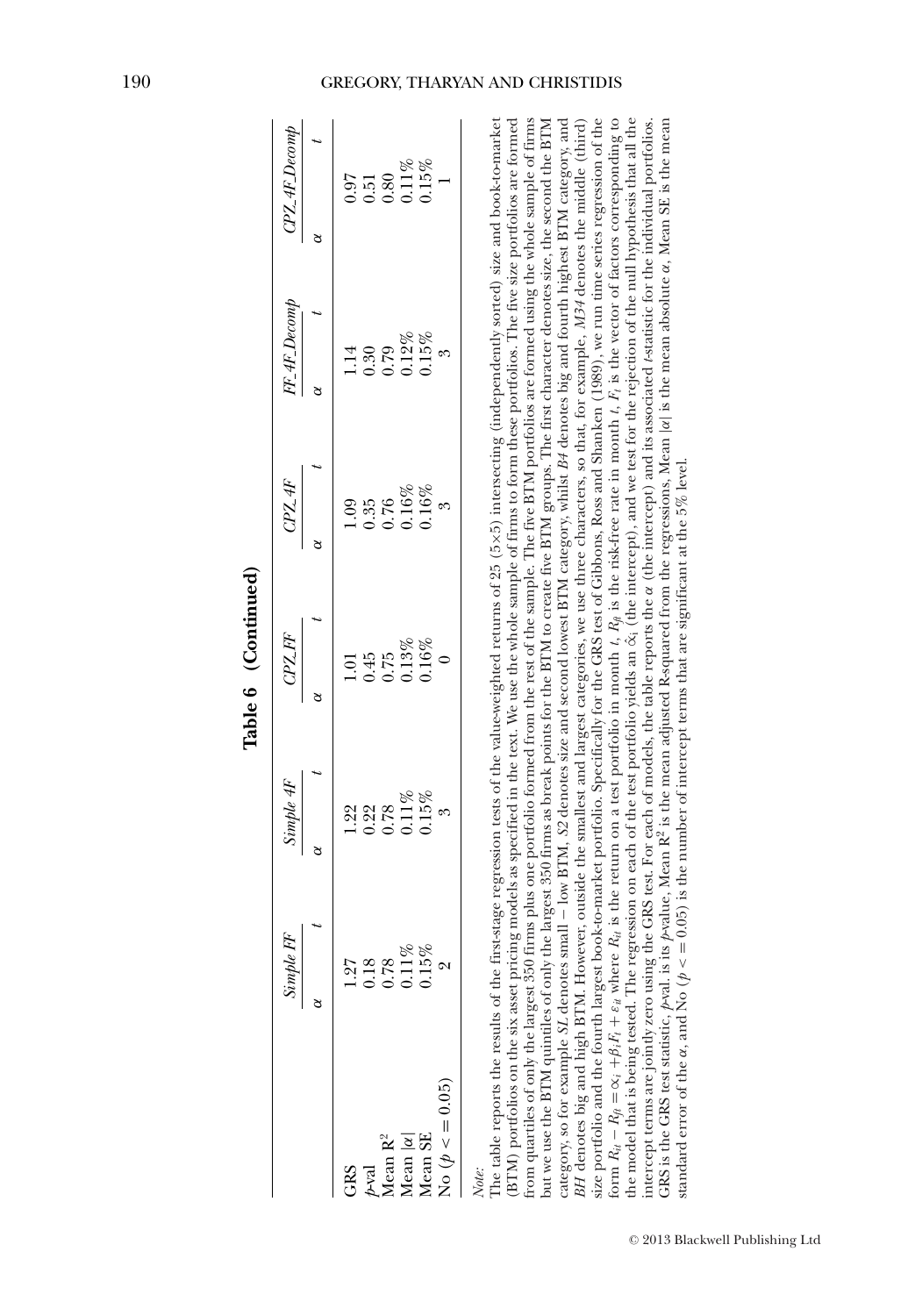|           |                                                                                                                                                                                                                                                                                              | Test with |          | Book-to-Market and |        |                  |                      |  |
|-----------|----------------------------------------------------------------------------------------------------------------------------------------------------------------------------------------------------------------------------------------------------------------------------------------------|-----------|----------|--------------------|--------|------------------|----------------------|--|
| Simple FF |                                                                                                                                                                                                                                                                                              | Simple 4F | CPZ FF   |                    | CPZ 4F | $FF_4F_$ Decomp. | $C\!P\!Z$ -4F_Decomp |  |
| $\alpha$  |                                                                                                                                                                                                                                                                                              | 8         | $\alpha$ |                    | ð      | $\alpha$         | $\alpha$             |  |
|           |                                                                                                                                                                                                                                                                                              |           |          |                    |        |                  |                      |  |
|           |                                                                                                                                                                                                                                                                                              |           |          |                    |        |                  |                      |  |
|           |                                                                                                                                                                                                                                                                                              |           |          |                    |        |                  |                      |  |
|           |                                                                                                                                                                                                                                                                                              |           |          |                    |        |                  |                      |  |
|           |                                                                                                                                                                                                                                                                                              |           |          |                    |        |                  |                      |  |
|           | $2837$<br>$2837$<br>$-23$<br>$-23$<br>$-23$<br>$-23$<br>$-23$<br>$-23$<br>$-23$<br>$-23$<br>$-23$<br>$-23$<br>$-23$<br>$-23$<br>$-23$<br>$-23$<br>$-23$<br>$-23$<br>$-23$<br>$-23$<br>$-23$<br>$-23$<br>$-23$<br>$-23$<br>$-23$<br>$-23$<br>$-23$<br>$-23$<br>$-23$<br>$-23$<br>$-23$<br>$-$ |           |          |                    |        |                  |                      |  |
|           |                                                                                                                                                                                                                                                                                              |           |          |                    |        |                  |                      |  |
|           |                                                                                                                                                                                                                                                                                              |           |          |                    |        |                  |                      |  |
|           |                                                                                                                                                                                                                                                                                              |           |          |                    |        |                  |                      |  |
|           |                                                                                                                                                                                                                                                                                              |           |          |                    |        |                  |                      |  |
|           |                                                                                                                                                                                                                                                                                              |           |          |                    |        |                  |                      |  |
|           |                                                                                                                                                                                                                                                                                              |           |          |                    |        |                  |                      |  |
|           |                                                                                                                                                                                                                                                                                              |           |          |                    |        |                  |                      |  |
|           |                                                                                                                                                                                                                                                                                              |           |          |                    |        |                  |                      |  |
|           |                                                                                                                                                                                                                                                                                              |           |          |                    |        |                  |                      |  |
|           |                                                                                                                                                                                                                                                                                              |           |          |                    |        |                  |                      |  |
|           |                                                                                                                                                                                                                                                                                              |           |          |                    |        |                  |                      |  |
|           |                                                                                                                                                                                                                                                                                              |           |          |                    |        |                  |                      |  |
|           |                                                                                                                                                                                                                                                                                              |           |          |                    |        |                  |                      |  |
|           |                                                                                                                                                                                                                                                                                              |           |          |                    |        |                  |                      |  |
|           |                                                                                                                                                                                                                                                                                              |           |          |                    |        |                  |                      |  |
|           |                                                                                                                                                                                                                                                                                              |           |          |                    |        |                  |                      |  |
|           |                                                                                                                                                                                                                                                                                              |           |          |                    |        |                  |                      |  |
|           |                                                                                                                                                                                                                                                                                              |           |          |                    |        |                  |                      |  |
|           |                                                                                                                                                                                                                                                                                              |           |          |                    |        |                  |                      |  |
|           | 없照 이 이 이 이 이 이 이 그 이 있다.<br>이 이 이 그 이 그 이 이 이 이 그 그 이 이 이 이 있<br>이 이 그 이 그 이 이 이 이 이 그 이 이 이 이 그                                                                                                                                                                                             |           |          |                    |        |                  |                      |  |
|           |                                                                                                                                                                                                                                                                                              |           |          |                    |        |                  |                      |  |

GRS Test with the  $97$  Size Book-to-Market and Momentum Portfolios **Table 7**

<sup>C</sup> 2013 Blackwell Publishing Ltd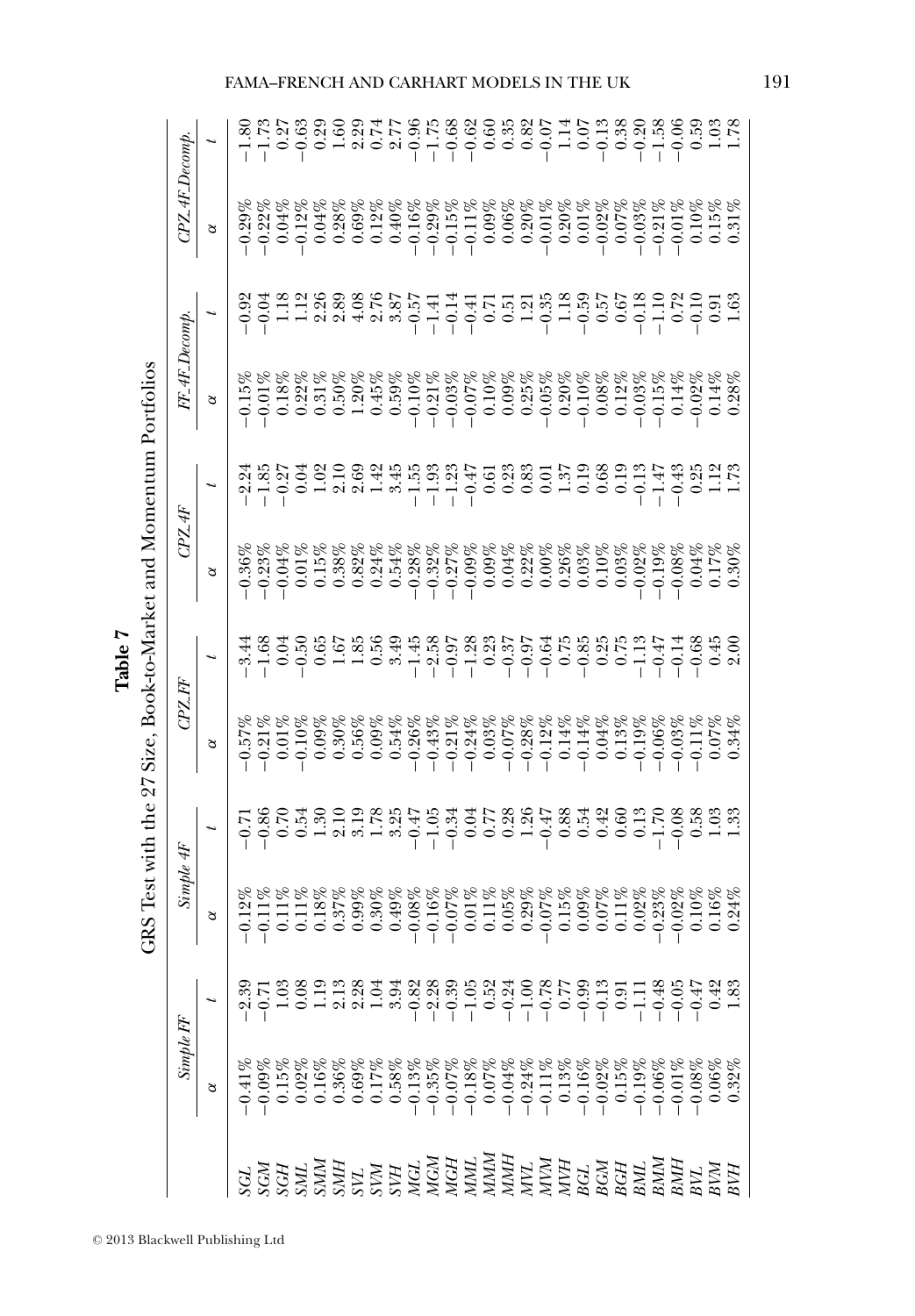|                                                            | EF<br>Simple                                     | Simple4F                                                  |                                                                               |                                         | $F_4F_$ Decom $\mu$                                                                    | $\overline{PZ}$ # $Decom$                                                    |
|------------------------------------------------------------|--------------------------------------------------|-----------------------------------------------------------|-------------------------------------------------------------------------------|-----------------------------------------|----------------------------------------------------------------------------------------|------------------------------------------------------------------------------|
|                                                            |                                                  |                                                           | $C\!P\!Z\!F\!F$                                                               | CPL4F                                   |                                                                                        |                                                                              |
|                                                            |                                                  |                                                           |                                                                               |                                         |                                                                                        |                                                                              |
|                                                            |                                                  |                                                           |                                                                               |                                         |                                                                                        |                                                                              |
|                                                            |                                                  |                                                           |                                                                               |                                         |                                                                                        |                                                                              |
|                                                            | $2.23$<br>$0.00$<br>$0.73$<br>$0.19%$<br>$0.17%$ |                                                           |                                                                               |                                         |                                                                                        |                                                                              |
| GRS<br>p-val.<br>Mean R <sup>2</sup><br>Mean SE<br>Mean SE |                                                  | $1.75$<br>$0.01$<br>$0.74$<br>$0.18\%$<br>$0.17\%$<br>$3$ | $\begin{array}{l} 2.01 \\ 0.00 \\ 0.71 \\ 0.20 \\ 0.318 \\ 1.8\% \end{array}$ | $1.8$<br>0.01<br>0.72<br>0.20%<br>0.18% | $\begin{array}{l} 1.73 \\ 0.01 \\ 0.01 \\ 0.17 \\ 0.01 \\ 0.17 \\ 0.01 \\ \end{array}$ | $1.66$<br>$0.28$<br>$0.16$<br>$0.17$<br>$0.17$<br>$0.17$<br>$0.17$<br>$0.17$ |
| $\log(\phi \leq 0.05)$                                     |                                                  |                                                           |                                                                               |                                         |                                                                                        |                                                                              |

| i      |
|--------|
|        |
|        |
| j      |
| -<br>⋍ |

is its poalue, Mean R<sup>2</sup> is the mean adjusted R-squared from the regressions, Mean |a| is the mean absolute a, Mean SE is the mean standard error of the a, and No CRS<br>
Mean R<sup>2</sup> (1966)<br>
Mean R<sup>2</sup> (1978)<br>
Mean R<sup>2</sup> (1978)<br>
Mean R<sup>2</sup> (1978)<br>
O.178<br>
O.178<br>
O.178<br>
O.178<br>
O.178<br>
O.178<br>
O.178<br>
O.178<br>
O.178<br>
O.178<br>
O.178<br>
O.197<br>
O.198<br>
O.278<br>
O.197<br>
O.27<br>
O.27<br>
O.27<br>
O.27<br>
O.27<br>
O.27<br>
O.2 the GRS test. For each of models, the table reports the α (the intercept) and its associated *t*-statistic for the individual portfolios. GRS is the GRS test statistic, *p*-val. is its *p*-value, Mean R<sup>2</sup> is the mean adjusted R-squared from the regressions, Mean |α| is the mean absolute α, Mean SE is the mean standard error of the α, and No  $p < 0.05$ ) is the number of intercept terms that are significant at the 5% level. ( $p \leq 0.05$ ) is the number of intercept terms that are significant at the 5% level.

### 192 GREGORY, THARYAN AND CHRISTIDIS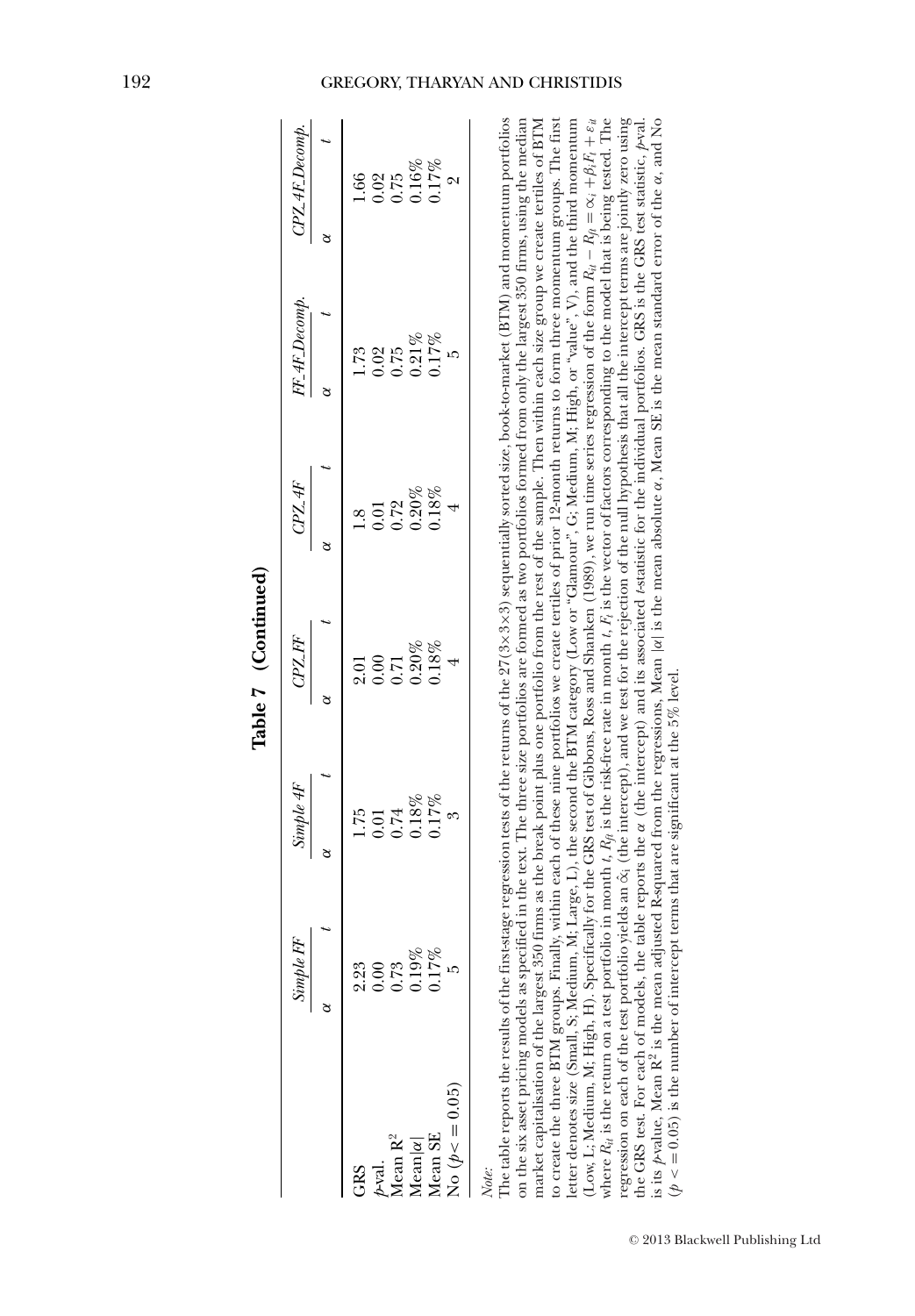| Simple FF | Simple 4F |                                                                                                                                                                                                                                                                                                                                                                                                                                 | CPLFF    |                                                                                                                                                                                                                                                                                              |          |                                                                                                                                                                                                                                                                                                                                                                                                                                    |                                      |                                                                                                                                                                                                                                                                                                                                                                                                 | $CPZ$ 4F $Decomp$ |  |
|-----------|-----------|---------------------------------------------------------------------------------------------------------------------------------------------------------------------------------------------------------------------------------------------------------------------------------------------------------------------------------------------------------------------------------------------------------------------------------|----------|----------------------------------------------------------------------------------------------------------------------------------------------------------------------------------------------------------------------------------------------------------------------------------------------|----------|------------------------------------------------------------------------------------------------------------------------------------------------------------------------------------------------------------------------------------------------------------------------------------------------------------------------------------------------------------------------------------------------------------------------------------|--------------------------------------|-------------------------------------------------------------------------------------------------------------------------------------------------------------------------------------------------------------------------------------------------------------------------------------------------------------------------------------------------------------------------------------------------|-------------------|--|
| $\alpha$  | $\alpha$  |                                                                                                                                                                                                                                                                                                                                                                                                                                 | $\alpha$ |                                                                                                                                                                                                                                                                                              | $\alpha$ |                                                                                                                                                                                                                                                                                                                                                                                                                                    | $\frac{FF_4F_5m_{\ell m p}}{\alpha}$ |                                                                                                                                                                                                                                                                                                                                                                                                 | $\alpha$          |  |
|           |           |                                                                                                                                                                                                                                                                                                                                                                                                                                 |          | $\begin{array}{l} 23 \ 23 \ 25 \ 26 \ 27 \ 28 \ 27 \ 28 \ 29 \ 20 \ 21 \ 20 \ 21 \ 22 \ 23 \ 24 \ 25 \ 26 \ 27 \ 28 \ 29 \ 20 \ 21 \ 22 \ 23 \ 24 \ 25 \ 26 \ 27 \ 28 \ 29 \ 20 \ 21 \ 21 \ 22 \ 23 \ 24 \ 25 \ 26 \ 27 \ 28 \ 29 \ 20 \ 21 \ 21 \ 22 \ 23 \ 26 \ 27 \ 28 \ 29 \ 20 \ 21 \ $ |          | $\begin{array}{l} \mathfrak{S} \ \mathbb{Z} \ \mathfrak{Y} \ \mathfrak{S} \ \mathfrak{S} \ \mathfrak{S} \ \mathfrak{S} \ \mathfrak{S} \ \mathfrak{S} \ \mathfrak{S} \ \mathfrak{S} \ \mathfrak{S} \ \mathfrak{S} \ \mathfrak{S} \ \mathfrak{S} \ \mathfrak{S} \ \mathfrak{S} \ \mathfrak{S} \ \mathfrak{S} \ \mathfrak{S} \ \mathfrak{S} \ \mathfrak{S} \ \mathfrak{S} \ \mathfrak{S} \ \mathfrak{S} \ \mathfrak{S} \ \mathfrak{S$ |                                      |                                                                                                                                                                                                                                                                                                                                                                                                 |                   |  |
|           |           |                                                                                                                                                                                                                                                                                                                                                                                                                                 |          |                                                                                                                                                                                                                                                                                              |          |                                                                                                                                                                                                                                                                                                                                                                                                                                    |                                      |                                                                                                                                                                                                                                                                                                                                                                                                 |                   |  |
|           |           |                                                                                                                                                                                                                                                                                                                                                                                                                                 |          |                                                                                                                                                                                                                                                                                              |          |                                                                                                                                                                                                                                                                                                                                                                                                                                    |                                      |                                                                                                                                                                                                                                                                                                                                                                                                 |                   |  |
|           |           |                                                                                                                                                                                                                                                                                                                                                                                                                                 |          |                                                                                                                                                                                                                                                                                              |          |                                                                                                                                                                                                                                                                                                                                                                                                                                    |                                      |                                                                                                                                                                                                                                                                                                                                                                                                 |                   |  |
|           |           | $\begin{array}{l} \mathbb{Z}^{1}_{3}\otimes\mathbb{Z}^{1}_{4}\cong\mathbb{Z}^{1}_{3}\otimes\mathbb{Z}^{2}_{3}\otimes\mathbb{Z}^{3}_{4}\oplus\mathbb{Z}^{3}_{5}\oplus\mathbb{Z}^{3}_{6}\otimes\mathbb{Z}^{3}_{7}\oplus\mathbb{Z}^{3}_{7}\oplus\mathbb{Z}^{3}_{8}\oplus\mathbb{Z}^{3}_{7}\oplus\mathbb{Z}^{3}_{8}\oplus\mathbb{Z}^{3}_{7}\oplus\mathbb{Z}^{3}_{8}\oplus\mathbb{Z}^{3}_{7}\oplus\mathbb{Z}^{3}_{7}\oplus\mathbb{Z$ |          |                                                                                                                                                                                                                                                                                              |          |                                                                                                                                                                                                                                                                                                                                                                                                                                    |                                      | $\begin{array}{l} \Xi_0 \cong \Xi_0 \cong \Xi_1 \cong \Xi_1 \cong \Xi_2 \cong \Xi_3 \cong \Xi_4 \cong \Xi_5 \cong \Xi_6 \cong \Xi_7 \cong \Xi_7 \cong \Xi_8 \cong \Xi_7 \cong \Xi_8 \cong \Xi_7 \cong \Xi_8 \cong \Xi_7 \cong \Xi_8 \cong \Xi_7 \cong \Xi_8 \cong \Xi_7 \cong \Xi_8 \cong \Xi_7 \cong \Xi_8 \cong \Xi_8 \cong \Xi_7 \cong \Xi_8 \cong \Xi_8 \cong \Xi_8 \cong \Xi_8 \cong \Xi_$ |                   |  |
|           |           |                                                                                                                                                                                                                                                                                                                                                                                                                                 |          |                                                                                                                                                                                                                                                                                              |          |                                                                                                                                                                                                                                                                                                                                                                                                                                    |                                      |                                                                                                                                                                                                                                                                                                                                                                                                 |                   |  |
|           |           |                                                                                                                                                                                                                                                                                                                                                                                                                                 |          |                                                                                                                                                                                                                                                                                              |          |                                                                                                                                                                                                                                                                                                                                                                                                                                    |                                      |                                                                                                                                                                                                                                                                                                                                                                                                 |                   |  |
|           |           |                                                                                                                                                                                                                                                                                                                                                                                                                                 |          |                                                                                                                                                                                                                                                                                              |          |                                                                                                                                                                                                                                                                                                                                                                                                                                    |                                      |                                                                                                                                                                                                                                                                                                                                                                                                 |                   |  |
|           |           |                                                                                                                                                                                                                                                                                                                                                                                                                                 |          |                                                                                                                                                                                                                                                                                              |          |                                                                                                                                                                                                                                                                                                                                                                                                                                    |                                      |                                                                                                                                                                                                                                                                                                                                                                                                 |                   |  |
|           |           |                                                                                                                                                                                                                                                                                                                                                                                                                                 |          |                                                                                                                                                                                                                                                                                              |          |                                                                                                                                                                                                                                                                                                                                                                                                                                    |                                      |                                                                                                                                                                                                                                                                                                                                                                                                 |                   |  |
|           |           |                                                                                                                                                                                                                                                                                                                                                                                                                                 |          |                                                                                                                                                                                                                                                                                              |          |                                                                                                                                                                                                                                                                                                                                                                                                                                    |                                      |                                                                                                                                                                                                                                                                                                                                                                                                 |                   |  |
|           |           |                                                                                                                                                                                                                                                                                                                                                                                                                                 |          |                                                                                                                                                                                                                                                                                              |          |                                                                                                                                                                                                                                                                                                                                                                                                                                    |                                      |                                                                                                                                                                                                                                                                                                                                                                                                 |                   |  |
|           |           |                                                                                                                                                                                                                                                                                                                                                                                                                                 |          |                                                                                                                                                                                                                                                                                              |          |                                                                                                                                                                                                                                                                                                                                                                                                                                    |                                      |                                                                                                                                                                                                                                                                                                                                                                                                 |                   |  |
|           |           |                                                                                                                                                                                                                                                                                                                                                                                                                                 |          |                                                                                                                                                                                                                                                                                              |          |                                                                                                                                                                                                                                                                                                                                                                                                                                    |                                      |                                                                                                                                                                                                                                                                                                                                                                                                 |                   |  |
|           |           |                                                                                                                                                                                                                                                                                                                                                                                                                                 |          |                                                                                                                                                                                                                                                                                              |          |                                                                                                                                                                                                                                                                                                                                                                                                                                    |                                      |                                                                                                                                                                                                                                                                                                                                                                                                 |                   |  |
|           |           |                                                                                                                                                                                                                                                                                                                                                                                                                                 |          |                                                                                                                                                                                                                                                                                              |          |                                                                                                                                                                                                                                                                                                                                                                                                                                    |                                      |                                                                                                                                                                                                                                                                                                                                                                                                 |                   |  |
|           |           |                                                                                                                                                                                                                                                                                                                                                                                                                                 |          |                                                                                                                                                                                                                                                                                              |          |                                                                                                                                                                                                                                                                                                                                                                                                                                    |                                      |                                                                                                                                                                                                                                                                                                                                                                                                 |                   |  |
|           |           |                                                                                                                                                                                                                                                                                                                                                                                                                                 |          |                                                                                                                                                                                                                                                                                              |          |                                                                                                                                                                                                                                                                                                                                                                                                                                    |                                      |                                                                                                                                                                                                                                                                                                                                                                                                 |                   |  |
|           |           |                                                                                                                                                                                                                                                                                                                                                                                                                                 |          |                                                                                                                                                                                                                                                                                              |          |                                                                                                                                                                                                                                                                                                                                                                                                                                    |                                      |                                                                                                                                                                                                                                                                                                                                                                                                 |                   |  |
|           |           |                                                                                                                                                                                                                                                                                                                                                                                                                                 |          |                                                                                                                                                                                                                                                                                              |          |                                                                                                                                                                                                                                                                                                                                                                                                                                    |                                      |                                                                                                                                                                                                                                                                                                                                                                                                 |                   |  |
|           |           |                                                                                                                                                                                                                                                                                                                                                                                                                                 |          |                                                                                                                                                                                                                                                                                              |          |                                                                                                                                                                                                                                                                                                                                                                                                                                    |                                      |                                                                                                                                                                                                                                                                                                                                                                                                 |                   |  |
|           |           |                                                                                                                                                                                                                                                                                                                                                                                                                                 |          |                                                                                                                                                                                                                                                                                              |          |                                                                                                                                                                                                                                                                                                                                                                                                                                    |                                      |                                                                                                                                                                                                                                                                                                                                                                                                 |                   |  |
|           |           |                                                                                                                                                                                                                                                                                                                                                                                                                                 |          |                                                                                                                                                                                                                                                                                              |          |                                                                                                                                                                                                                                                                                                                                                                                                                                    |                                      |                                                                                                                                                                                                                                                                                                                                                                                                 |                   |  |
|           |           |                                                                                                                                                                                                                                                                                                                                                                                                                                 |          |                                                                                                                                                                                                                                                                                              |          |                                                                                                                                                                                                                                                                                                                                                                                                                                    |                                      |                                                                                                                                                                                                                                                                                                                                                                                                 |                   |  |
|           |           |                                                                                                                                                                                                                                                                                                                                                                                                                                 |          |                                                                                                                                                                                                                                                                                              |          |                                                                                                                                                                                                                                                                                                                                                                                                                                    |                                      |                                                                                                                                                                                                                                                                                                                                                                                                 |                   |  |

GRS Test with the 25 Standard Deviation Portfolios GRS Test with the 25 Standard Deviation Portfolios **Table 8**

<sup>C</sup> 2013 Blackwell Publishing Ltd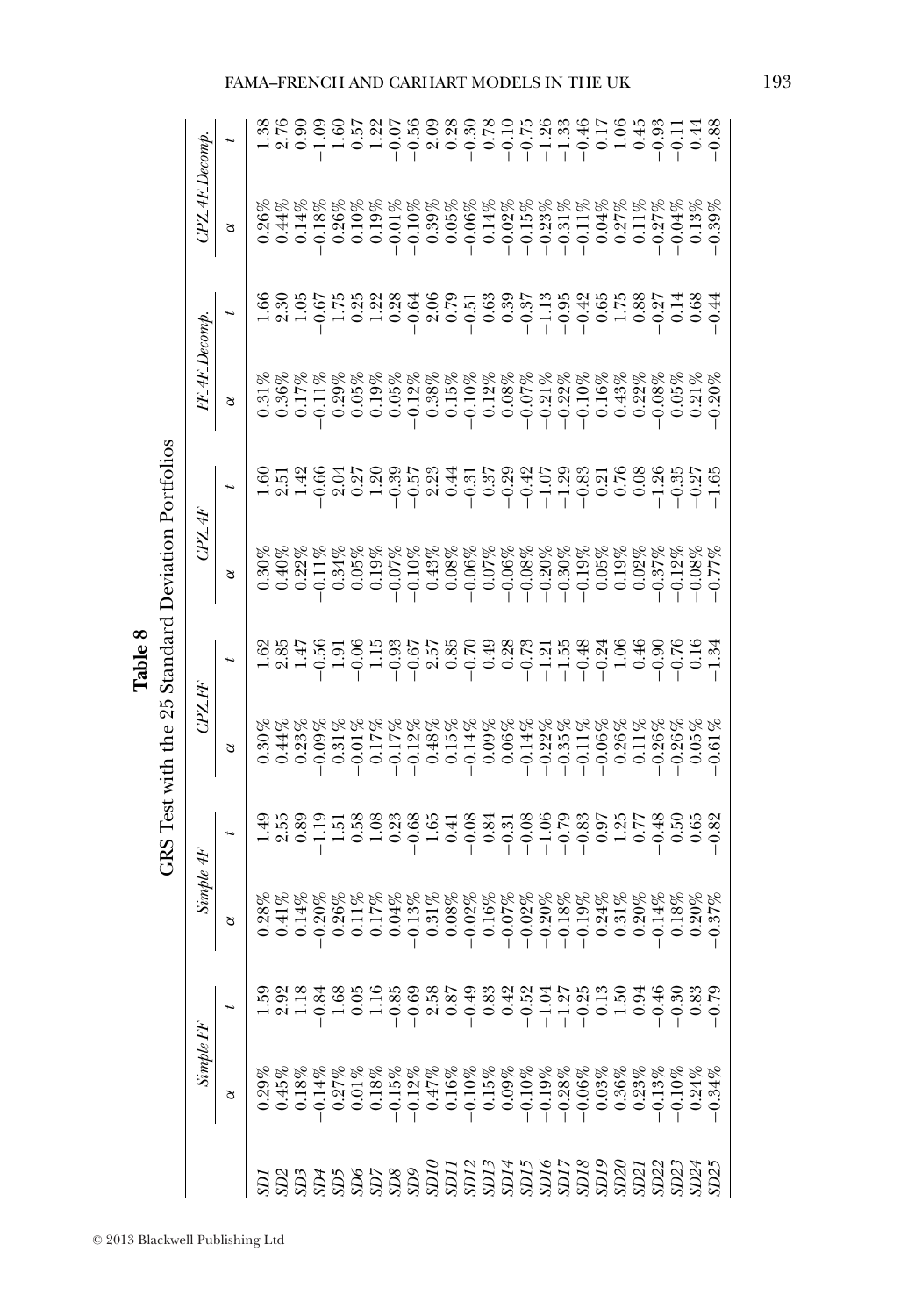|                    | Simple FF            | Simple 4F | CPZ FF         | CPL4F    | FF_4F_Decomp.                                                                                                                                                                                                                                                                                                                                                                                                               | $C\!P Z \!\!\!\! A \!\!\!\! F\!Decomp.$ |
|--------------------|----------------------|-----------|----------------|----------|-----------------------------------------------------------------------------------------------------------------------------------------------------------------------------------------------------------------------------------------------------------------------------------------------------------------------------------------------------------------------------------------------------------------------------|-----------------------------------------|
|                    |                      |           | ਠ              |          |                                                                                                                                                                                                                                                                                                                                                                                                                             |                                         |
| GRS                | 147                  | 1.13      | $\frac{43}{5}$ | 18       |                                                                                                                                                                                                                                                                                                                                                                                                                             | 1.27                                    |
| $p$ -val.          | 0.07                 | 0.31      | 0.09           | 0.26     | 0.32                                                                                                                                                                                                                                                                                                                                                                                                                        | 0.18                                    |
| Mean <sub>R2</sub> | 0.62                 | 0.62      | 1.61           | 0.61     | 0.63                                                                                                                                                                                                                                                                                                                                                                                                                        | 0.63                                    |
| Mean $ \alpha $    |                      | $0.18\%$  | $0.21\%$       | $0.19\%$ | $0.18\%$                                                                                                                                                                                                                                                                                                                                                                                                                    | 0.18%                                   |
| Mean SE            | $0.19\%$<br>$0.21\%$ | $0.22\%$  | $0.22\%$       | $0.22\%$ | $0.22\%$                                                                                                                                                                                                                                                                                                                                                                                                                    | $0.22\%$                                |
| No ( $p < 0.05$ )  |                      |           |                |          | 2                                                                                                                                                                                                                                                                                                                                                                                                                           |                                         |
| Note:              |                      |           |                |          | The table reports the results of the first-stage regression tests of the returns of the 25 portfolios ranked on their prior 12-month standard deviation of returns on the<br>six asset pricing models as specified in the text. SD1 is the portfolio with the lowest prior standard deviation, SD25 the portfolio with the highest. Specifically for the                                                                    |                                         |
|                    |                      |           |                |          | $t$ , $R_q$ is the risk-free rate in month $t$ , $F_i$ is the vector of factors corresponding to the model that is being tested. The regression on each of the test portfolio yields an $\hat{\alpha}_i$<br>GRS test of Gibbons, Ross and Shanken (1989), we run time series regression of the form $R_{il} - R_{il} = \alpha_i + \beta_i R_l + \varepsilon_{il}$ where $R_{il}$ is the return on a test portfolio in month |                                         |
|                    |                      |           |                |          | (the intercept), and we test for the rejection of the null hypothesis that all the intercept terms are jointly zero using the GRS test. For each of models, the table reports<br>the $\alpha$ (the intercept) and its associated t-statistic for the individual portfolios. GRS is the GRS test statistic, p-val. is its p-value, Mean R <sup>2</sup> is the mean adjusted R-squared                                        |                                         |

| f |   |
|---|---|
|   |   |
|   | ۱ |
|   |   |
|   |   |
|   |   |
|   |   |
|   |   |
|   |   |
|   |   |
|   |   |
|   |   |
|   |   |
|   |   |
| ŕ | ì |

ਦ੍ਰੇ

from the regressions, Mean |α| is the mean absolute α, Mean SE is the mean standard error of the α, and No (*p* < = 0.05) is the number of intercept terms that are significant at the 5% level.

### 194 GREGORY, THARYAN AND CHRISTIDIS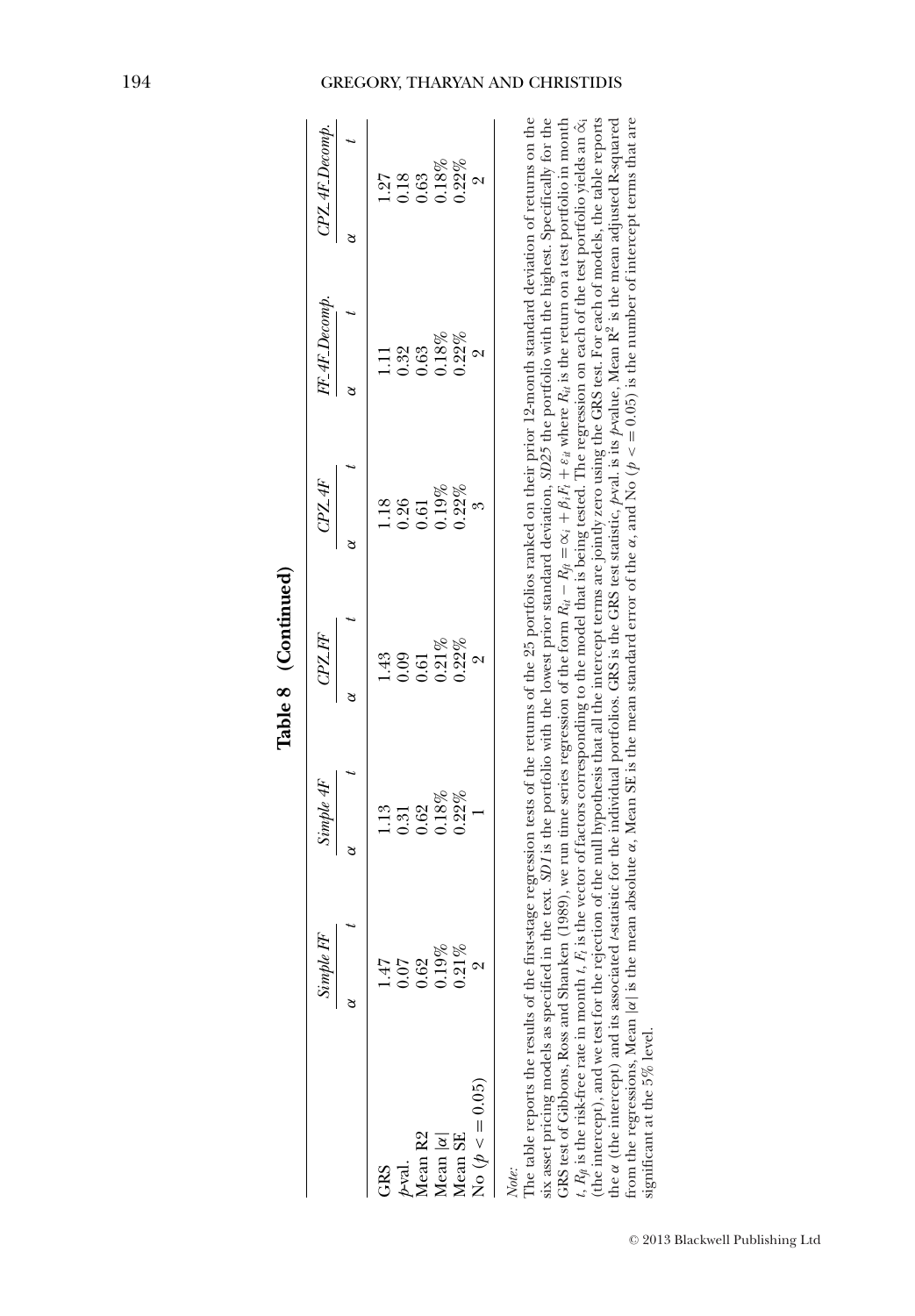| Panel A                        |           |                   | Simple FF     |         |               | Simple 4F      |           |         |
|--------------------------------|-----------|-------------------|---------------|---------|---------------|----------------|-----------|---------|
| <b>Basic models</b>            | Single    |                   | Rolling       |         | <b>Single</b> |                | Rolling   |         |
| Variable                       | $\gamma$  | $t$ -sh           | $\gamma$      | $t$ -sh | γ             | $t$ -sh        | $\gamma$  | $t$ -sh |
| cons                           | 0.43      | 1.11              | $0.62***$     | 1.90    | 0.27          | 0.65           | 0.27      | 0.74    |
| $Rm-Rf$                        | 0.10      | 0.22              | $-0.21$       | $-0.60$ | 0.28          | 0.61           | 0.20      | 0.58    |
| SMB                            | 0.07      | 0.45              | 0.03          | 0.17    | 0.08          | 0.49           | 0.01      | 0.10    |
| HML                            | $0.42**$  | 2.10              | $0.36*$       | 1.78    | $0.50***$     | 2.53           | $0.47***$ | 2.45    |
| UMD                            |           |                   |               |         | 0.56          | 0.86           | $0.58*$   | 1.67    |
| Cross-sectional $R^2$          | 0.60      |                   | 0.59          |         | 0.61          |                | 0.60      |         |
| $\chi^2$                       | 19.22     |                   | 26.72         |         | 15.21         |                | 24.50     |         |
| $p$ -value                     | 0.63      |                   | 0.22          |         | 0.81          |                | 0.27      |         |
| V-W Component                  |           |                   | <b>CPZ_FF</b> |         |               | <b>CPZ_FF</b>  |           |         |
| Models                         | Single    |                   | Rolling       |         | Single        |                | Rolling   |         |
| cons                           | 0.42      | 1.07              | $0.71**$      | 2.21    | 0.43          | 1.09           | 0.47      | 1.40    |
| $Rm-Rf$                        | 0.10      | 0.22              | $-0.30$       | $-0.86$ | 0.08          | 0.19           | $-0.01$   | $-0.05$ |
| SMB_CPZ                        | 0.16      | 0.72              | 0.11          | 0.48    | 0.16          | 0.71           | 0.09      | 0.39    |
| HML_CPZ                        | $0.57**$  | 2.30              | $0.46**$      | 2.09    | $0.55***$     | 2.54           | $0.59***$ | 2.86    |
| UMD_CPZ                        |           |                   |               |         | $-0.39$       | $-0.56$        | 0.57      | 1.42    |
| Cross-sectional $R^2$          | 0.60      |                   | 0.58          |         | 0.61          |                | 0.59      |         |
| $\chi^2$                       | 22.28     |                   | 27.46         |         | 22.10         |                | 27.05     |         |
| <i>t</i> -value                | 0.44      |                   | 0.19          |         | 0.39          |                | 0.16      |         |
| Panel B                        |           |                   | FF_4F_Decomp. |         |               | CPZ_4F_Decomp. |           |         |
| Decomposed Models              |           | Single<br>Rolling |               |         | Single        |                | Rolling   |         |
| cons                           | 0.24      | 0.53              | 0.23          | 0.64    | $-0.40$       | $-0.56$        | 0.24      | 0.63    |
| $Rm-Rf$                        | 0.30      | 0.65              | 0.28          | 0.76    | 0.97          | 1.33           | 0.27      | 0.79    |
| <b>SMB</b>                     | 0.09      | 0.54              | 0.02          | 0.14    |               |                |           |         |
| HML_S                          | $0.89***$ | 2.58              | 0.45          | 1.53    |               |                |           |         |
| $HML_B$                        | $0.55***$ | 2.42              | $0.46**$      | 2.20    |               |                |           |         |
| <b>UMD</b>                     | 0.79      | 1.20              | $0.55*$       | 1.70    |               |                |           |         |
| MMB <sub>-</sub> CPZ           |           |                   |               |         | 0.08          | 0.45           | 0.12      | 0.63    |
| SMM_CPZ                        |           |                   |               |         | 0.15          | 0.92           | 0.03      | 0.20    |
| <b>BHML_CPZ</b>                |           |                   |               |         | $0.5***$      | 2.14           | $0.42*$   | 1.89    |
| SHML_CPZ                       |           |                   |               |         | $0.59**$      | 2.06           | $0.51*$   | 1.79    |
| <b>UMD_CPZ</b>                 |           |                   |               |         | $-0.34$       | $-0.44$        | $0.79**$  | 1.97    |
| Cross-sectional $\mathbb{R}^2$ | 0.62      |                   | 0.61          |         | 0.63          |                | 0.62      |         |
| $\chi^2$                       | 12.66     |                   | 22.77         |         | 18.65         |                | 20.45     |         |
| $p$ -value                     | 0.89      |                   | 0.30          |         | 0.47          |                | 0.36      |         |

| Table 9 |                                                                   |
|---------|-------------------------------------------------------------------|
|         | Fama–MacBeth Tests with the 25 Size and Book-to-market Portfolios |

*Note:*

The table reports the results of second stage Fama–MacBeth tests of the value-weighted returns of 25 (5×5) intersecting (independently sorted) size and book-to-market (BTM) portfolios on the six asset pricing models as specified in the text. The two-pass Fama–MacBeth test, proceeds by estimating a vector of estimated factor loadings by regressing the time-series of excess returns on each test portfolio on the vector of risk factors which depends on the particular model being tested. The test then proceeds by running cross-sectional regression for each month in the second pass a  $R_i - R_f = \gamma_0 + \gamma \hat{\beta}_i + \varepsilon_i$  s Where,  $R_i$  is the return of test portfolio *i*, *R<sub>f</sub>* denotes the risk free return,  $γ_0$  is the constant,  $γ'$  is the vector of cross-sectional regression coefficients and  $\hat{\beta}$  is the vector of estimated factor loadings from the first pass regression. From the second pass cross-sectional regressions we obtain time series of  $\gamma_{0t}$  and  $\gamma_t$ . The average premium  $\gamma$  is calculated as the mean of the time series γ *s*. Rm–Rf is the market risk premium, SMB, HML and UMD are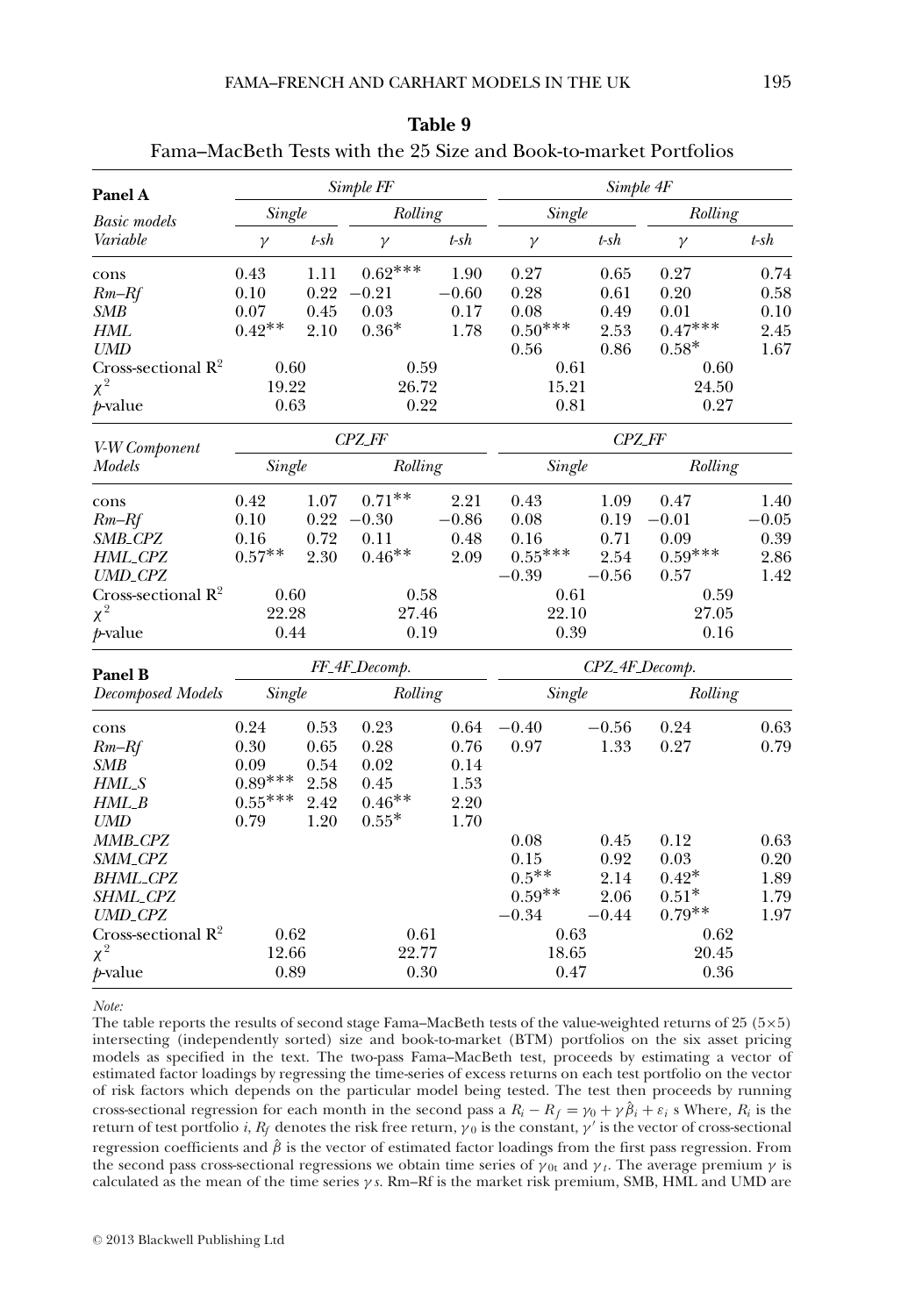### **Table 9 (Continued)**

formed from six intersecting portfolios formed yearly using market capitalisation and the book-to-market ratio and from intersecting portfolios formed monthly using size and 12 month past returns respectively as described in the text and on Ken French's website. SMB CPZ, HML CPZ and UMD CPZ are formed using the market capitalisations of the intersecting size and book-to-market (BTM), and size and momentum portfolios as described in the text. HML S and HML B are decompositions of the HML factor as described in the text and in Fama and French (2011), whilst MMB CPZ is the mid-cap minus large cap factor, SMM CPZ is the small cap minus mid-cap factor, and BHML CPZ and SHML CPZ are the decompositions of the HML CPZ portfolio, as described in the text and Cremers et al. (2010). The *Single* column reports the result from first pass regressions run as single regression over the entire time-series while *Rolling* column reports the results from the 60 month rolling regressions.  $γ$  is the average coefficient from the Fama-MacBeth second pass regressions, t-sh is the Shanken (1992) errors-in-variables corrected t-statistics, The Cross-sectional  $\mathbb{R}^2$ , the  $\chi^2$  test for the pricing errors are jointly zero and the p-value corresponding the  $\chi^2$  are also reported. Panel A reports the results for the Basic models and the Value-weighted factor components models. Panel B reports the results of the Decomposed factor models. ∗∗∗, ∗∗ and ∗ represents the significance at 1%, 5% and 10% significance levels respectively.

another "value" portfolio, this time M3H. The average adjusted R-squared is almost imperceptibly different between the two models, at 0.783 and 0.784 for the Simple FF and Simple 4F models, respectively. Despite the much longer data period and the focus on a single country, these results are broadly in line with the local model results for Europe reported in Tables 3 and 4 of Fama and French (2011).

For the value-weighted factor components models, we observe that both models pass the GRS test and that the mean adjusted R-squared is slightly lower than that of the Simple FF and Simple 4F models. For the CPZ FF model, we detect no significant alphas at the 5% level, although three are significant at the 10% level. Although the improvement is marginal, it does seem that there is some advantage in following the CPZ proposal on value weighting components, at least in terms of the significance of the intercept terms. The CPZ 4F model shows three intercepts being significant at the 5% level, with one being significant at the 10% level.

In the last four columns of Table 6 we report the effect of disaggregating the factor components. Doing so seems to increase the mean R-squared compared to the aggregated models, whilst leaving the GRS tests unaffected. The FF decomposition, though, produces four significant alphas, and these are concentrated in the smallest stocks. By contrast, a particularly striking feature of the CPZ decomposition is that it seems able to price the problematic small stock portfolios. The only significant intercept at the 5% level is M3H, and at the 10% level B4H, both of which are positive.

Table 7 tests these factors on the sequentially-sorted size, BTM and momentum portfolios. Surprisingly, given these portfolios bear a relationship to the way factors are formed, all six of our models fail the basic GRS test. The Simple FF has five significant alphas at the 5% level, with four of these occurring in small size groupings. Adding *UMD* improves matters marginally, with three significant alphas occurring, but the GRS F-test is still a highly significant 1.75.

The central group of columns show that changing the factor component weightings does little to improve the performance of either model. The CPZ 4F model produces four significant alphas at the 5% level, all of them amongst smaller firms, whilst the CPZ FF model produces a similar result overall, but the failures are not concentrated amongst smaller stocks.

The FF decomposition (reported in the final four columns of the table) does nothing to rescue the models, with five significant alphas in the model. However, the CPZ decomposition exhibits only two significant alphas at the 5% level, although a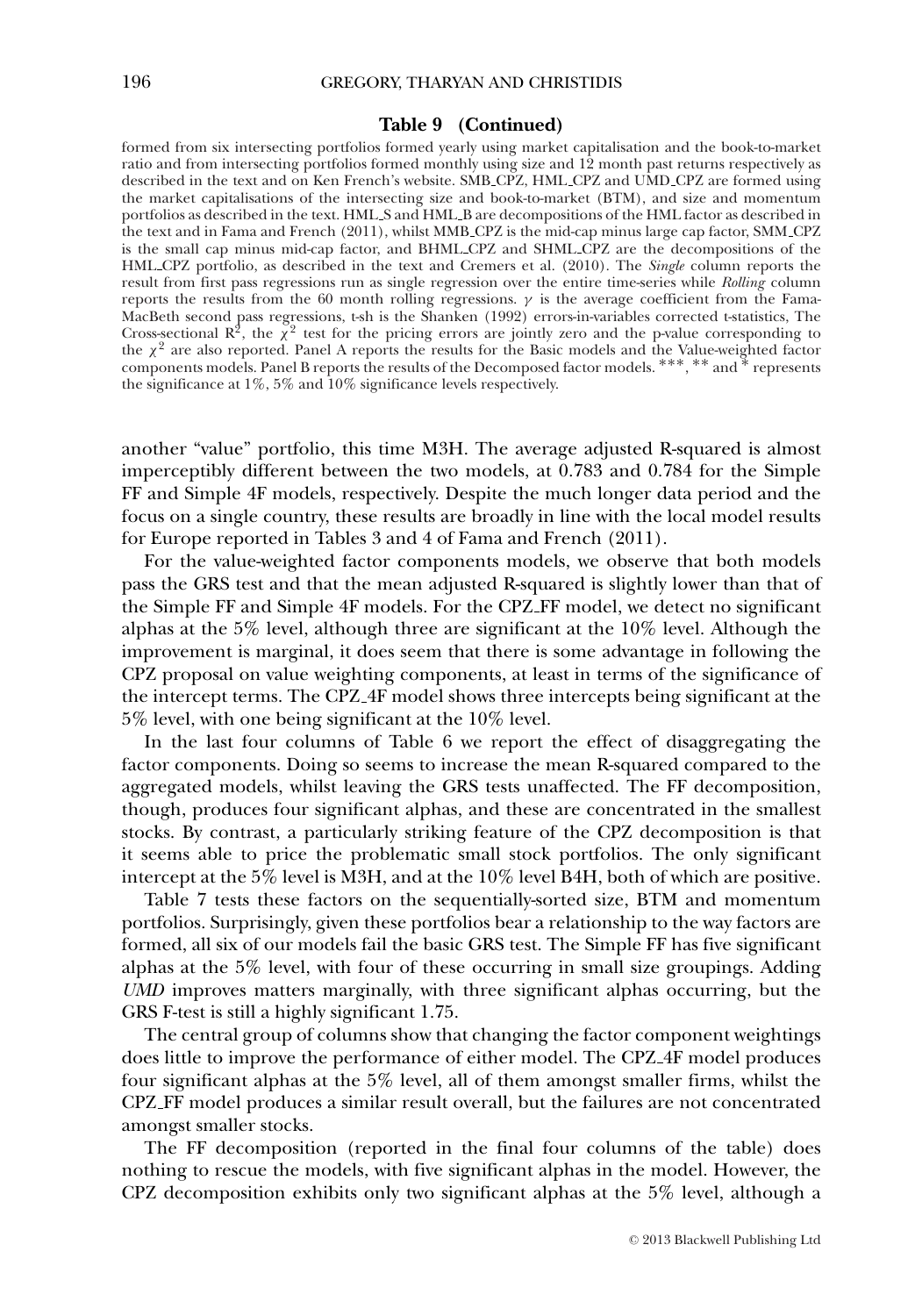| Panel A                        |           | Simple FF      |               |         |                | Simple 4F |               |         |
|--------------------------------|-----------|----------------|---------------|---------|----------------|-----------|---------------|---------|
| <b>Basic Models</b>            | Single    |                | Rolling       |         | Single         |           | Rolling       |         |
| Variable                       | $\gamma$  | $t$ -sh        | $\gamma$      | $t$ -sh | $\gamma$       | $t$ -sh   | $\gamma$      | t-sh    |
| cons                           | $0.87**$  | 2.29           | $0.71**$      | 2.09    | 0.40           | 0.99      | 0.53          | 1.53    |
| $Rm-Rf$                        | $-0.36$   | $-0.85$        | $-0.34$       | $-1.03$ | 0.13           | $0.31\,$  | $-0.09$       | $-0.28$ |
| SMB                            | 0.05      | 0.28           | 0.08          | 0.43    | 0.11           | 0.62      | 0.08          | 0.42    |
| <b>HML</b>                     | $0.48**$  | 2.33           | 0.35          | 1.62    | $0.62***$      | 3.13      | $0.39*$       | 1.83    |
| <b>UMD</b>                     |           |                |               |         | 0.56           | 1.50      | 0.24          | 0.78    |
| Cross-sectional $R^2$          | 0.57      |                | 0.57          |         | 0.59           |           | 0.57          |         |
| $\chi^2$                       | 43.35     |                | 49.41         |         | 37.41          |           | 47.01         |         |
| <i>t</i> -value                | 0.00      |                | 0.00          |         | 0.02           |           | 0.00          |         |
| V-W Components                 |           | CPZ-FF         |               |         |                | $CPZ-4F$  |               |         |
| Models                         | Single    |                | Rolling       |         | Single         |           | Rolling       |         |
| cons                           | $0.96***$ | 2.49           | $0.72**$      | 2.11    | $0.73*$        | 1.77      | $0.59*$       | 1.67    |
| $Rm-Rf$                        | $-0.45$   | $-1.04 - 0.32$ |               | $-0.97$ | $-0.20$        |           | $-0.45 -0.15$ | $-0.44$ |
| SMB_CPZ                        | 0.17      | 0.74           | 0.17          | 0.69    | 0.23           | 0.99      | 0.17          | 0.68    |
| HML_CPZ                        | $0.58**$  | 2.29           | 0.33          | 1.33    | $0.81***$      | 3.44      | 0.38          | 1.65    |
| <b>UMD_CPZ</b>                 |           |                |               |         | 0.39           | 0.89      | 0.23          | 0.63    |
| Cross-sectional $R^2$          | 0.57      |                | 0.56          |         | 0.58           |           | 0.57          |         |
| $\chi^2$                       | 44.09     |                | 44.35         |         | 45.10          |           | 40.90         |         |
| <i>p</i> -value                | 0.00      |                | 0.00          |         | 0.00           |           | 0.01          |         |
| Panel B                        |           | FF_4F_Decomp.  |               |         | CPZ_4F_Decomp. |           |               |         |
| <b>Decomposed Models</b>       | Single    |                | Rolling       |         | Single         |           | Rolling       |         |
| cons                           | 0.54      | 1.20           | 0.53          |         | $1.50 - 0.57$  | $-0.94$   | 0.20          | 0.49    |
| $Rm-Rf$                        | 0.00      |                | $0.01 - 0.10$ | $-0.30$ | $1.13*$        | 1.92      | 0.28          | 0.72    |
| SMB                            | 0.10      | 0.59           | 0.07          | 0.36    |                |           |               |         |
| HML_S                          | $0.89***$ | 2.53           | $0.46*$       | 1.66    |                |           |               |         |
| $HML$ _B                       | $0.72***$ | 2.87           | 0.31          | 1.27    |                |           |               |         |
| UMD                            | 0.65      | 1.63           | 0.17          | 0.59    |                |           |               |         |
| MMB_CPZ                        |           |                |               |         | $-0.02$        | $-0.12$   | 0.00          | 0.03    |
| SMM_CPZ                        |           |                |               |         | 0.25           | 1.37      | 0.25          | 1.40    |
| <b>BHML_CPZ</b>                |           |                |               |         | $0.58**$       | 2.27      | 0.13          | 0.55    |
| SHML_CPZ                       |           |                |               |         | $1.09***$      | 3.56      | $0.77***$     | 2.70    |
| <b>UMD_CPZ</b>                 |           |                |               |         | $0.89^{\ast}$  | 1.92      | 0.29          | 0.78    |
| Cross-sectional $\mathbb{R}^2$ | 0.59      |                | 0.58          |         | 0.60           |           | 0.59          |         |
| $\chi^2$                       | 36.42     |                | 39.61         |         | 30.41          |           | 32.03         |         |
| $p$ -value                     | 0.02      |                | 0.01          |         | 0.08           |           | 0.05          |         |

| Table 10                                                                    |  |
|-----------------------------------------------------------------------------|--|
| Fama–MacBeth Tests with the 27 Size, Book-to-market and Momentum Portfolios |  |

*Note:*

The table reports the results of second stage Fama–MacBeth tests of the value-weighted returns of the 27(3×3×3) sequentially sorted size, book-to-market (BTM) and momentum portfolios on the six asset pricing models as specified in the text. The two-pass Fama–MacBeth test, proceeds by estimating a vector of estimated factor loadings by regressing the time-series of excess returns on each test portfolio on the vector of risk factors which depends on the particular model being tested. The test then proceeds by running cross-sectional regression for each month in the second pass as  $R_i - R_f = \gamma_0 + \gamma \hat{\beta}_i + \varepsilon_i$  Where,  $R_i$  is the return of test portfolio *i*, *R<sub>f</sub>* denotes the risk free return,  $γ_0$  is the constant,  $γ'$  is the vector of cross-sectional regression coefficients and  $\hat{\beta}$  is the vector of estimated factor loadings from the first pass regression. From the second pass cross-sectional regressions we obtain time series of  $\gamma_{0t}$  and  $\gamma_t$ . The average premium  $\gamma$  is calculated as the mean of the time series γ *s*. Rm–Rf is the market risk premium, SMB, HML and UMD are formed from six intersecting portfolios formed yearly using market capitalisation and the book-to-market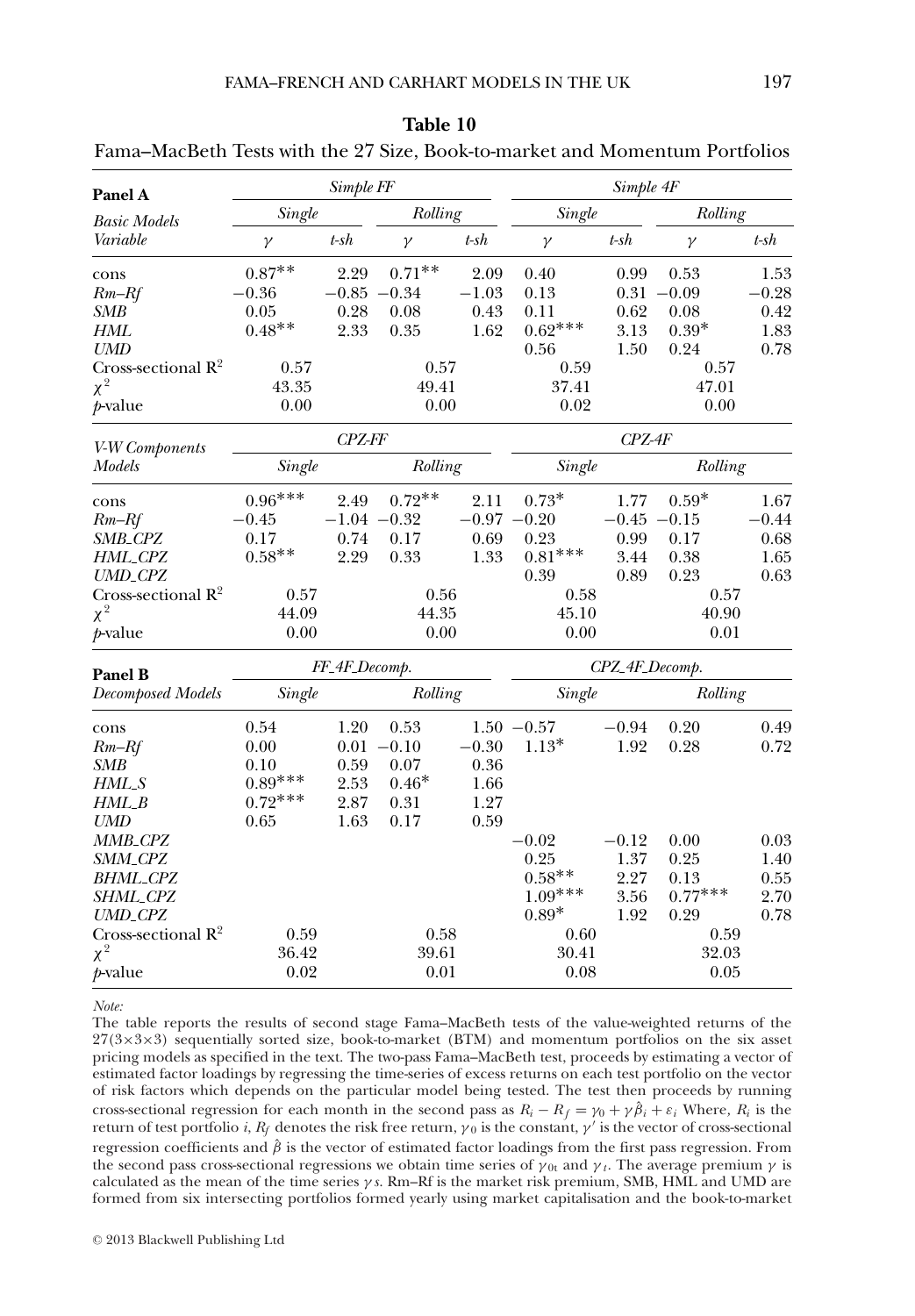### **Table 10 (Continued)**

ratio and from intersecting portfolios formed monthly using size and 12 month past returns respectively as described in the text and on Ken French's website. SMB CPZ, HML CPZ and UMD CPZ are formed using the market capitalisations of the intersecting size and book-to-market (BTM), and size and momentum portfolios as described in the text. HML S and HML B are decompositions of the HML factor as described in the text and in Fama and French (2011), whilst MMB CPZ is the mid-cap minus large cap factor, SMM CPZ is the small cap minus mid-cap factor, and BHML CPZ and SHML CPZ are the decompositions of the HML CPZ portfolio, as described in the text and Cremers et al. (2010). The *Single* column reports the result from first pass regressions run as single regression over the entire time-series while *Rolling* column reports the results from the 60 month rolling regressions.  $\gamma$  is the average coefficient from the Fama–MacBeth second pass regressions, t-sh is the Shanken (1992) errors-in-variables corrected t-statistics,<br>The Cross-sectional R<sup>2</sup>, the  $\chi^2$  test for the pricing errors are jointly zero and the p-value corresponding to the  $\chi^2$  are also reported. Panel A reports the results for the Basic models and the Value-weighted factor components models. Panel B reports the results of the Decomposed factor models. ∗∗∗, ∗∗ and ∗ represents the significance at 1%, 5% and 10% significance levels respectively.

further five are significant at the 10% level. The CPZ decomposition also has the lowest GRS test score and the highest mean adjusted R-squared. Nonetheless, the disappointing ability of any of these models to price portfolios which ultimately reflect, at least to some degree, the characteristics used to form the factors is not promising. These results are in line with those of Fama and French (2011), who also find that their European local models are unable to price portfolios sorted by size and momentum, and conclude that a four factor model is likely to be problematic in applications involving portfolios with momentum tilts.

Table 8 examines the ability of each model to explain the cross-section of returns in portfolios sorted on the basis of prior volatility. In the Simple FF model (Panel A), we see that there are two significant alphas at the 5% level, but that the model fails the GRS test at the 10% level. However, the Simple 4F model produces only one significant alpha at the 5% level and passes the GRS test. In the central columns of Table 8, we see the effect of changing to the CPZ weightings. For the CPZ FF model, the GRS test fails at the 10% level, and the number of significant alphas is two. The CPZ 4F model passes this test, though with three significant alphas. As in the Simple FF and Simple 4F tests, the less risky portfolios have positive alphas. Here, the most risky (SD25) has a negative alpha, significant at the 10% level.

In the final four columns of Table 8, we report the results using decomposed factors. Note that we cannot reject the null hypothesis for either model. Both decompositions show the pattern of positive alphas among the less risky portfolios. In conclusion, on the first stage tests, the various specifications of the 4F model all pass the GRS test when tested, as suggested by Lewellen et al.  $(2010)$ , on volatility-ranked portfolios.<sup>15</sup>

### (b) Full Sample Results – Second Stage Tests

We now turn to the second-stage regression tests, and in Tables 9–11 we show the results from the Fama–MacBeth (1973) estimation process using both the assumption of constant parameter estimates (the "Single" regression columns) and rolling

<sup>15</sup> This is perhaps surprising, given the results from testing on the sequentially sorted portfolios, and so following Fama and French (2011) we tested our factors on 5×5 portfolios sorted by intersecting size and momentum. The (unreported) tests show that we can reject the null hypothesis of alphas not being jointly significantly different from zero for all our models. As in that paper, it seems that the real difficulty for our models is pricing momentum effects, particularly in small stocks.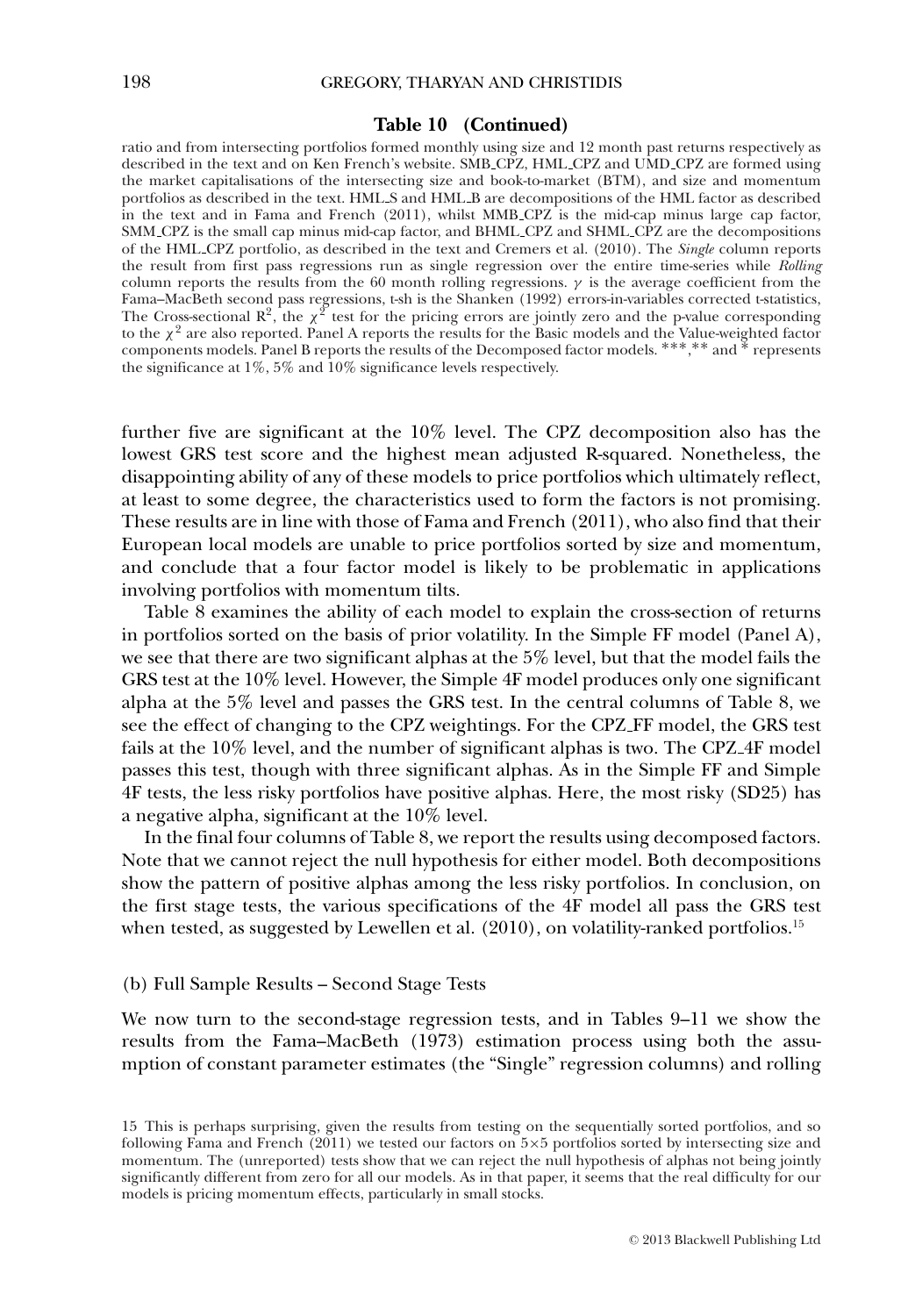| Panel A                        |          |         | Simple FF     |         |                |          | Simple 4F |            |
|--------------------------------|----------|---------|---------------|---------|----------------|----------|-----------|------------|
| <b>Basic Models</b>            |          | Single  | Rolling       |         |                | Single   | Rolling   |            |
| Variable                       | $\gamma$ | $t$ -sh | $\gamma$      | $t$ -sh | $\gamma$       | $t$ -sh  | $\gamma$  | $t$ -sh    |
| cons                           | $0.93*$  | 1.80    | $1.06***$     | 2.54    | 0.83           | 1.51     | $1.02***$ | 2.44       |
| $Rm - Rf$                      | $-0.36$  | $-0.63$ | $-0.67$       | $-1.64$ | $-0.25$        | $-0.45$  | $-0.64$   | $-1.57\,$  |
| SMB                            | 0.16     | 0.57    | 0.26          | 1.13    | 0.16           | 0.54     | 0.34      | 1.46       |
| <b>HML</b>                     | 0.28     | 0.64    | 0.38          | 1.47    | 0.25           | 0.55     | $0.44*$   | 1.68       |
| UMD                            |          |         |               |         | 0.56           | 0.91     | $-0.35$   | $-1.07$    |
| Cross-sectional $R^2$          |          | 0.48    | 0.47          |         |                | 0.48     | 0.48      |            |
| $\chi^2$                       |          | 27.26   | 25.27         |         | 20.48          |          | 23.57     |            |
| $p$ -value                     |          | 0.20    | 0.28          |         |                | 0.49     | 0.31      |            |
| V-W Components                 |          |         | CPZ-FF        |         |                |          | $CPZ-4F$  |            |
| Models.                        |          | Single  | Rolling       |         |                | Single   | Rolling   |            |
| cons                           | $0.89*$  | 1.85    | $1.07***$     | 2.62    | $0.83*$        | 1.66     | $0.99***$ | 2.45       |
| $Rm - Rf$                      | $-0.29$  | $-0.54$ | $-0.67*$      | $-1.66$ | $-0.23$        | $-0.42$  | $-0.63$   | $-1.58$    |
| SMB_CPZ                        | 0.09     | 0.25    | 0.38          | 1.26    | 0.02           | 0.05     | 0.41      | 1.35       |
| HML_CPZ                        | 0.06     | 0.11    | 0.30          | 1.05    | 0.06           | 0.10     | 0.44      | 1.49       |
| <b>UMD_CPZ</b>                 |          |         |               |         | 0.67           | 0.91     | $-0.41$   | $-1.05$    |
| Cross-sectional $\mathbb{R}^2$ |          | 0.48    | 0.47          |         |                | 0.49     | 0.49      |            |
| $\chi^2$                       |          | 27.88   | 21.91         |         | 22.91          |          | 23.10     |            |
| $p$ -value                     |          | 0.18    | 0.46          |         | 0.34           |          | 0.33      |            |
| Panel B                        |          |         | FF_4F_Decomp. |         | CPZ_4F_Decomp. |          |           |            |
| <b>Decomposed Factor</b>       |          |         |               |         |                |          |           |            |
| Models                         |          | Single  | Rolling       |         | Single         |          | Rolling   |            |
| cons                           | 0.63     | 1.12    | $0.87*$       | 1.91    | 0.81           | 1.45     | $0.81*$   | 1.74       |
| $Rm - Rf$                      | $-0.02$  | $-0.04$ | $-0.47$       | $-1.11$ | $-0.28$        | $-0.52$  | $-0.42$   | $-0.98$    |
| SMB                            | 0.07     | 0.25    | 0.32          | 1.35    |                |          |           |            |
| HML_S                          | 0.32     | 0.52    | 0.37          | 0.87    |                |          |           |            |
| $HML_B$                        | $-0.62$  | $-0.91$ | 0.46          | 1.47    |                |          |           |            |
| <b>UMD</b>                     | 1.01     | 1.57    | $-0.17$       | $-0.54$ |                |          |           |            |
| MMB <sub>-CPZ</sub>            |          |         |               |         | 0.22           | $0.60\,$ | 0.22      | $\rm 0.83$ |
| SMM_CPZ                        |          |         |               |         | $-0.01$        | $-0.03$  | 0.31      | 1.08       |
| <b>BHML_CPZ</b>                |          |         |               |         | $-0.46$        | $-0.66$  | $0.58*$   | 1.70       |
| SHML_CPZ                       |          |         |               |         | 0.26           | 0.57     | 0.28      | 0.78       |
| <b>UMD_CPZ</b>                 |          |         |               |         | $1.37*$        | 1.81     | $-0.25$   | $-0.61$    |
| Cross-sectional $\mathbb{R}^2$ |          | 0.49    | 0.49          |         |                | 0.49     | 0.50      |            |
| $\chi^2$                       |          | 16.79   | 20.63         |         |                | 15.70    | 16.56     |            |
| $p$ -value                     |          | 0.66    | 0.41          |         |                | 0.67     | 0.61      |            |

| Table 11                                                                    |
|-----------------------------------------------------------------------------|
| Fama–MacBeth Tests for the Models with the 25 Standard Deviation Portfolios |

*Note:*

The table reports the results of second stage Fama–MacBeth tests of the value-weighted returns of the returns of the 25 portfolios ranked on their prior 12-month standard deviation of returns on the six asset pricing models as specified in the text. The two-pass Fama–MacBeth test, proceeds by estimating a vector of estimated factor loadings by regressing the time-series of excess returns on each test portfolio on the vector of risk factors which depends on the particular model being tested. The test then proceeds by running cross-sectional regressions for each month in the second pass as  $R_i - R_f = \gamma \hat{\theta}_i + \epsilon_i$  where,  $R_i$  is the return of test portfolio *i*, *R<sub>f</sub>* denotes the risk free return,  $γ_0$  is the constant,  $γ'$  is the vector of cross-sectional regression coefficients and  $\hat{\beta}$  is the vector of estimated factor loadings from the first pass regression. From the second pass cross-sectional regressions we obtain time series of  $\gamma_{0t}$  and  $\gamma_t$ . The average premium  $\gamma$  is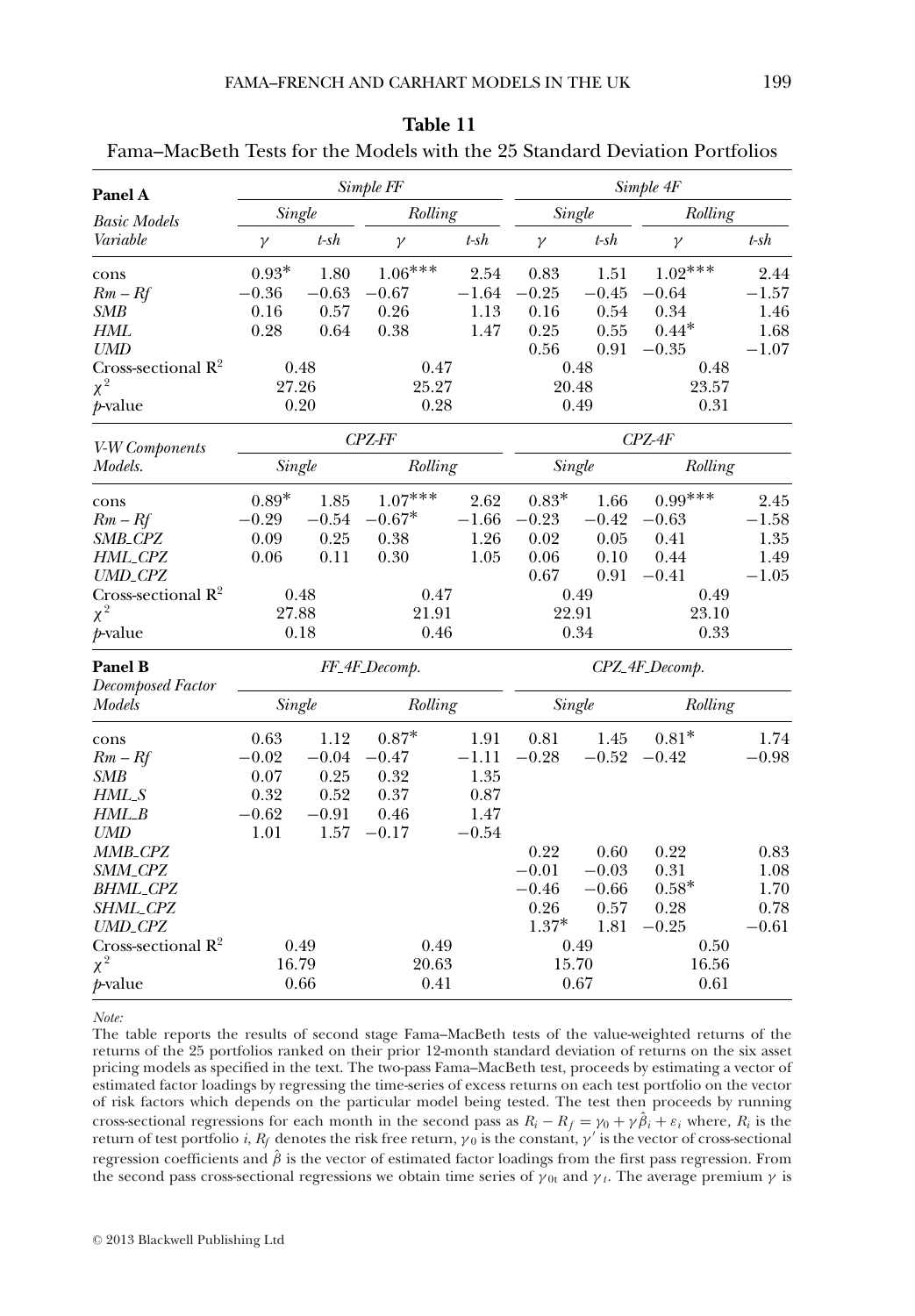### **Table 11 (Continued)**

calculated as the mean of the time series  $\gamma s$ .  $Rm - Rf$  is the market risk premium, *SMB*, *HML* and *UMD* are formed from six intersecting portfolios formed yearly using market capitalisation and the bookto-market ratio and from intersecting portfolios formed monthly using size and 12 month past returns respectively as described in the text and on Ken French's website. *SMB CPZ*, *HML CPZ* and *UMD CPZ* are formed using the market capitalisations of the intersecting size and book-to-market (BTM), and size and momentum portfolios as described in the text. *HML S* and *HML B* are decompositions of the HML factor as described in the text and in Fama and French (2011), whilst *MMB CPZ* is the mid-cap minus large cap factor, *SMM CPZ* is the small cap minus mid-cap factor, and *BHML CPZ* and *SHML CPZ* are the decompositions of the HML CPZ portfolio, as described in the text and Cremers et al. (2010). The *Single* column reports the result from first pass regressions run as single regression over the entire timeseries while *Rolling* column reports the results from the 60 month rolling regressions.  $\gamma$  is the average coefficient from the Fama–MacBeth second pass regressions, t-sh is the Shanken (1992) errors-in-variables<br>corrected t-statistics, The cross-sectional R<sup>2</sup>, the  $\chi^2$  test for the pricing errors are jointly zero and the corresponding to the  $\chi^2$  are also reported. Panel A reports the results for the Basic models and the Valueweighted factor components models. Panel B reports the results of the Decomposed factor models. \*\*\*, \*\* and ∗ represents the significance at 1%, 5% and 10% significance levels, respectively.

60-monthly estimated coefficients (the "Rolling" regression columns) using our alternative groups of test portfolios. We show results for both three and four factor models, and the estimates are expressed in terms of percent per month. The *t*-statistics ("*t*-sh" in the Tables) are shown after applying the Shanken (1992) corrections for errors-invariables. In each table, Panel A shows the results from the Simple FF and Simple 4F models in the top rows, whilst the bottom rows show the results using value weighted components models. Panel B shows results from the decomposed factor models. As we estimate these regressions using excess returns, the intercept should be zero and the coefficients on the factors should represent the market price of the risk factor.

Table 9, Panel A, reports results using the 25 size and BTM portfolios and shows that for the Simple FF model, whether estimated on a fixed or rolling basis, we cannot reject the null hypothesis that pricing errors are significantly different from zero. However, when estimated on a rolling basis the intercept term ( $\angle$ cons) is significantly positive. For both bases, only *HML* is priced, and at a level which is not inconsistent with the factor mean in Table 1. However, *Rm–Rf* is not significant. The Simple 4F model represents an improvement in terms of both rolling and single regressions satisfying the chi-squared test and the zero-intercept requirement. Note, though, that the implied price of *HML* shows a marked increase. The cross-sectional R-squared is also slightly higher. Using CPZ weightings does not change any of the inferences, and except where rolling regressions are used in the context of the CPZ FF model, the zero intercept requirement is satisfied. The implied factor price on *HML CPZ* is greater than that on *HML*, and in all cases the price is higher than the mean value reported in Table 1.

The results for the decomposed factor model are reported in Table 9 Panel B. For the FF decomposition, we see that the chi-squared test and zero-intercept requirements are both met. Both *HML S* and *HML B* elements appear to be significantly priced in the single regression model, although the implied price of the former is a good deal higher than implied by the Table 1 mean. Using rolling regressions results in lower estimates and *HML S* being not significantly priced. Again, there is no hint that either market risk or *SMB* is a priced factor.

For the CPZ decomposition, inferences from the single regression model are similar to those from the FF decomposition. Both *BHML CPZ* and *SHML CPZ* are priced. However, in the rolling regression test whilst these two remain significantly priced, the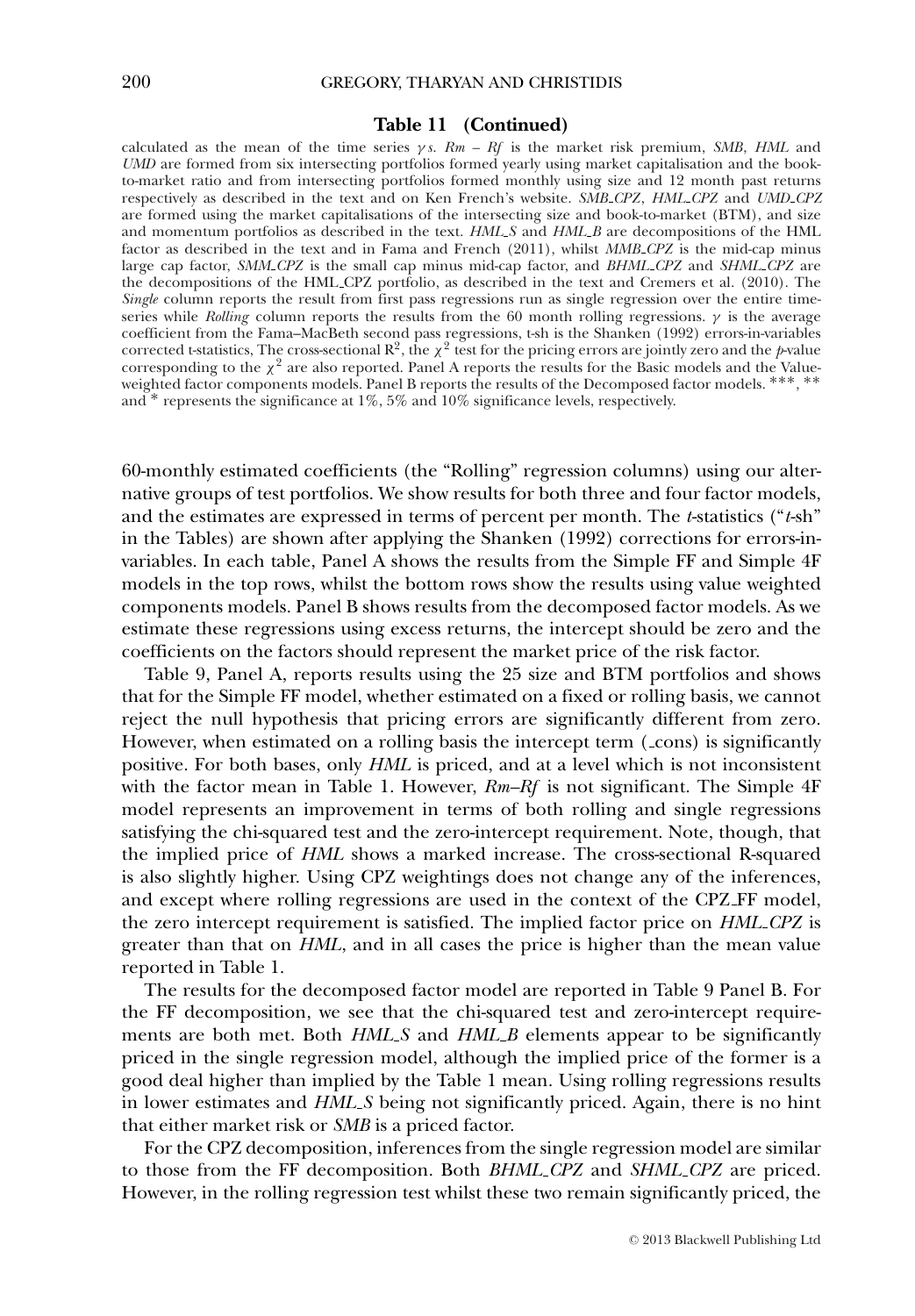### FAMA–FRENCH AND CARHART MODELS IN THE UK 201

|                                                                             |              |                              |              |              | <b>Test Portfolios</b>           |              |              |                          |              |
|-----------------------------------------------------------------------------|--------------|------------------------------|--------------|--------------|----------------------------------|--------------|--------------|--------------------------|--------------|
| <b>Models</b>                                                               |              | $25 \text{ Size}$<br>and BTM |              |              | $12$ Size, $B/M$<br>and Momentum |              |              | 12 Standard<br>Deviation |              |
| <b>Basic Models</b>                                                         | <b>GRS</b>   | $_{b$ -val                   | Mean $R^2$   | GRS          | $_{\text{t}}$                    | Mean $R^2$   | <b>GRS</b>   | $_{\text{1--}}$          | Mean $R^2$   |
| Simple FF<br>Simple 4F                                                      | 0.69<br>0.87 | 0.86<br>0.64                 | 0.73<br>0.73 | 1.39<br>1.25 | 0.16<br>0.24                     | 0.79<br>0.79 | 1.47<br>1.05 | 0.13<br>0.40             | 0.70<br>0.70 |
| V-W Components model<br><b>CPZ-FF</b><br>CPZ-4F                             | 0.66<br>0.77 | 0.88<br>0.77                 | 0.73<br>0.74 | 1.51<br>1.31 | 0.11<br>0.20                     | 0.78<br>0.78 | 1.59<br>1.27 | 0.09<br>0.23             | 0.70<br>0.70 |
| <b>Decomposed Models</b><br>FF <sub>-4F</sub> -Decomp.<br>$CPZ_4F_$ Decomp. | 0.75<br>0.65 | 0.80<br>0.90                 | 0.75<br>0.76 | 0.95<br>1.09 | 0.49<br>0.36                     | 0.81<br>0.80 | 1.04<br>1.08 | 0.41<br>0.37             | 0.70<br>0.71 |

| Table 12 |                                                                   |
|----------|-------------------------------------------------------------------|
|          | GRS Test with Test Portfolios based on the Largest 350 Firms Only |

*Note:*

The table reports the results of the first-stage GRS tests of the returns of the  $25$  ( $5\times5$ ) size and book-tomarket (BTM) portfolios, 12 ( $2 \times 2 \times 3$ ) sequentially sorted size, BTM and momentum portfolios and 12 portfolios ranked on their prior 12-month standard deviation of returns, on the six asset pricing models as described in text, except that both the test portfolios and the risk factors are formed from the largest 350 firms only. Specifically for the GRS test of Gibbons, Ross and Shanken (1989), we run time series regression of the form  $\hat{R}_{it} - R_{ti} = \alpha_i + \beta_i F_t + \varepsilon_{it}$  where  $R_{it}$  is the return on a test portfolio in month t,  $R_{ti}$  is the risk-free rate in month *t*, *Ft* is the vector of factors corresponding to the model that is being tested. The regression on each of the test portfolio yields an  $\hat{\alpha}_i$  (the intercept), and we test for the rejection of the null hypothesis that all the intercept terms are jointly zero using the GRS test. GRS is the GRS F-statistic from the GRS test, *p*-val is the *p*-value for the rejection of the null hypothesis that all the intercept terms are jointly zero and Mean  $R^2$  is the mean adjusted R-squared for each model.

*UMD CPZ* factor is also significantly priced, and all three factors are priced at a level that is consistent with their sample period means. The consistent result from all of these models is that some form of value premium *(HML*) is priced, market risk and size are never priced, and that whether or not momentum is priced is model specific and dependent on rolling, rather than fixed, regressions being estimated.

The results of Fama–MacBeth tests on the sequentially sorted size, BTM and momentum portfolios as reported in Table 10 are disappointing. First, for all our models, no matter whether they are run on a single or rolling estimation basis, we can reject the null hypothesis that the pricing errors are jointly zero. Turning to the individual models, in Panel A for the Simple FF model, the intercept is significantly positive for both single and rolling estimates, although in the case of the former *HML* is significantly priced. For the Simple 4F model, although the intercept is zero and *HML* appears to be priced, the chi-squared test strongly rejects the null of no significant pricing errors. The CPZ weighted factors fail to rescue either model, in that besides the rejection in the chi-squared test all of the intercept terms are also significantly positive, at the 10% level at least.

The models using decomposed factors in Panel B of Table 10 are a modest improvement, with components being priced in a fashion consistent with pricing in the Table 9 tests, but the chi-squared test is significant (at the 10% level in the case of the CPZ model). Whilst for all models we can reject the null of pricing errors being jointly zero, the one factor that appears to be priced is some decomposed element of *HML*.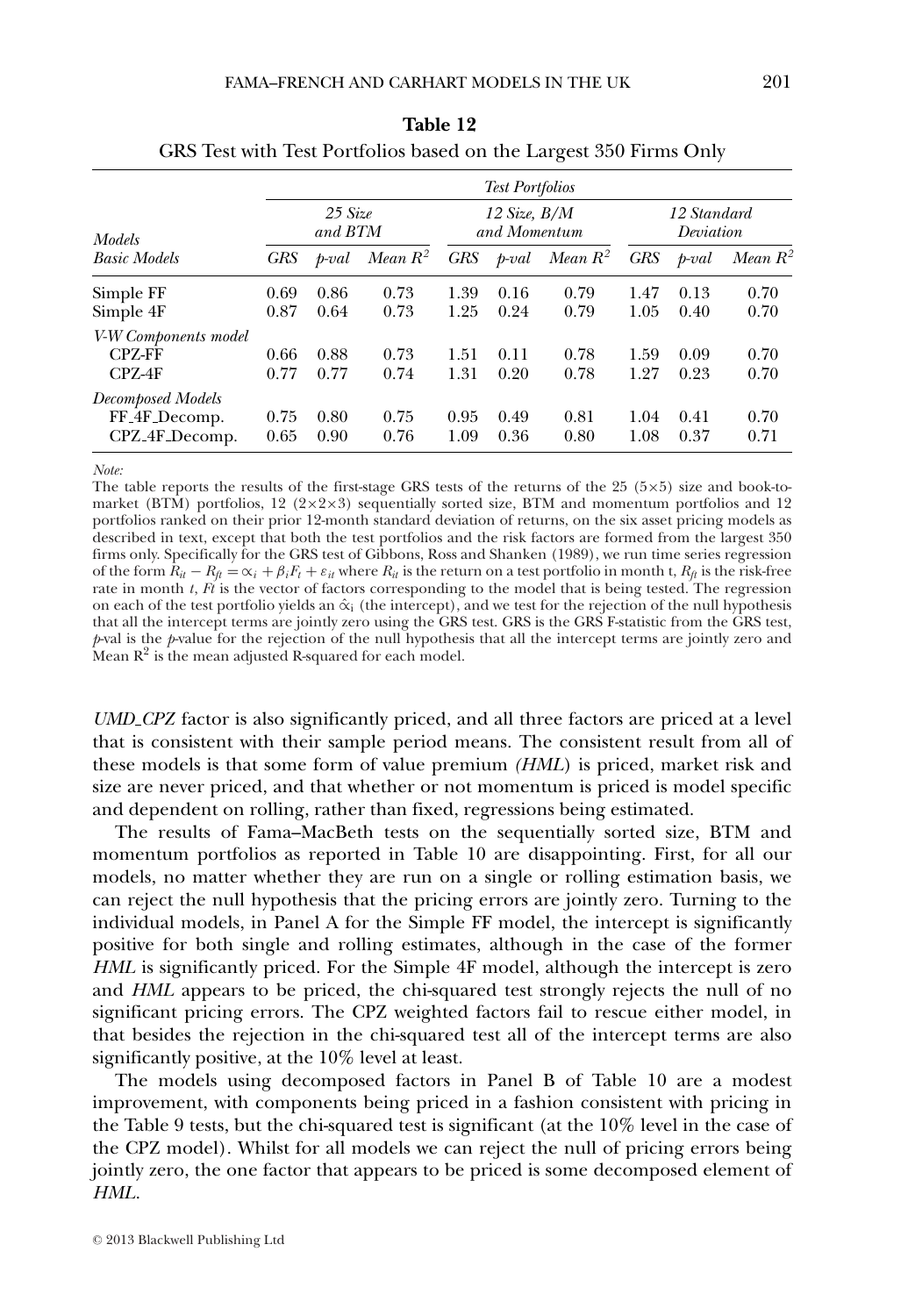|                                |               |               |          |            | from the Largest 350 Firms |            |           |         |  |
|--------------------------------|---------------|---------------|----------|------------|----------------------------|------------|-----------|---------|--|
| Panel A                        | Simple FF     |               |          |            |                            |            | Simple 4F |         |  |
| <b>Basic Models</b>            | Single        |               | Rolling  |            | Single                     |            | Rolling   |         |  |
| Variable                       | $\gamma$      | $t$ -s $h$    | $\gamma$ | $t$ -s $h$ | $\gamma$                   | $t$ -s $h$ | $\gamma$  | $t$ -sh |  |
| cons                           | $-0.23$       | $-0.44$       | 0.14     | 0.41       | $-0.24$                    | $-0.45$    | 0.06      | 0.17    |  |
| $Rm-Rf$                        | 0.78          | 1.36          | 0.31     | 0.89       | 0.79                       | 1.38       | 0.45      | 1.26    |  |
| SMB                            | 0.11          | 0.60          | 0.05     | $0.30\,$   | 0.12                       | 0.65       | 0.09      | 0.46    |  |
| HML                            | $0.56**$      | 2.22          | $0.54**$ | 2.32       | $0.60^{\ast\ast}$          | 2.29       | $0.65***$ | 2.75    |  |
| <b>UMD</b>                     |               |               |          |            | $-0.15$                    | $-0.23$    | 0.17      | 0.52    |  |
| Cross-sectional $R^2$          | 0.56          |               |          | 0.55       |                            | 0.56       |           | 0.55    |  |
| $\chi^2$                       | 10.60         |               | 16.70    |            | 10.50                      |            | 16.80     |         |  |
| p-value                        | 0.97          |               | 0.77     |            | 0.97                       |            | 0.72      |         |  |
| V-W Components                 | <b>CPZ-FF</b> |               |          | $CPZ-4F$   |                            |            |           |         |  |
| Models                         | Single        |               | Rolling  |            | Single                     |            | Rolling   |         |  |
| cons                           | $-0.18$       | $-0.31$       | 0.18     | 0.50       | $-0.25$                    | $-0.41$    | 0.11      | 0.30    |  |
| $Rm - Rf$                      | 0.71          | 1.17          | 0.26     | 0.72       | 0.80                       | 1.30       | 0.36      | 0.98    |  |
| SMB_CPZ                        | 0.13          | 0.77          | 0.02     | 0.15       | 0.11                       | 0.67       | 0.02      | 0.15    |  |
| HML_CPZ                        | $0.6***$      | 2.40          | $0.51**$ | 2.19       | $0.48**$                   | 2.23       | $0.54***$ | 2.50    |  |
| <b>UMD_CPZ</b>                 |               |               |          |            | $-0.94$                    | $-1.23$    | 0.24      | 0.61    |  |
| Cross-sectional $\mathbb{R}^2$ | 0.55          |               | 0.54     |            | 0.56                       |            | 0.55      |         |  |
| $\chi^2$                       | 19.30         |               | 20.00    |            | 13.50<br>21.60             |            |           |         |  |
| <i>t</i> -value                | 0.62          |               | 0.58     |            | 0.88<br>0.41               |            |           |         |  |
| Panel B                        |               | FF_4F_Decomp. |          |            | CPZ_4F_Decomp.             |            |           |         |  |
| <b>Decomposed Models</b>       | Single        |               | Rolling  |            | Single                     |            | Rolling   |         |  |
| cons                           | $-0.25$       | $-0.45$       | 0.00     | 0.02       | $-0.22$                    | $-0.38$    | $-0.23$   | $-0.62$ |  |
| $Rm-Rf$                        | 0.79          | 1.37          | 0.52     | 1.42       | 0.77                       | 1.25       | $0.76**$  | 2.13    |  |
| SMB                            | 0.07          | 0.40          | 0.07     | 0.37       |                            |            |           |         |  |
| $HML-S$                        | 0.44          | 1.57          | 0.37     | 1.33       |                            |            |           |         |  |
| HML_B                          | $0.48**$      | 2.12          | $0.46**$ | 2.18       |                            |            |           |         |  |
| <b>UMD</b>                     | $-0.46$       | $-0.70$       | 0.02     | 0.08       |                            |            |           |         |  |
| SMB <sub>-</sub> CPZ           |               |               |          |            | 0.11                       | 0.67       | 0.03      | 0.16    |  |
| BHML_CPZ                       |               |               |          |            | $0.44*$                    | 1.83       | $0.46**$  | 2.07    |  |
| SHML_CPZ                       |               |               |          |            | $0.53**$                   | 1.99       | 0.43      | 1.50    |  |
| <b>UMD_CPZ</b>                 |               |               |          |            | $-0.14$                    | $-0.16$    | 0.03      | 0.10    |  |
| Cross-sectional $\mathbb{R}^2$ | $0.57\,$      |               | 0.56     |            | 0.57                       |            |           | 0.56    |  |
| $\chi^2$                       | 11.81         |               | 19.15    |            | 10.93                      |            | 15.96     |         |  |
| $p$ -value                     |               | 0.92<br>0.51  |          |            | 0.94                       |            | 0.71      |         |  |

## **Table 13** Fama–MacBeth Tests with the 25 Size and Book-to-Market Portfolios Formed

*Note:*

The table reports the results of second stage Fama–MacBeth tests of the value-weighted returns of 25 ( $5\times5$ ) intersecting (independently sorted) size and book-to-market (BTM) portfolios on the six asset pricing models as specified in the text. Both the test portfolios and the risk factors used in the models are formed from the largest 350 firms. The two-pass Fama–MacBeth test, proceeds by estimating a vector of estimated factor loadings by regressing the time-series of excess returns on each test portfolio on the vector of risk factors which depends on the particular model being tested. The test then proceeds by running crosssectional regression for each month in the second pass as  $R_i - R_f = \gamma_0 + \gamma \hat{\beta}_i + \varepsilon_i$  where,  $R_i$  is the return of test portfolio *i*,  $R_f$  denotes the risk free return,  $\gamma_0$  is the constant,  $\gamma'$  is the vector of cros coefficients and  $\hat{\beta}$  is the vector of estimated factor loadings from the first pass regression. From the second pass cross-sectional regressions we obtain time series of  $\gamma_{0r}$  and  $\gamma_t$ . The average premium  $\gamma$  is calculated as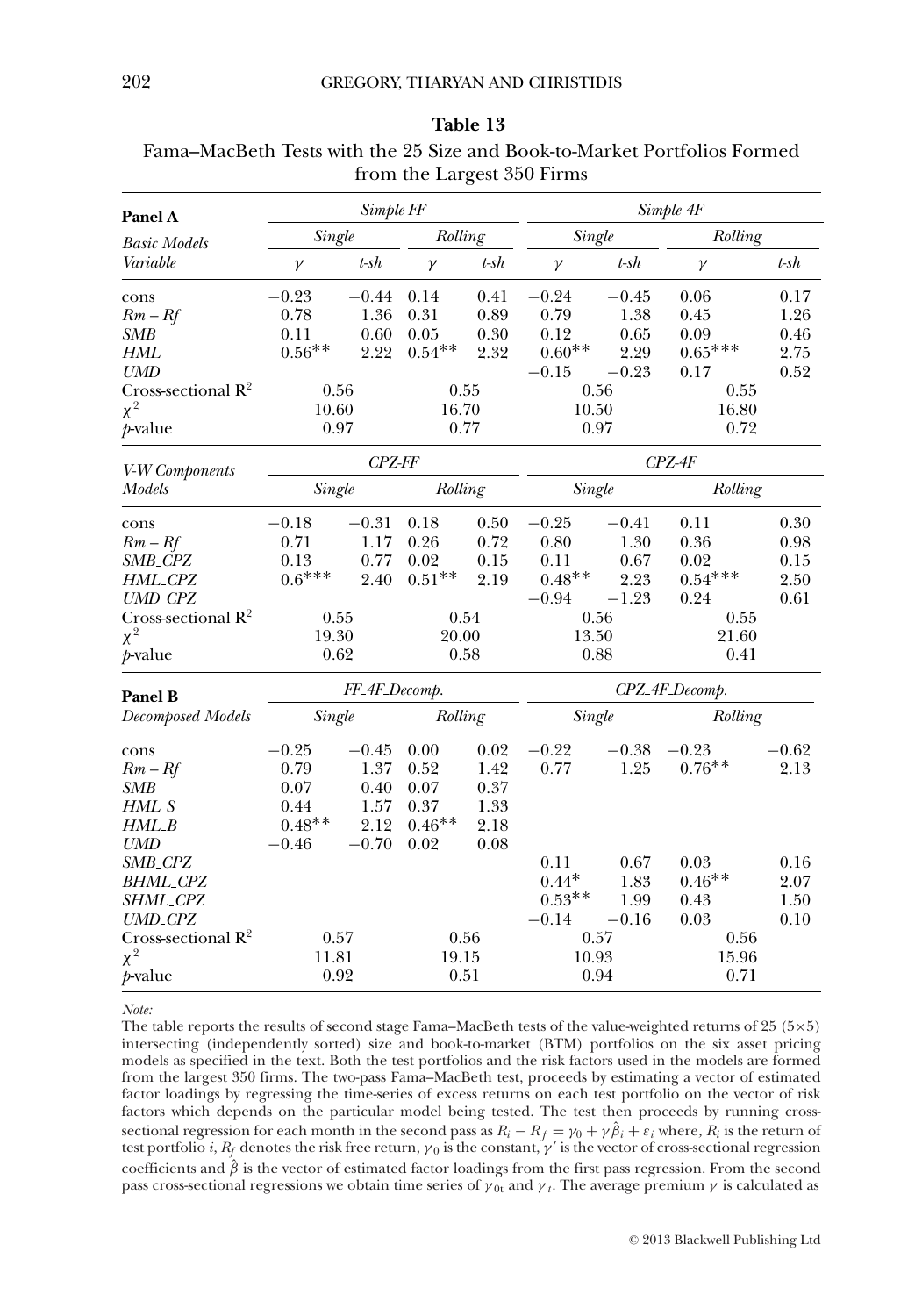#### **Table 13 (Continued)**

the mean of the time series γ *s*. *Rm – Rf* is the market risk premium, *SMB*, *HML* and *UMD* are formed from six intersecting portfolios formed yearly using market capitalisation and the book-to-market ratio and from intersecting portfolios formed monthly using size and 12 month past returns respectively as described in the text and on Ken French's website. *SMB CPZ*, *HML CPZ* and *UMD CPZ* are formed using the market capitalisations of the intersecting size and book-to-market (BTM), and size and momentum portfolios as described in the text. *HML* S and *HML B* are decompositions of the HML factor as described in the text and in Fama and French (2011), whilst *MMB CPZ* is the mid-cap minus large cap factor, *SMM CPZ* is the small cap minus mid-cap factor, and *BHML CPZ* and *SHML CPZ* are the decompositions of the *HML CPZ* portfolio, as described in the text and Cremers et al. (2010). The *Single* column reports the result from first pass regressions run as single regression over the entire time-series while *Rolling* column reports the results from the 60 month rolling regressions.  $\gamma$  is the average coefficient from the Fama–MacBeth second pass regressions, *t*-sh is the Shanken (1992) errors-in-variables corrected *t-*statistics, The Cross-sectional R2, the  $\chi^2$  test for the pricing errors are jointly zero and the *p*-value corresponding to the  $\chi^2$  are also reported. Panel A reports the results for the Basic models and the Value-weighted factor components models. Panel B reports the results of the Decomposed factor models.  $***$ ,  $**$  and  $*$  represent the significance at  $1\%$ ,  $5\%$ and 10% significance levels, respectively.

In Table 11, we report the results of the Fama–MacBeth test on the 25 standard deviation portfolios. In Panel A, the chi-squared tests show that we cannot reject the null hypothesis that pricing errors are jointly zero for all the models. However for the Simple FF model, none of the factors are significantly priced, irrespective of whether a single regression or rolling regressions are employed. We also note that the constant is significant and positive. For the Simple 4F model, conclusions vary according to whether a single regression or rolling regression is employed. For the former, nothing is priced, but for the latter, the constant is significant and *HML* is significantly priced at the 10% level.

Using CPZ weightings, the constant is always significant and positive. In the rolling regression version of the CPZ FF model, the market factor is negatively priced. In both the single and rolling versions of the CPZ 4F model, none of the factors are priced. Turning to the decomposed factor results in Table 11, Panel B, we can accept the null hypothesis of no significant pricing errors for all our models but unfortunately for the Fama–French (2011) decomposition, nothing is priced except for the constant term in the rolling regressions. With the CPZ decomposition run on a single regression basis, *UMD CPZ* is priced, although at a level that is roughly twice its sample period mean. However, when we switch to rolling regressions, the sign on *UMD CPZ* changes, although the coefficient is insignificant, and that *BHML CPZ* now appears to be priced. However, the level of pricing implied is some five times its sample mean.

In conclusion on these second-stage pricing tests, if we follow the Lewellen et al. (2010) recommendations of looking at GRS and chi-squared tests, examining whether constant terms are significant, and checking whether the implied prices of factors seem plausible, we are forced to be sceptical on whether these models are informative on which risk factors are priced in the UK.

One interesting feature of the tests is that when the models are tested on the portfolios used to form the factors, the single regression tests yield slightly higher crosssectional R-squared than the rolling regressions. This is consistent either with a mean reversion effect in the factor loadings in these portfolios, or with the rolling regressions simply being noisier estimates of the true factor loadings. However, we do not observe such an effect when testing models on the volatility-ranked portfolios, when there is little to choose between the single and rolling regressions. Indeed, if anything the rolling regression approach provides weak evidence that *HML* (or a component of it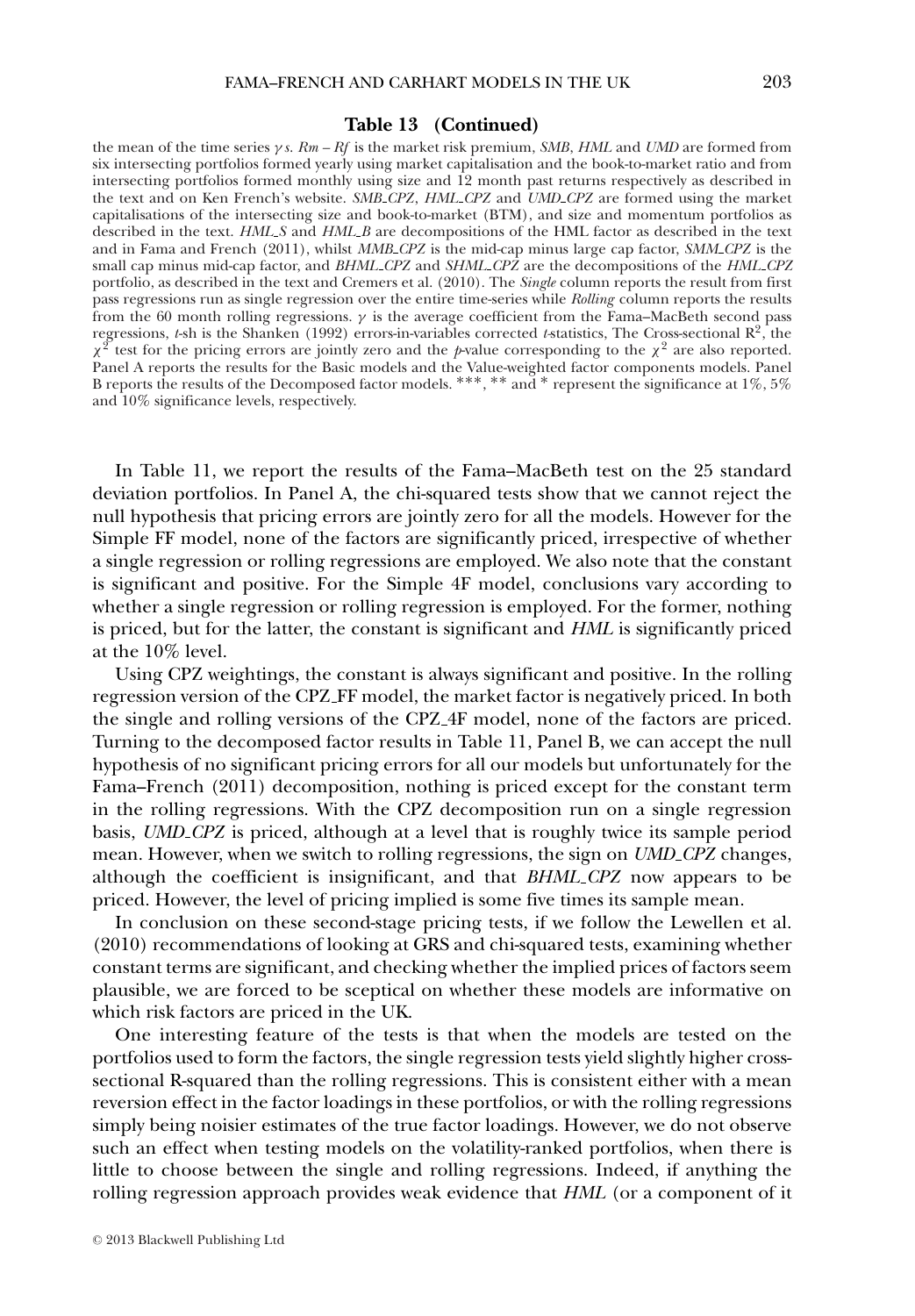|                                |               |               |          |         | POLITICA HOIII THE LAFTEST JJU PHINS |                |           |         |  |
|--------------------------------|---------------|---------------|----------|---------|--------------------------------------|----------------|-----------|---------|--|
| Panel A                        |               | Simple FF     |          |         |                                      | Simple 4F      |           |         |  |
| <b>Basic Models</b>            | Single        |               | Rolling  |         | Single                               |                |           | Rolling |  |
| Variable                       | $\gamma$      | $t$ -sh       | $\gamma$ | $t$ -sh | $\gamma$                             | $t$ -s $h$     | $\gamma$  | $t$ -sh |  |
| cons                           | $-0.64$       | $-0.80$       | 0.28     | 0.49    | $-0.77$                              | $-0.90$        | $-0.16$   | $-0.24$ |  |
| $Rm-Rf$                        | 1.18          | 1.45          | 0.11     | 0.19    | 1.35                                 | 1.65           | 0.71      | 1.10    |  |
| <b>SMB</b>                     | 0.01          | 0.08          | $-0.06$  | $-0.30$ | 0.15                                 | 0.78           | $-0.03$   | $-0.17$ |  |
| <b>HML</b>                     | 0.39          | 1.32          | 0.28     | 1.04    | $0.74***$                            | 2.69           | 0.38      | 1.40    |  |
| <b>UMD</b>                     |               |               |          |         | $1.02**$                             | 2.06           | 0.56      | 1.14    |  |
| Cross-sectional $R^2$          | 0.61          |               | 0.61     |         | 0.62                                 |                | 0.63      |         |  |
| $\chi^2$                       | 14.21         |               | 17.32    |         | 3.58                                 |                | 14.52     |         |  |
| $p$ -value                     | 0.11<br>0.04  |               | 0.89     |         | 0.06                                 |                |           |         |  |
| V-W Components                 | <b>CPZ-FF</b> |               | $CPZ-4F$ |         |                                      |                |           |         |  |
| Models                         | Single        |               | Running  |         | Single                               |                | Running   |         |  |
| cons                           | $-0.35$       | $-0.40$       | 0.63     | 1.08    | $-0.18$                              | $-0.21$        | 0.24      | 0.37    |  |
| $Rm - Rf$                      | 0.87          | 0.98          | $-0.26$  | $-0.47$ | 0.71                                 | 0.81           | 0.28      | 0.48    |  |
| SMB_CPZ                        | 0.06          | 0.33          | $-0.05$  | $-0.26$ | 0.14                                 | 0.76           | $-0.03$   | $-0.14$ |  |
| HML_CPZ                        | 0.43          | 1.61          | 0.24     | 0.89    | $0.69***$                            | 2.76           | 0.41      | 1.59    |  |
| $UMD\_CPZ$                     |               |               |          |         | 0.56                                 | 1.04           | $1.05*$   | 1.71    |  |
| Cross-sectional $\mathbb{R}^2$ | 0.60          |               | 0.61     |         | 0.62                                 |                |           | 0.63    |  |
| $\chi^2$                       | 14.21         |               | 17.40    |         |                                      | 11.32<br>12.03 |           |         |  |
| p-value                        | 0.11          |               | 0.04     |         | 0.18                                 |                |           | 0.15    |  |
| Panel B                        |               | FF_4F_Decomp. |          |         | CPZ_4F_Decomp.                       |                |           |         |  |
| <b>Decomposed Models</b>       | Single        |               | Rolling  |         | Single                               |                | Rolling   |         |  |
| cons                           | $-1.02$       | $-1.13$       | 0.79     | 0.66    | $-1.62$                              | $-1.58$        | $-0.04$   | $-0.06$ |  |
| $Rm-Rf$                        | $1.6*$        | 1.82          | $-0.38$  | $-0.34$ | $2.18**$                             | 2.31           | 0.65      | 0.87    |  |
| <b>SMB</b>                     | 0.02          | 0.11          | $-0.06$  | $-0.32$ |                                      |                |           |         |  |
| $HML-S$                        | $0.64**$      | 2.19          | $0.69**$ | 2.29    |                                      |                |           |         |  |
| HML_B                          | $0.53**$      | 2.00          | 0.38     | 1.33    |                                      |                |           |         |  |
| <b>UMD</b>                     | $0.76^{\ast}$ | 1.67          | 0.62     | 1.21    |                                      |                |           |         |  |
| SMB_CPZ                        |               |               |          |         | 0.21                                 | 1.10           | $-0.02$   | $-0.12$ |  |
| <b>BHML_CPZ</b>                |               |               |          |         | 0.44                                 | 1.52           | 0.22      | 0.71    |  |
| SHML_CPZ                       |               |               |          |         | $0.68**$                             | 2.23           | $0.83***$ | 2.38    |  |
| <b>UMD_CPZ</b>                 |               |               |          |         | $1.37**$                             | 2.13           | $1.51***$ | 2.49    |  |
| Cross-sectional $R^2$          | 0.64          |               | 0.63     |         | 0.64                                 |                |           | 0.64    |  |
| $\chi^2$                       | 3.29          |               | 7.21     |         | 4.11                                 |                | 9.96      |         |  |
| p-value                        | 0.85          |               | 0.40     |         | 0.76                                 |                | 0.19      |         |  |

| Table 14                                                                    |  |
|-----------------------------------------------------------------------------|--|
| Fama–MacBeth Tests with the 12 Size, Book-to-Market and Momentum Portfolios |  |
| Formed from the Largest 350 Firms                                           |  |

*Note:*

The table reports the results of second stage Fama–MacBeth tests of the value-weighted returns of the 12(2×2×3) sequentially sorted size, book-to-market (BTM) and momentum portfolios on the six asset pricing models as specified in the text. Both the test portfolios and the risk factors used in the models are formed from the largest 350 firms. The two-pass Fama–MacBeth test, proceeds by estimating a vector of estimated factor loadings by regressing the time-series of excess returns on each test portfolio on the vector of risk factors which depends on the particular model being tested. The test then proceeds by running cross-sectional regressions for each month in the second pass as  $R_i - R_f = \gamma_0 + \gamma \hat{\beta}_i + \varepsilon_i$  where,  $R_i$  is the return of test portfolio *i*,  $R_f$  denotes the risk free return,  $\gamma_0$  is the constant,  $\gamma'$  is the vector regression coefficients and  $\hat{\beta}$  is the vector of estimated factor loadings from the first pass regression. From the second pass cross-sectional regressions we obtain time series of  $\gamma_{0t}$  and  $\gamma_t$ . The average premium  $\gamma$  is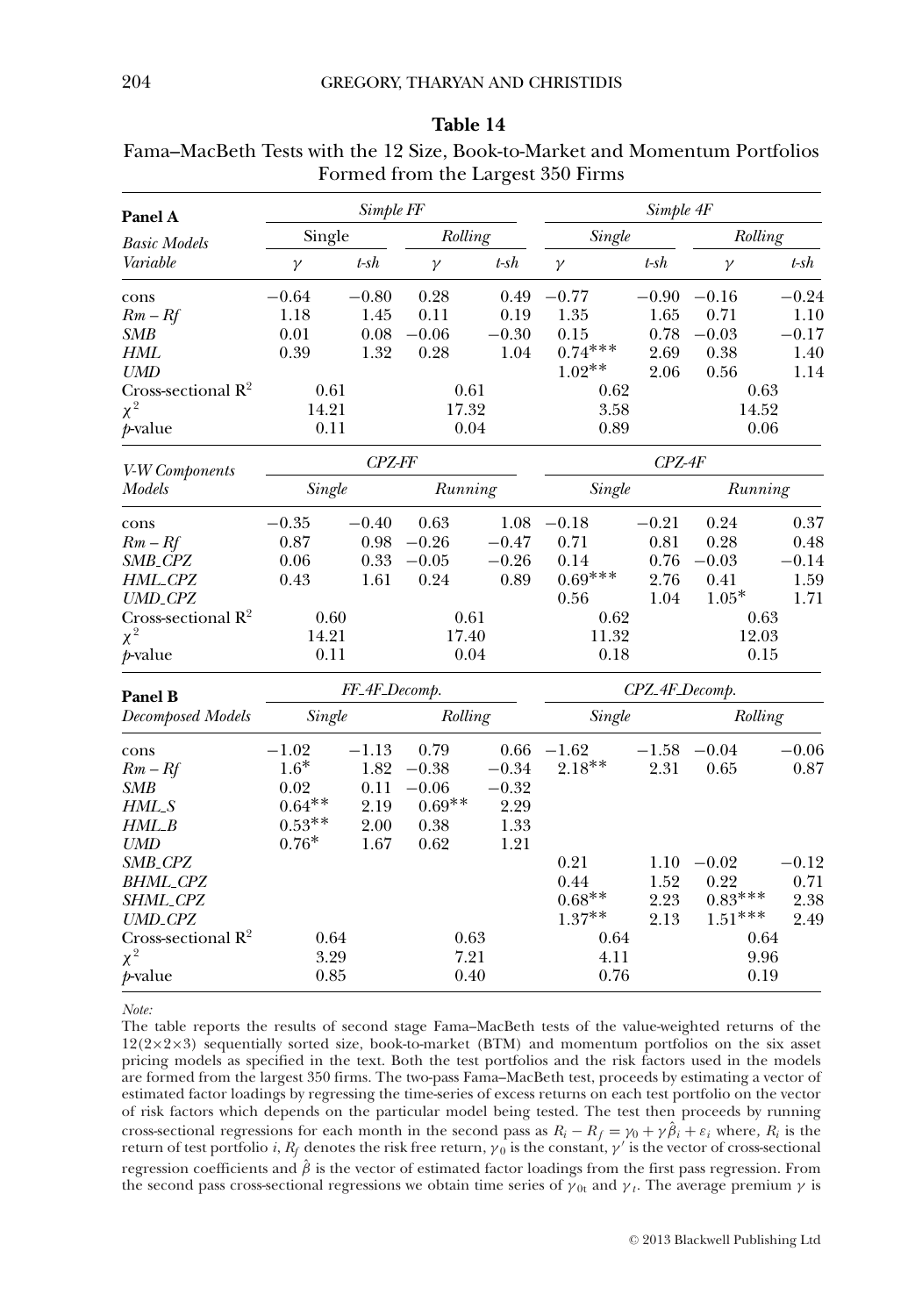#### **Table 14 (Continued)**

calculated as the mean of the time series γ *s*. *Rm – Rf* is the market risk premium, *SMB*, *HML* and *UMD* are formed from six intersecting portfolios formed yearly using market capitalisation and the book-to-market ratio and from intersecting portfolios formed monthly using size and 12 month past returns respectively as described in the text and on Ken French's website. *SMB CPZ*, *HML CPZ* and *UMD CPZ* are formed using the market capitalisations of the intersecting size and book-to-market (BTM), and size and momentum portfolios as described in the text. *HML S* and *HML B* are decompositions of the HML factor as described in the text and in Fama and French (2011), whilst *MMB CPZ* is the mid-cap minus large cap factor, *SMM CPZ* is the small cap minus mid-cap factor, and *BHML CPZ* and *SHML CPZ* are the decompositions of the *HML CPZ* portfolio, as described in the text and Cremers et al. (2010). The *Single* column reports the result from first pass regressions run as single regression over the entire time-series while *Rolling* column reports the results from the 60 month rolling regressions.  $\gamma$  is the average coefficient from the Fama–MacBeth second pass regressions, *t*-sh is the Shanken (1992) errors-in-variables corrected *t*-statistics, The Cross-sectional  $\mathbb{R}^2$ , the  $\chi^2$  test for the pricing errors are jointly zero and the *p*-value corresponding to the  $\chi^2$  are also reported. Panel A reports the results for the Basic models and the Value-weighted factor components models. Panel B reports the results of the Decomposed factor models. ∗∗∗, ∗∗ and ∗ represent the significance at 1%, 5% and 10% significance levels, respectively.

in the case of the decomposed CPZ model) may be priced in the CPZ and decomposed models, whereas the single regression approach suggests otherwise. Given the weak explanatory power of these models, it is unwise to make too much of this, but it may be that factor loadings are more likely to be time varying when test portfolios are formed on characteristics that are not used in factor construction. Although we do not formally test this conjecture here, we note that this is entirely consistent with the evidence on industry factor loadings reported in Fama and French (1997) and Gregory and Michou (2009).

Given our scepticism on the adequacy of these asset pricing models, we run two further groups of tests. First, we undertake the robustness checks to ensure our results above are not driven by omitted variables or the period over which factor loadings are estimated. Second, observing that our models have particular difficulty in pricing smaller stocks, we examine whether we can find a model that works at least for larger and more liquid firms.

### 5. ROBUSTNESS CHECKS

### *(i) APT Variants*

Our first robustness checks extend our models by including two variants of the Clare, Priestly and Thomas (1997) APT model. We do this because if such APT factors are priced in a manner not fully captured by size, BTM and momentum-based factors, then the above results might be explained by an omitted variables problem. First, we run the Clare et al. (1997) base model with all their variables excluding retail bank lending.16 Second, we include their variables as an extension to the FF and Carhart models. They do not appear to add anything to the basic FF and Carhart models, and none of these variables are priced in the Fama–MacBeth regressions, and so we do not report the results here.

<sup>16</sup> We exclude bank lending for several reasons. First, the data are not currently available as a monthly series for our whole sample period. Second, Clare et al (1997) use the first difference of the natural logarithm of bank lending and as we find the series has negative values, using their definition on our observed data series is not possible here. We also note that this data series is extremely volatile on a monthly basis.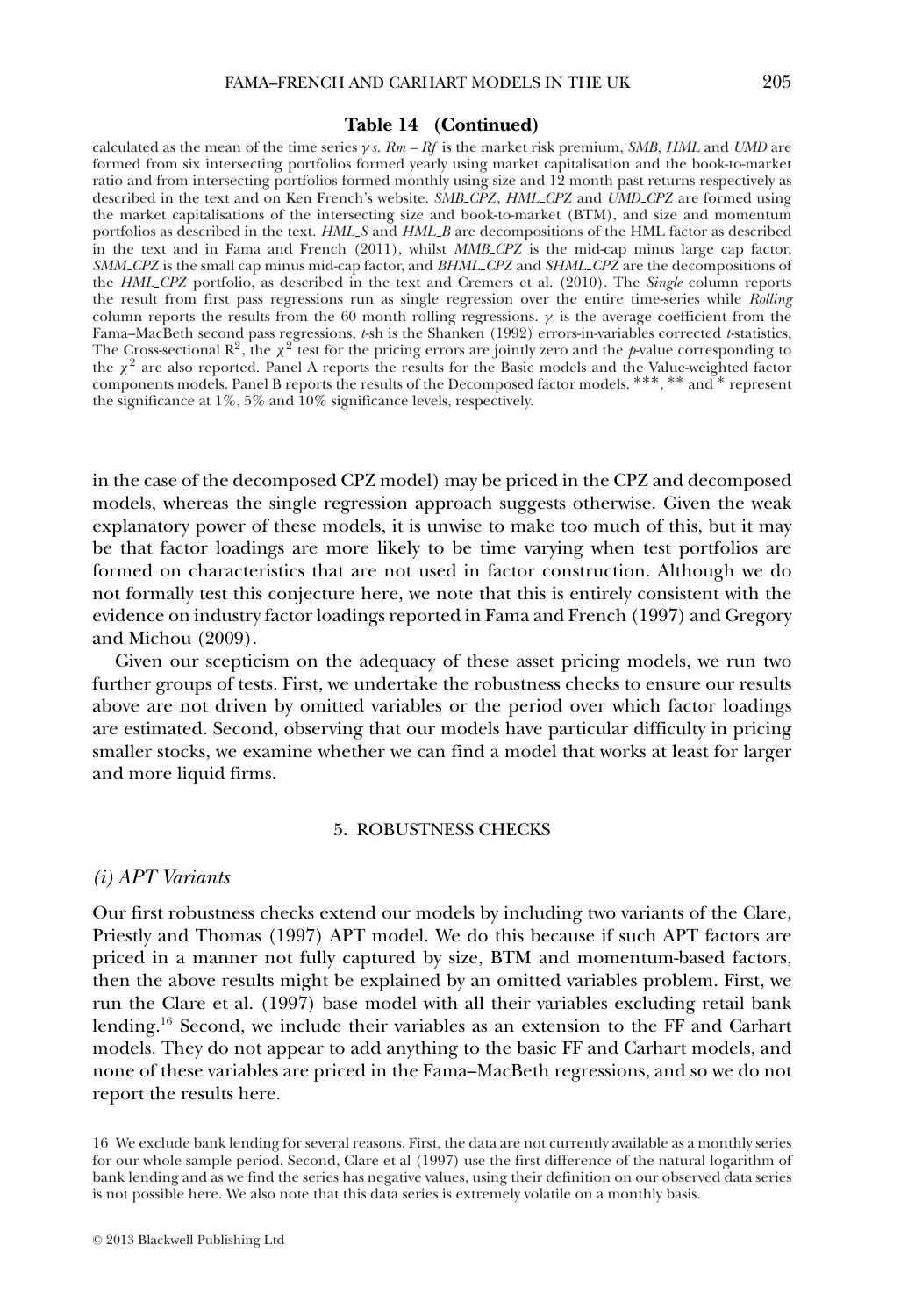| Panel A                        |               | Simple FF     | ಾ        |         | Simple 4F     |                |           |         |  |
|--------------------------------|---------------|---------------|----------|---------|---------------|----------------|-----------|---------|--|
| <b>Basic Models</b>            | Single        |               | Rolling  |         | Single        |                | Rolling   |         |  |
| Variable                       | $\gamma$      | t-sh          | $\gamma$ | $t$ -sh | $\gamma$      | $t$ -sh        | $\gamma$  | t-sh    |  |
| cons                           | 0.61          | 0.68          | $0.78*$  | 1.68    | 0.72          | 0.68           | $0.89***$ | 1.74    |  |
| $Rm-Rf$                        | 0.00          | 0.00          | $-0.28$  | $-0.62$ | 0.15          | 0.18           | $-0.39$   | $-0.77$ |  |
| <b>SMB</b>                     | $-0.55$       | $-1.01$       | $-0.34$  | $-1.07$ | $-0.11$       | $-0.19$        | $-0.17$   | $-0.52$ |  |
| HML                            | $-0.75$       | $-1.27$       | 0.11     | 0.26    | $-0.26$       | $-0.41$        | 0.15      | 0.34    |  |
| <b>UMD</b>                     |               |               |          |         | $1.51***$     | 2.17           | $-0.01$   | $-0.04$ |  |
| Cross-sectional $\mathbb{R}^2$ |               | 0.50          |          | 0.49    | 0.50          |                | 0.49      |         |  |
| $\chi^2$                       |               | 10.27         | 13.93    |         | 7.12          |                | 13.03     |         |  |
| <i>p</i> -value                | 0.59<br>0.30  |               |          | 0.78    |               | 0.29           |           |         |  |
| V-W Components                 | <b>CPZ-FF</b> |               |          |         | $CPZ-4F$      |                |           |         |  |
| model                          |               | Single        |          | Running | <b>Single</b> |                | Running   |         |  |
| cons                           | 0.76          | 0.83          | 0.79     | 1.61    | 1.05          | 0.08           | 0.81      | 1.57    |  |
| $Rm - Rf$                      | $-0.17$       | $-0.18$       | $-0.32$  | $-0.70$ | $-0.52$       | $-0.54$        | $-0.34$   | $-0.66$ |  |
| SMB_CPZ                        | $-0.12$       | $-0.27$       | 0.00     | 0.03    | 0.01          | 0.04           | 0.02      | 0.10    |  |
| HML_CPZ                        | 0.22          | 0.34          | 0.40     | 1.08    | 0.80          | 1.17           | 0.36      | 0.95    |  |
| <b>UMD_CPZ</b>                 |               |               |          |         | $1.82***$     | 2.45           | 0.01      | 0.03    |  |
| Cross-sectional $\mathbb{R}^2$ |               | 0.49          |          | 0.47    | 0.49          |                |           | 0.48    |  |
| $\chi^2$                       |               | 11.54         |          | 13.70   | 2.91          |                | 10.49     |         |  |
| p-value                        |               | 0.48          |          | 0.32    | 0.99          |                |           | 0.48    |  |
| Panel B                        |               | FF_4F_Decomp. |          |         |               | CPZ_4F_Decomp. |           |         |  |
| <b>Decomposed Models</b>       | Single        |               | Rolling  |         | Single        |                | Rolling   |         |  |
| cons                           | 0.92          | 0.90          | 0.58     | 1.09    | 1.21          | 0.87           | 0.52      | 0.99    |  |
| $Rm - Rf$                      | $-0.36$       | $-0.40$       | $-0.03$  | $-0.07$ | $-0.68$       | $-0.66$        | $-0.01$   | $-0.02$ |  |
| <b>SMB</b>                     | $-0.23$       | $-0.38$       | $-0.17$  | $-0.51$ |               |                |           |         |  |
| HML_S                          | $-0.26$       | $-0.43$       | 0.50     | 1.03    |               |                |           |         |  |
| $HML_B$                        | 0.78          | 1.16          | $-0.11$  | $-0.27$ |               |                |           |         |  |
| <b>UMD</b>                     | $1.31**$      | 1.92          | $-0.01$  | $-0.04$ |               |                |           |         |  |
| SMB_CPZ                        |               |               |          |         | $-0.02$       | $-0.06$        | 0.02      | 0.09    |  |
| <b>BHML_CPZ</b>                |               |               |          |         | 0.98          | 1.35           | $-0.07$   | $-0.16$ |  |
| SHML_CPZ                       |               |               |          |         | $-0.19$       | $-0.33$        | 0.48      | 0.99    |  |
| <b>UMD_CPZ</b>                 |               |               |          |         | $1.61**$      | 2.06           | 0.20      | 0.40    |  |
| Cross-sectional $R^2$          |               | 0.51          |          | 0.50    | 0.51          |                |           | 0.49    |  |
| $\chi^2$                       |               | 4.13          | 14.51    |         | 2.69          |                | 11.59     |         |  |
| <i>p</i> -value                |               | 0.94          |          | 0.15    |               | 0.98           |           | 0.31    |  |

| Table 15                                                                     |
|------------------------------------------------------------------------------|
| Fama–MacBeth Tests with the 12 Standard Deviation Portfolios Formed from the |
| Largest 350 Firms                                                            |

*Note:*

The table reports the results of second stage Fama–MacBeth tests of the value-weighted returns of the 12 12(2×2×3) sequentially sorted size, book-to-market (BTM) and momentum portfolios on the six asset pricing models as specified in the text. Both the test portfolios and the risk factors used in the models are formed from the largest 350 firms. The two-pass Fama–MacBeth test, proceeds by estimating a vector of estimated factor loadings by regressing the time-series of excess returns on each test portfolio on the vector of risk factors which depends on the particular model being tested. The test then proceeds by running cross-sectional regression for each month in the second pass as  $R_i - R_f = \gamma_0 + \gamma \hat{\beta}_i + \varepsilon_i$  where,  $R_i$  is the return of test portfolio *i*,  $R_f$  denotes the risk free return,  $\gamma_0$  is the constant,  $\gamma'$  is the vector o regression coefficients and  $\hat{\beta}$  is the vector of estimated factor loadings from the first pass regression. From the second pass cross-sectional regressions we obtain time series of  $\gamma_{0t}$  and  $\gamma_t$ . The average premium  $\gamma$  is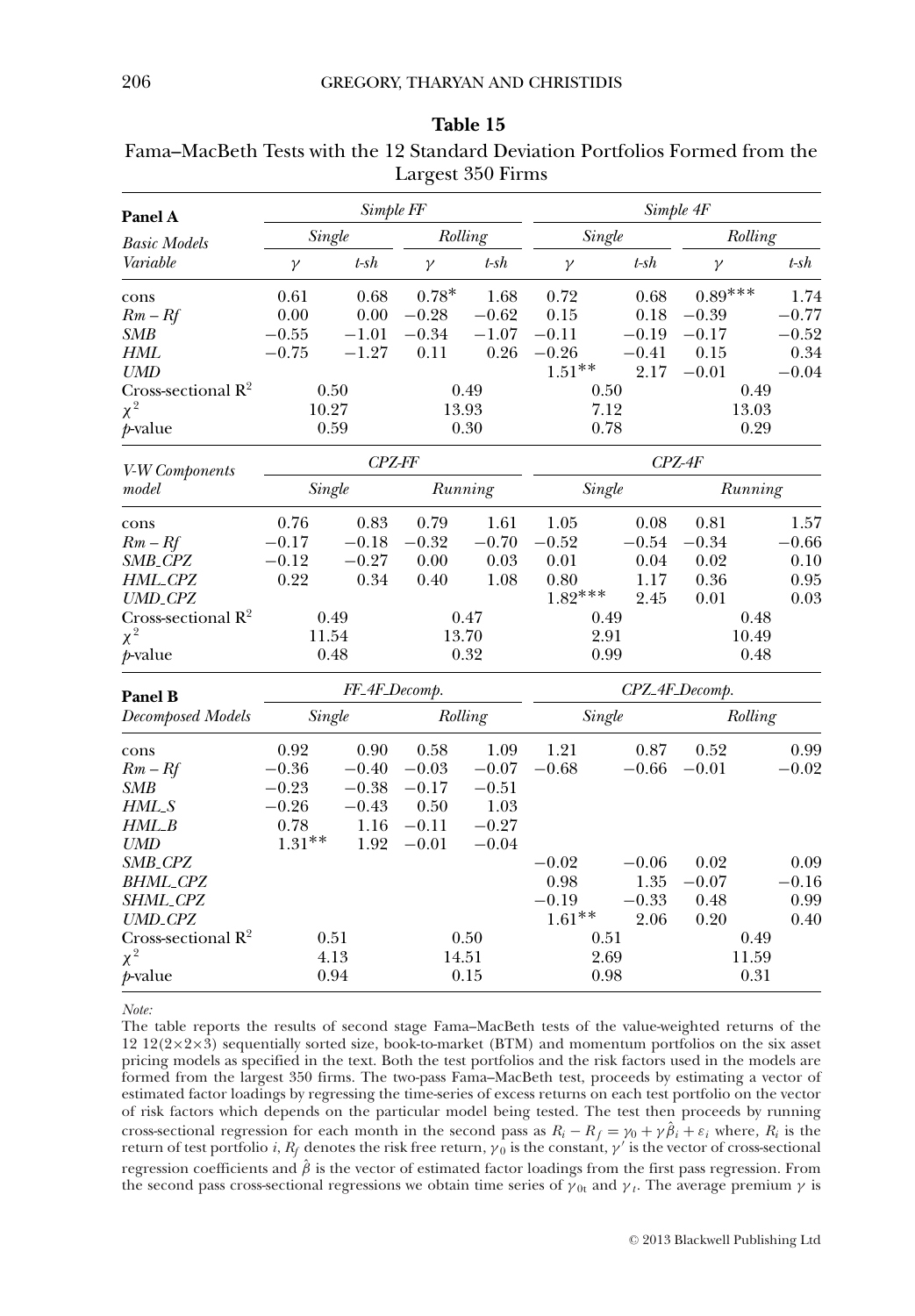#### **Table 15 (Continued)**

calculated as the mean of the time series γ *s*. *Rm–Rf* is the market risk premium, *SMB*, *HML* and *UMD* are formed from six intersecting portfolios formed yearly using market capitalisation and the book-to-market ratio and from intersecting portfolios formed monthly using size and 12 month past returns respectively as described in the text and on Ken French's website. *SMB CPZ*, *HML CPZ* and *UMD CPZ* are formed using the market capitalisations of the intersecting size and book-to-market (BTM), and size and momentum portfolios as described in the text. *HML S* and *HML B* are decompositions of the HML factor as described in the text and in Fama and French (2011), whilst *MMB CPZ* is the mid-cap minus large cap factor, *SMM CPZ* is the small cap minus mid-cap factor, and *BHML CPZ* and *SHML CPZ* are the decompositions of the *HML CPZ* portfolio, as described in the text and Cremers et al. (2010). The *Single* column reports the result from first pass regressions run as single regression over the entire time-series while *Rolling* column reports the results from the 60 month rolling regressions.  $\gamma$  is the average coefficient from the Fama–MacBeth second pass regressions, *t*-sh is the Shanken (1992) errors-in-variables corrected *t*-statistics, The Cross-sectional  $\mathbb{R}^2$ , the  $\chi^2$  test for the pricing errors are jointly zero and the *p*-value corresponding to the  $\chi^2$  are also reported. Panel A reports the results for the Basic models and the Value-weighted factor components models. Panel B reports the results of the Decomposed factor models. ∗∗∗, ∗∗ and ∗ represent the significance at 1%, 5% and 10% significance levels, respectively.

### *(ii) Alternative Time Horizons*

Kothari, Shanken and Sloan (1995) show that conclusions drawn on tests of the CAPM are sensitive to the period over which betas are estimated. To test whether such an effect is important in the UK, we follow Fletcher (2010) and run tests using quarterly data. The principal effect on our results is that the spread of observed betas appears to increase in tests using the 25 standard deviation portfolios. However, our observations on the pricing of risk factors in the second stage regression tests do not change. Whilst results from the robustness checks above are not reported for space reasons, they are available from the authors on request.

### *(iii) Tests on Large Firms*

Fama and French (2011) note that smaller stocks are particularly challenging to price. As we observe above, whilst there may be good reasons why arbitrage activity is restricted in smaller stocks, those reasons do not apply to the universe of larger and more liquid stocks. As a proxy for this tradable universe, we next limit our factor formation and test portfolios to the largest 350 firms (excluding financials) by market capitalisation.17,<sup>18</sup> Factor means are close to zero for *SMB*, 0.32% per month for *HML*, and 0.63% per month for *UMD*. Our test portfolios are 25 (5×5) size and BTM sorts of the top 350 firms, 12 ( $2 \times 2 \times 3$ ) size, BTM and momentum portfolios sorted sequentially and 12 portfolios sorted on prior volatility.

We do not report the detailed intercept coefficients and *t*-statistics for each set of portfolios as we do for the full sample, but instead report just the GRS F-test statistic, the associated *p*-value, and the average adjusted R-squared across all the test portfolios. These results are striking and are reported in Table 12. Using each of our six models, and our three portfolio formation methods, we only reject the null hypothesis of alphas being jointly zero in one case, which is for the CPZ FF model tested on the standard deviation portfolios. The FF models do well when tested on the size and BTM portfolios, and the 4F models do better when tested on the size, BTM and momentum portfolios, which is perhaps not surprising given that as Fama and French (2011)

17 Note that this is a proxy for the FTSE 350 index, which was unavailable at the start of our study period. 18 We are grateful to the editor, Peter Pope, for suggesting these large firm only tests.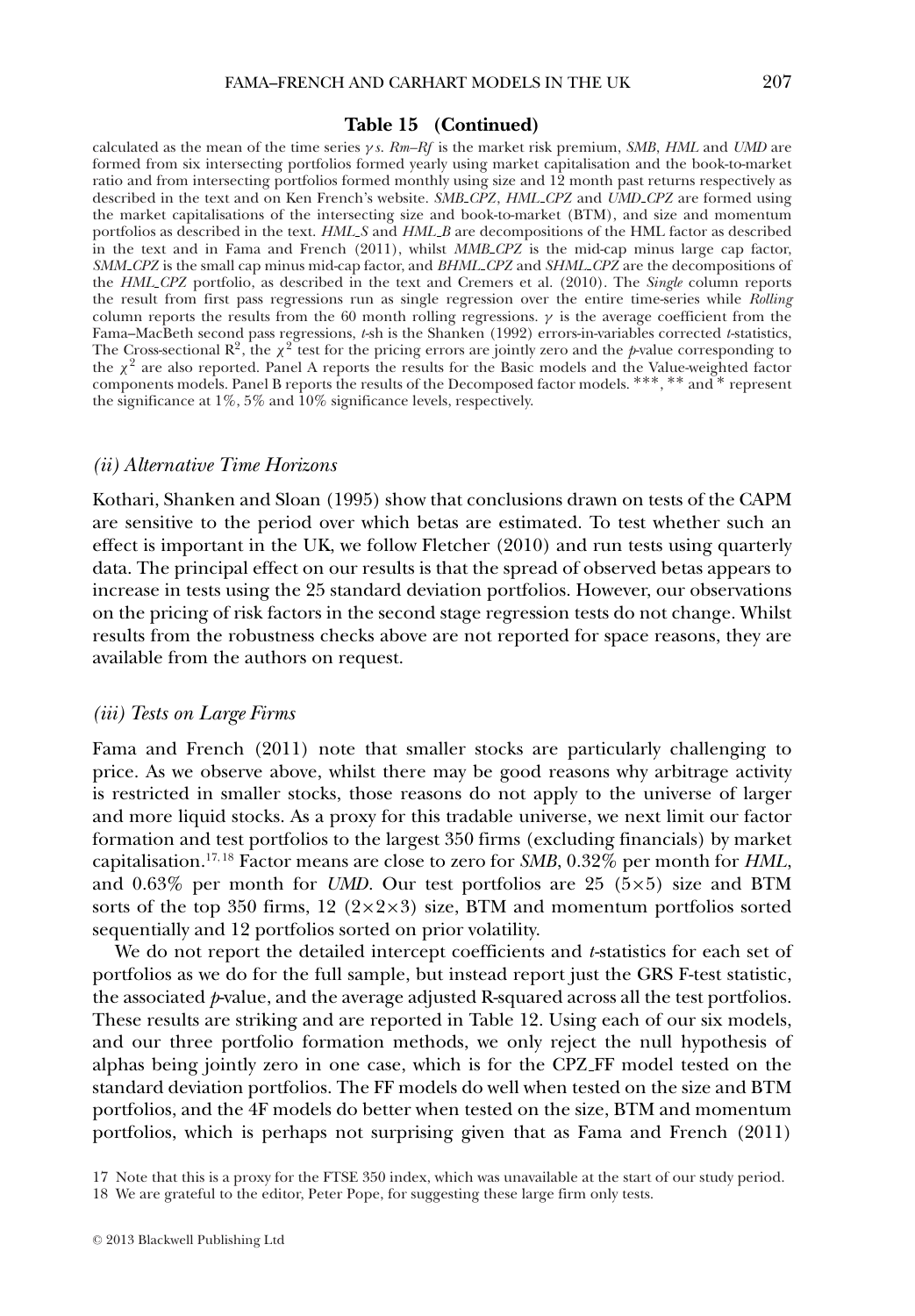observe, these models are playing "home games". Note also that the decomposed factor models seem to do a little better than the aggregated models.

Tables 13–15 report the full Fama–MacBeth tests. Turning to the tests based on size and BTM sorted portfolios first, we see that the Table 13, Panel A results suggest that the basic FF model has an insignificant chi-squared test for both single and rolling regressions, with a constant term not significantly different from zero. The *HML* factor seems to be priced at plausible levels in both specifications, and although *Rm–Rf* has a positive coefficient, no other factors are significantly priced. Moving to the basic Carhart model does not change these basic conclusions, and neither does the adoption of the CPZ weightings of the factor components make much difference.

In Table 13, Panel B, for the decomposed models, we cannot reject the null hypothesis of no jointly significant pricing errors for either model no matter how the coefficient estimates are formed. In the FF 4F model, only *HML B* is priced, suggesting that the value premium is more important in the largest subset of firms. However, when the CPZ 4F model is estimated on a single regression basis, both *BHML CPZ* and *SHML CPZ* appear to be priced. These conclusions change when the model is estimated on a rolling basis, when the market risk premium, *Rm–Rf* , and *BHML CPZ* are priced. Taken as a whole, these results suggest that *HML* is consistently priced, that the large firm element of this value premium is consistently priced, but that conclusions on the pricing of other factors are sensitive both to the model employed and on whether or not rolling estimates are made.

We next examine the performance of these models when tested against size, BTM and momentum portfolios. Table 14, Panel A reveals that both the basic and CPZ versions of the FF models fail the chi-squared test when estimated using rolling regressions. Furthermore, none of the factors in either version of the model are priced. When we switch to the basic Carhart model, estimated on a single regression basis, both *HML* and *UMD* appear to be priced, the intercept term is zero, and we cannot reject the null hypothesis of no significant pricing errors. However, the implied prices of the factors are some way in excess of the sample means. We also note that the market factor is just significant at the 10% level, although the factor price implied again seems high. When we estimate the model on a rolling basis, we can reject the null hypothesis and no factors are priced. For the CPZ 4F model, whilst we are not able to reject the null hypothesis for either single or rolling regression estimates and the intercept is not significantly different from zero in either case, the conclusion on which factor is priced differs according to how the regression is estimated. For the single regression basis, *HML CPZ* is priced, whilst for the rolling regression basis it is *UMD CPZ* that is priced.

The decomposed factor models in Table 14 Panel B all pass the chi-squared test for the joint significance of pricing errors, and in all cases the intercept term is insignificant. When we estimate the FF 4F model on a single regression basis, it appears that *Rm–Rf* , *HML S*, *HML B* and *UMD* factors are all priced. Whilst the *HML* components and momentum are priced at plausible levels, the implied price of the market factor, at 1.6% per month, seems to be three times higher than might reasonably be expected. When we switch to estimating the model on a rolling basis, only *HML S* is priced. The alternative CPZ 4F, estimated on a single regression basis, again shows that *Rm–Rf* and momentum are priced, along with *SHML*. Once again, though, the implied price of the market risk factor is implausible. When estimated on a rolling regression basis, only *SHML CPZ* and *UMD CPZ* are priced.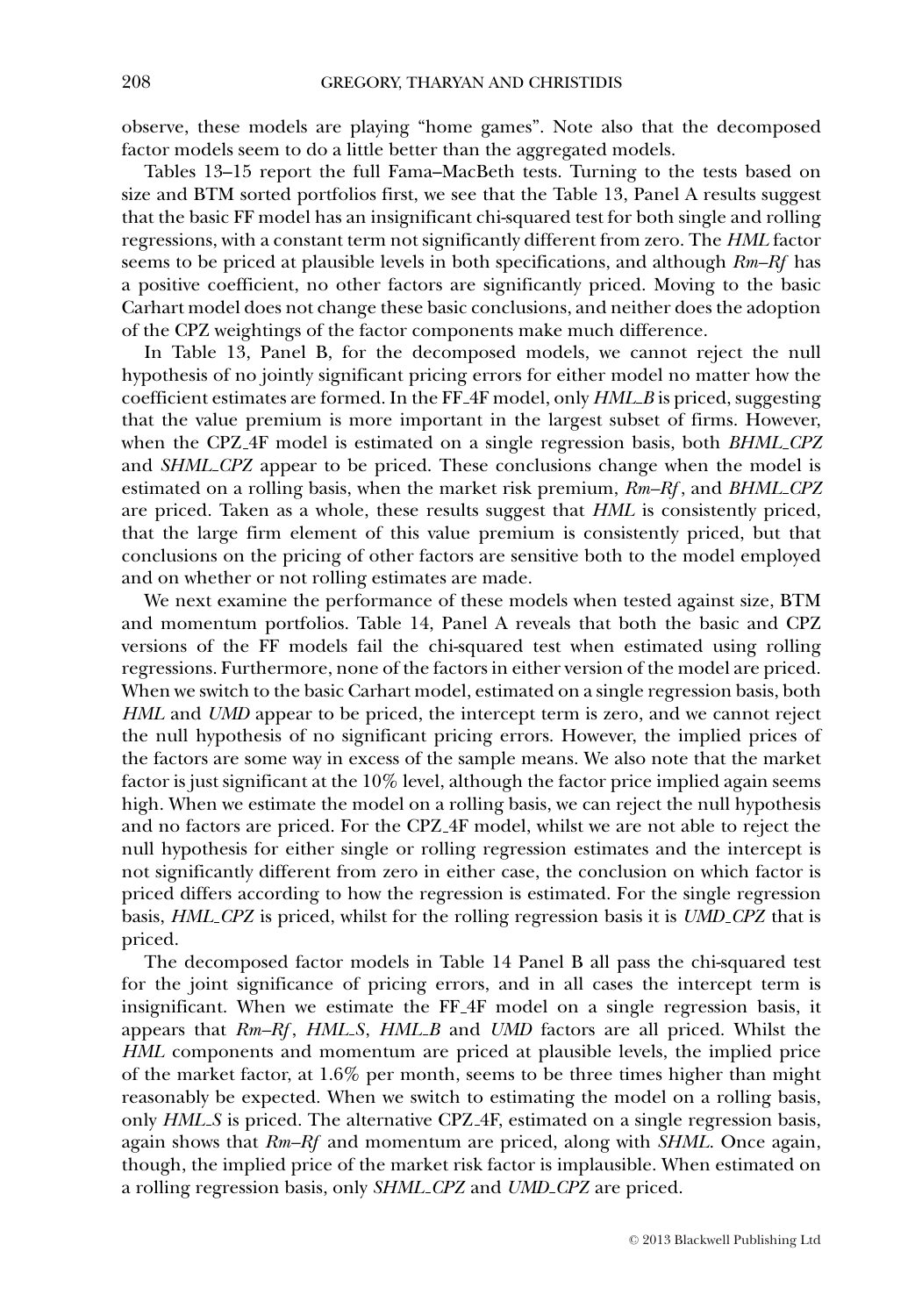When we employ test portfolios formed on the basis of prior 12-month standard deviation, from the tests in Panel A, it is clear that we can reject the FF model no matter how the factors are formed. Despite the chi-squared tests being insignificant, factors are never priced at levels even close to being significant. A similar conclusion is reached when estimating the basic Carhart model on a rolling basis. When the models are estimated using a single regression, *UMD* and *UMD CPZ* are both priced, but at implausibly high levels. Finally, we turn to the decomposed models in Table 15, Panel B. Briefly summarised, disaggregation adds little to the Carhart models described earlier. In both cases, momentum is priced only when single regression estimates are made. Whilst the implied prices are still high, they are somewhat dampened down compared to the estimates from Panel A.

Unfortunately, then, it appears that even restricting the pricing model to large firms fails to lead to a wholly convincing model when subject to the more stringent tests suggested by Lewellen et al. (2010). Whilst the GRS tests are satisfied for large firms, the second stage Fama–MacBeth tests are not supportive of factors being consistently priced in a UK context. However, if we restrict the tests to "home game" portfolios then we find some evidence that both the market risk premium and HML may be priced in large firms.

### 6. CONCLUSION

It seems clear from the evidence in Fama and French (2011) that within Europe, either the three factor or four factor model has problems when it comes to pricing portfolios with a momentum tilt, even when factors are formed on a local basis. Our particular interest in this paper is in the largest of the European markets, the UK. In the spirit of the Fama and French (2011) investigation, our first contribution in this paper has been to test alternative versions of the FF and Carhart models, using different approaches to factor construction, including the market capitalisation weightings of the constituent components of *SMB* and *HML* along the lines suggested by Cremers et al. (2010). We also extend these basic models by including the factor decompositions suggested by Fama and French (2011) and Cremers et al. (2010). Our second contribution is to subject these models to various robustness checks, including the addition of the Clare et al. (1997) APT factors, the examination of quarterly estimation of factor loadings, and testing the model using factors and test portfolios formed from larger and more liquid firms.

Throughout, we are mindful of the "sceptical" approach to asset pricing advocated by Lewellen et al. (2010) and subject our asset pricing models to the following requirements: i) that they have to price portfolios formed on the basis of a variable not used to form the factors themselves (and here we follow their suggestion of using test portfolios formed on the basis of prior volatility); ii) requiring that in addition to satisfying the null hypothesis of no jointly significant pricing errors, intercepts should be zero, and iii) that the implied factor prices should be plausible. Whilst we can find models that price BTM portfolios, at least when we restrict the analysis to larger firms, as Fama and French (2011) note, such models are playing "home games". Unfortunately, when confronted with "away games", such models prove not to be robust.

The results of our asset pricing tests confirm and extend the findings of MMS by applying tests to a wider set of portfolios and also by adding tests based on the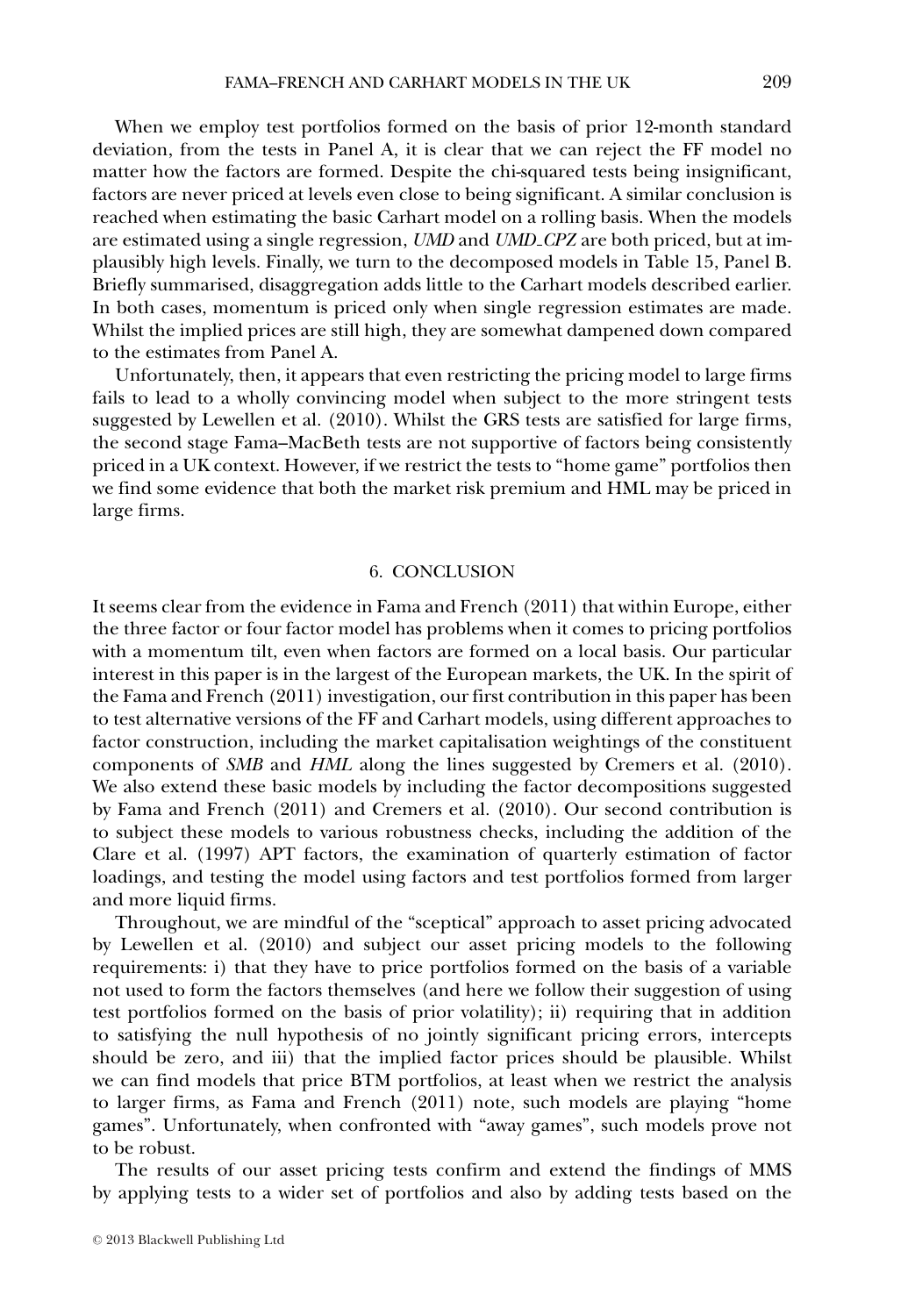4-factor Carhart model. Our first stage tests are consistent with those from the European results of Fama and French (2011). However, we show that value weighting and decomposing factors leads to a modest improvement in performance, and that when factors are formed excluding smaller firms, and tests carried out on test portfolios excluding small firms, any of the versions of the factor models we investigate provides a plausible explanation of the cross-section of UK returns. In particular, the value-weighted decomposed model CPZ 4F seems to offer a marginal advantage over the other five. This can be interpreted as good news for those interested in long run event studies or portfolio performance evaluation in larger firms, though clearly those interested in researching smaller companies and momentum effects in such firms will take little comfort from this. The solution may lie in the use of control portfolios in such studies. Whilst in this paper we do not undertake an analysis of the properties of long run abnormal returns using control portfolios, as in Lyon et al. (1999), we view this as an interesting task worthy of a detailed paper in its own right. We leave this for future research, but we hope that it is one we can help facilitate through this paper, together with the factors and portfolios available on our website.

When it comes to the second-stage Fama–MacBeth tests, we share Fletcher's (2010) views on the inability of unconditional factor models to predict the cost of equity for UK firms. There is evidence that *HML* is priced, and some that *UMD* is priced. In this regard, we note that Mouselli, Michou and Stark (2008) provide some evidence for an economic interpretation of the *HML* factor. In a US context, Aretz, Bartram and Pope (2010) show that book-to-market effects convey information about the term structure of interest rates, and that *UMD* is significantly associated with default risk, term structure and foreign exchange risk. However, these factors are not reliably priced when we switch test portfolios, and that must be the cause for some concern.

What we do not attempt here is to test whether *conditional* versions of the factor models might explain the cross-section of expected returns. One attempt, in Gregory and Michou (2009), shows that conditional versions of the CAPM and three-factor models as employed by Ferson and Harvey (1999) and Fama and French (1997) are unlikely to be the solution. More recently, Fletcher (2010) finds that a conditional version of the FF model is the best performing model in his range of tests, although it performs poorly in out of sample tests. However, conditional versions using the frameworks of any of Jaganathan and Wang (1996), Lewellen and Nagel (2006)<sup>19</sup> or Koch and Westheide (2009) may offer a way forward.

A further possibility is that the estimation window for factor loadings matters. In the spirit of Kothari et al. (1995), we have examined whether quarterly estimation windows make a difference, finding that they do not. A longer run series of data, such as that used in Fletcher (2010), might allow testing using annual estimation of factor loadings, as in Kothari et al. (1995). Such an approach would be interesting if factor loadings were time varying but mean-reverting. Alternatively, we could explore the other extreme. If factor loadings are time-varying, but with no tendency to mean revert, then using long run estimation windows may bias our tests against our factor models, even if they hold. We note that UK regulators tend to favour the estimation of betas using daily or weekly returns, rather than monthly returns. So an interesting question for future research is whether very long windows using annual data, or

19 Note that although Lewellen and Nagel (2006) reject the idea of the conditional CAPM explaining returns, a more recent paper by O'Doherty (2009) claims that it can explain the financial distress anomaly.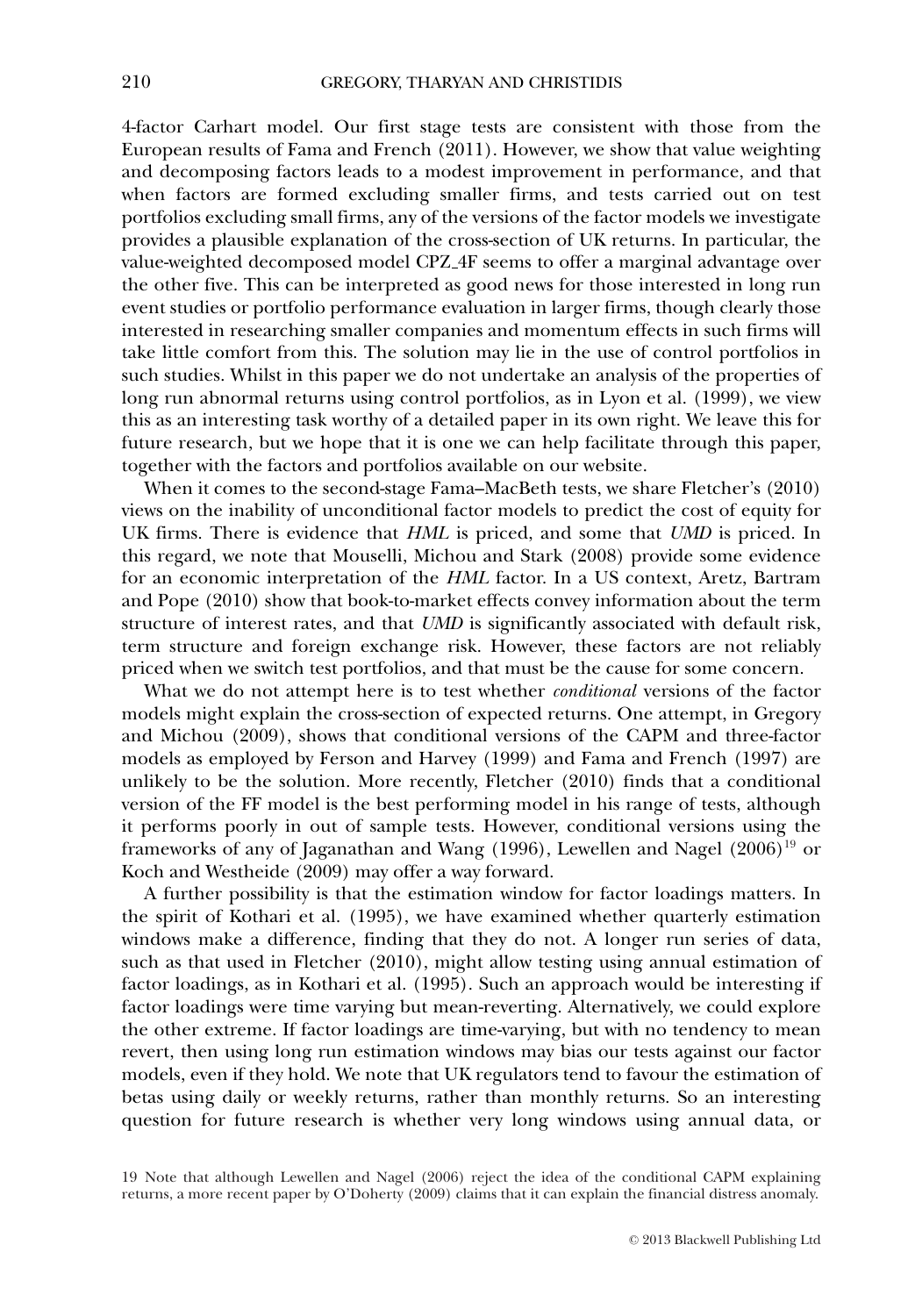alternatively much shorter windows using daily or weekly data, would result in more reliable models.

Of course, it may be that there are simply better factors that might explain the crosssection of returns. Chen et al. (2011) propose supplementing the market factor with factors reflecting investment and return on equity. Clubb and Naafi (2007) provide additional motivation for a model that incorporates information about forecast ROE. Other candidates for potential factors might include variables related to financial distress and factors related to earnings quality (Kim and Qi, 2010). Alternatively, a more sophisticated macroeconomic fundamentals model of the type investigated in Aretz et al. (2010) might provide a way forward. A further potential line of enquiry is to examine whether asset pricing tests are better tested using implied, rather than realised, cost of capital. One argument, found in Lee et al. (2009), is that models of expected return fail asset pricing tests because realised returns are "extremely noisy" proxies for expected returns. Using an alternative model of implied cost of capital, Hou et al. (2010) show that some anomalies found in realised returns disappear in tests using implied returns.

In conclusion, whilst the search for a more convincing UK asset pricing model remains, in that we have not been able to demonstrate that the factors investigated in this paper are consistently and reliably priced in second stage Fama–MacBeth tests, we have some positive recommendations for researchers interested in long-run event studies and portfolio performance evaluation. Given this, we provide all of the factors used in this paper on our website to facilitate such research.

### **REFERENCES**

- Agarwal, V., R. Taffler and M. Brown (2011), 'Is Management Quality Value Relevant?' *Journal of Business Finance & Accounting* , Vol. 38, Nos. 9&10, pp. 1, 184–208.
- Ali, A. and M.A. Trombley (2006), 'Short Sales Constraints and Momentum in Stock Returns', *Journal of Business Finance & Accounting* , Vol. 33, Nos. 3&4, pp. 587–615.
- Ali, A., L-S. Huang and M.A. Trombley (2003), 'Arbitrage Risk and the Book-to-Market Mispricing', *Journal of Financial Economics*, Vol. 69, No. 2, pp. 355–73.
- Agarwal, V. and R. Taffler (2008), 'Does Financial Distress Risk Drive the Momentum Anomaly?' *Financial Management*, Vol. 37, No. 3, pp. 461–84.
- Al-Horani, A., P.F. Pope and A.W. Stark (2003), 'Research and Development Activity and Expected Returns in the United Kingdom', *European Finance Review*, Vol. 7, No. 1, pp. 27–46.
- Antoniou, C., J. Doukas and A. Subrahmanyam (2012), 'Sentiment and Momentum', *Journal of Financial and Quantitative Analysis*, forthcoming.
- Aretz, K., S.F. Bartram and P.F. Pope (2010), 'Macroeconomic Risks and Characteristic-based Factor Models', *Journal of Banking & Finance*, Vol. 34, pp. 1383–99.
- Brooks, C., L. Xiafei and J. Miffre (2011), 'Idiosyncratic Risk and the Pricing of Poorly-Diversified Portfolios'. Available at SSRN: http://ssrn.com/abstract=1855944
- Bulkley, G. and V. Nawosah (2009), 'Can the Cross-Sectional Variation in Expected Stock Returns Explain Momentum?' *Journal of Financial and Quantitative Analysis*, Vol 44, No. 4, pp. 777–94.
- Campbell, J.Y. and T. Vuolteenaho (2004), 'Bad Beta, Good Beta', *American Economic Review*, Vol. 94, No. 5, pp. 1,249–75.
- Carhart, M. (1997), 'On Persistence in Mutual Fund Performance', *Journal of Finance*, Vol. 52, No. 1, pp. 57–82.
- Chen, L., N-M. Robert and L. Zhang (2011), 'An Alternative Three-Factor Model' Available at SSRN: http://ssrn.com/abstract=1418117
- Christidis, A. C-Y and A. Gregory (2010), 'Some New Models for Financial Distress Prediction in the UK', Xfi – Centre for Finance and Investment Discussion Paper No.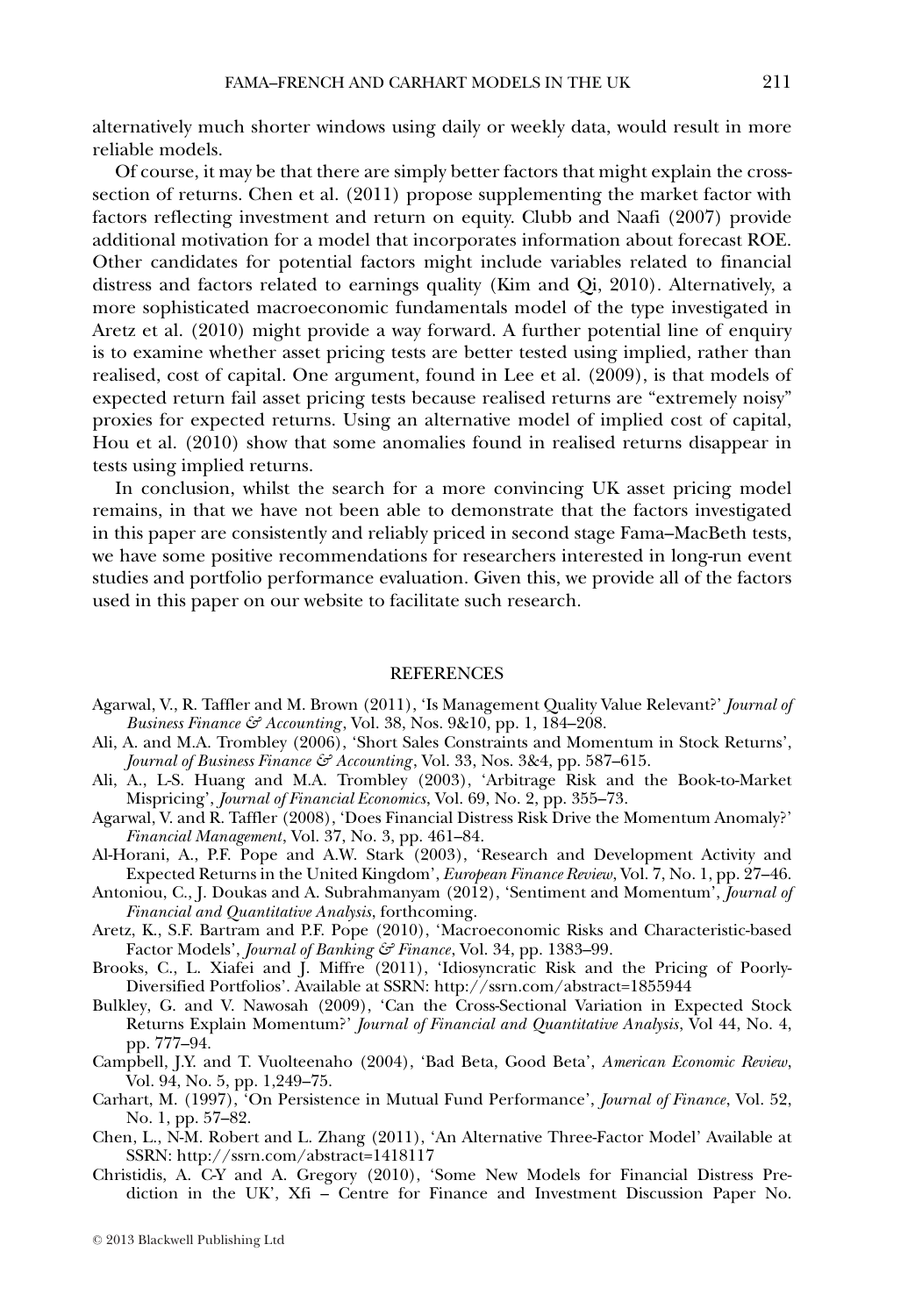10 (University of Exeter: Xfi Centre for Finance and Investment). Available at SSRN: http://ssrn.com/abstract=1687166.

- Clare, A.D., R. Priestly and S.H. Thomas (1997), 'The Robustness of the APT to Alternative Estimators', *Journal of Business Finance and Accounting* , Vol. 24, No. 5, pp. 645–55.
- Clubb, C. and M. Naffi (2007), 'The Usefulness of Book-to-Market and ROE Expectations for Explaining UK Stock Returns', *Journal of Business Finance & Accounting* , Vol. 34, Nos. 1&2, pp. 1–32.
- Cochrane, J. H. (2001), *Asset Pricing* (Princeton, NJ: Princeton University Press).
- Cremers, M., A. Petajisto and E. Zitzewit (2010), 'Should Benchmark Indices Have Alpha? Revisiting Performance Evaluation', EFA 2009 Bergen Meetings Paper; AFA 2010 Atlanta Meetings Paper. Available at SSRN: http://ssrn.com/abstract=1108856
- Dedman, E., S. Mouselli, Y. Shen and A.W. Stark (2009), 'Accounting, Intangible Assets, Stock Market Activity and Measurement and Disclosure Policy – Views From the UK', *Abacus*, Vol. 45, pp. 312–41.
- Dimson, E., S. Nagel and G. Quigley (2003), 'Capturing the Value Premium in the United Kingdom', *Financial Analysts Journal*, Vol. 59, No. 6, pp. 35–45.
- Dissanaike, G. and K.-H. Lim (2010), 'The Sophisticated and the Simple: the Profitability of Contrarian Strategies', *European Financial Management*, 16, pp. 229–55.
- Fama, E.F. (1991), 'Efficient Capital Markets: II', *Journal of Finance*, Vol. 46, No. 5, pp. 1,575–617.
- Fama, E.F. and K.R. French (1992), 'The Cross Section of Expected Returns', *Journal of Finance*, Vol. 47, No. 2, pp. 427–65.
- Fama, E.F. and K.R. French (1993), 'Common Risk Factors in the Returns on Stocks and Bonds', *Journal of Financial Economics*, Vol. 33, No. 1, pp. 3–56.
- Fama, E.F. and K.R. French (1995), 'Size and Book-to-Market Factors in Earnings and Returns', *Journal of Finance*, Vol. 50, No. 1, pp. 131–56.
- Fama, E.F. and K.R. French (1996), 'Multifactor Explanations of Asset Pricing Anomalies', *Journal of Finance*, Vol. 51, No. 1, pp. 55–84.
- Fama, E.F. and K.R. French (1997), 'Industry Costs of Equity', *Journal of Financial Economics*, Vol. 43, pp. 153–93.
- Fama, E.F. and K.R. French (2011), 'Size, Value and Momentum in International Stock Returns', Fama–Miller Working Paper; Tuck School of Business Working Paper No. 2011–85; Chicago Booth Research Paper No. 11–10. Available at SSRN: http://ssrn.com/abstract= 1720139.
- Fama, E.F. and J.D. MacBeth (1973), 'Risk, Return and Equilibrium: Empirical Tests', *The Journal of Political Economy*, Vol. 81, No. 3, pp. 607–36.
- Ferson, W.E. and C.R. Harvey (1999), 'Conditioning Variables and the Cross-Section of Stock Returns', *Journal of Finance*, Vol. 54, No. 4, pp. 1,325–60.
- Fletcher, J. (2001), 'An Examination of Predictable Risk and Return in UK Stock Returns', *Journal of Economics and Business*, Vol. 53, No. 6, pp. 527–46.
- Fletcher, J. (2010), 'Arbitrage and the Evaluation of Linear Factor Models in UK Stock Returns', *The Financial Review*, Vol. 45, No. 2, pp. 449–68.
- Fletcher, J. and D. Forbes (2002), 'An Exploration of the Persistence of UK Unit Trust Performance', *Journal of Empirical Finance*, Vol. 9, No. 5, pp. 475–93.
- Fletcher, J. and J. Kihanda (2005), 'An Examination of Alternative CAPM-based Models in UK Stock Returns', *Journal of Banking & Finance*, Vol. 29, No. 12, pp. 2,995–3,014
- Gibbons, M., S.A. Ross and J. Shanken (1989), 'A Test of the Efficiency of a Given Portfolio', *Econometrica*, Vol. 57, No. 5, pp. 1,121–52.
- Gregory, A., C. Guermat and F. Al-Shawawreh (2010), 'UK IPOs: Long Run Returns, Behavioural Timing and Pseudo Timing', *Journal of Business Finance and Accounting* , Vol. 37, Nos. 5&6, pp. 612–47.
- Gregory, A., R.D.F. Harris and M. Michou (2001), 'An Analysis of Contrarian Investment Strategies in the UK', *Journal of Business Finance and Accounting* , Vol. 28, Nos. 9&10, pp. 1193–1228.
- Gregory, A., R.D.F. Harris and M. Michou (2003), 'Contrarian Investment and Macroeconomic Risk', *Journal of Business Finance and Accounting* , Vol. 30, Nos. 1&2, pp. 213–55.
- Gregory, A. and M. Michou (2009), 'Industry Cost of Equity Capital: UK Evidence', *Journal of Business Finance & Accounting* , Vol. 36, Nos. 5&6, pp. 679–704.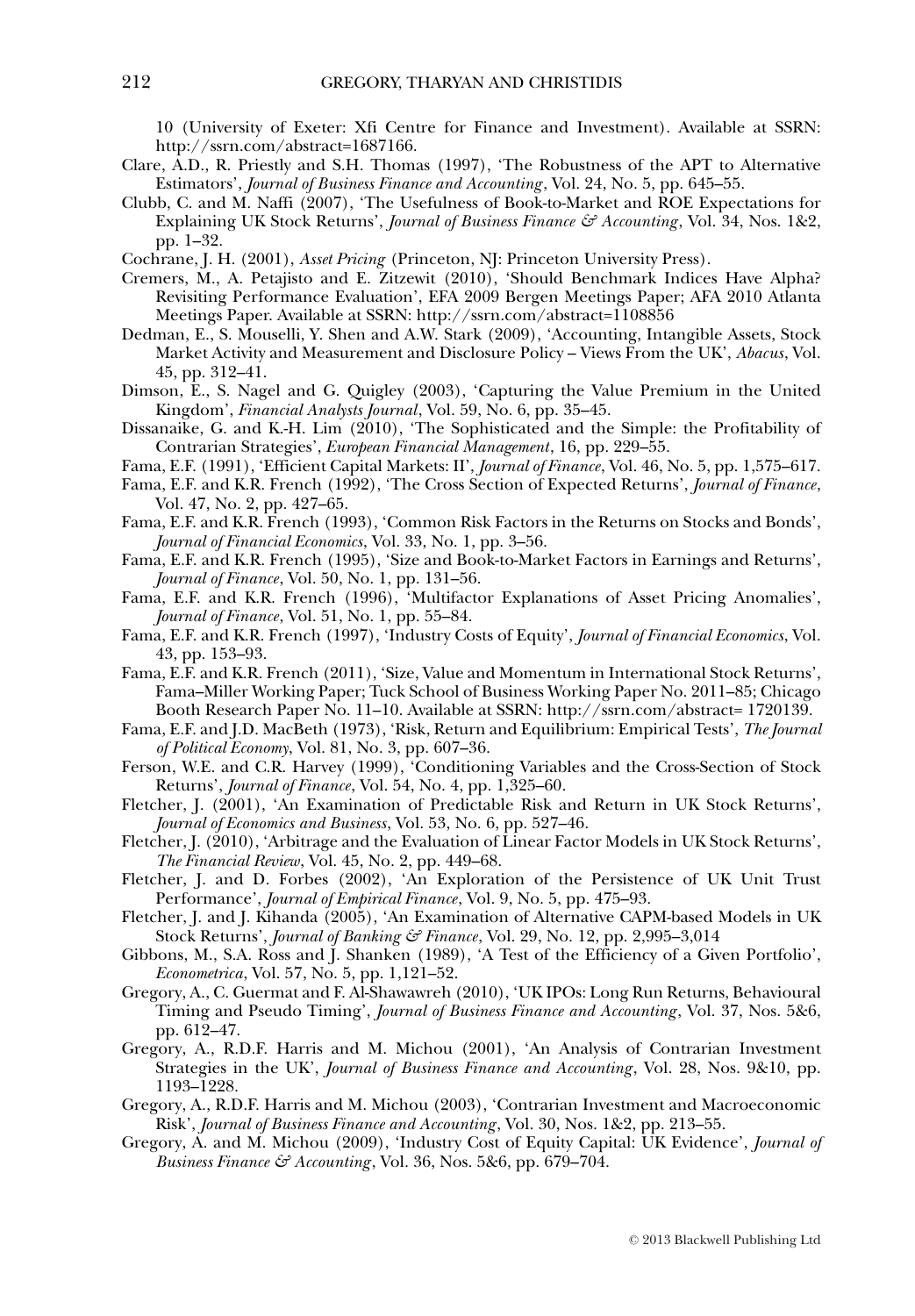- Gregory, A., R. Tharyan and I. Tonks (2011), 'More than Just Contrarians: Insider Trading in Glamour and Value Firms', *European Financial Management*, forthcoming.
- Gregory, A. and J. Whittaker (2007), 'Performance and Performance Persistence of 'Ethical' Unit Trusts in the UK,' *Journal of Business Finance & Accounting*, Vol. 34, Nos. 7 & 8, pp. 1,327–44.
- Griffin, J.M. (2002), 'Are the Fama and French Factors Global or Country Specific?' Review of Financial Studies, Vol. 15, No. 3, pp. 783–803.
- Hou, K., M.A. van Dijk and Y. Zhang (2010), ' The Implied Cost of Capital: A New Approach', Fisher College of Business Working Paper No. 2010-03-004. Available at SSRN: http://ssrn.com/abstract=1561682.
- Hussain, S. I., J. S. Toms and S. Diacon (2002), 'Financial Distress, Market Anomalies and Single and Multifactor Asset Pricing Models: New Evidence'. Available at SSRN: http://ssrn.com/abstract=313001
- Jaganathan, R. and Z. Wang (1996), 'The Conditional CAPM and the Cross-Section of Expected Returns', *Journal of Finance*, Vol. 51, No. 1, pp. 3–54.
- Jegadeesh, N. and S. Titman (1993), 'Returns to Buying Winners and Selling Losers: Implications for Stock Market Efficiency', *Journal of Finance*, Vol. 48, No. 1, pp. 65–91.
- Jegadeesh, N. and S. Titman (2001), 'Profitability of Momentum Strategies: An Evaluation of Alternative Explanations', *Journal of Finance*, Vol. 56, No. 2, pp. 699–720.
- Kim, D. and Y. Qi (2010), 'Accruals Quality, Stock Returns and Macroeconomic Conditions', *The Accounting Review*, Vol. 85, No. 3, pp. 937–78.
- Koch, S. and C. Westheide (2009), 'The Conditional Relation between Fama–French Betas and Return'. Available at SSRN: http://ssrn.com/abstract=1283170.
- Kothari, S.P., J. Shanken and R.G. Sloan (1995), 'Another Look at The Cross-Section of Expected Stock Returns', *Journal of Finance*, Vol. 50, No. 1, pp. 185–224.
- Lee, C. M. C., Ng. David and B. Swaminathan (2009), 'Testing International Asset Pricing Models using Implied Costs of Capital', *Journal of Financial and Quantitative Analysis*, Vol. 44, No. 2, pp. 307–35.
- Lewellen, J. and S. Nagel (2006), 'The Conditional CAPM Does Not Explain Asset-Pricing Anomalies', *Journal of Financial Economics*, Vol. 82, No. 2, pp. 289–314.
- Lewellen, J., S. Nagel and J. Shanken (2010), 'A Skeptical Appraisal of Asset-Pricing Tests', *Journal of Financial Economics*, Vol. 96, pp. 175–94.
- Liu, W., N. Strong and X.Z. Xu (1999), 'The Profitability of Momentum Investing', *Journal of Business Finance & Accounting* , Vol. 26, Nos. 9&10, pp. 1043–91.
- Lo, A. W. and A.C. MacKinlay (1990), 'Data-Snooping Biases in Tests of Financial Asset Pricing Models', *The Review of Financial Studies*, Vol. 3, No. 3, pp. 431–67.
- Loughran, T. and J. R. Ritter (1995), 'The New Issues Puzzle', *Journal of Finance*, Vol. 50, No. 1, pp. 23–51.
- Loughran, T. and J. R. Ritter (2000), 'Uniformly Least Powerful Tests of Market Efficiency', *Journal of Financial Economics*, Vol. 55, No. 3, pp. 361–89.
- Lyon, J.D., B.M. Barber and C. Tsai (1999), 'Improved Methods for Tests of Long-Run Abnormal Stock Returns', *The Journal of Finance*, Vol. 54, No. 1, pp. 165–201.
- Michou, M., S. Mouselli and A.W. Stark (2012), 'Estimating the Fama and French Factors in the UK: An Empirical Review', Manchester Business School Working paper No. 505 (Manchester University: Manchester Business School).
- Michou, M., S. Mouselli and A.W. Stark (2008), 'On the Information Content of the Fama and French Factors in the UK', Manchester Business School working paper No. 559, Available at: http://www.mbs.ac.uk/cgi/apps/research/working-papers/view/?wId=166
- Miles, D. and A. Timmermann (1996), 'Variation in Expected Stock Returns: Evidence on the Pricing of Equities from a Cross-section of UK Companies', *Economica*, Vol. 63, No. 251, pp. 369–82.
- Nagel, S. (2001), 'Accounting Information Free of Selection Bias: A New UK Database 1953–1999', London Business School Working Paper. Available at SSRN: http://ssrn.com/abstract=286272 or doi:10.2139/ssrn.286272
- O'Doherty, M.S. (2010), Information Risk, Conditional Betas, and the Financial Distress Anomaly. Available at SSRN: http://ssrn.com/abstract=1309827